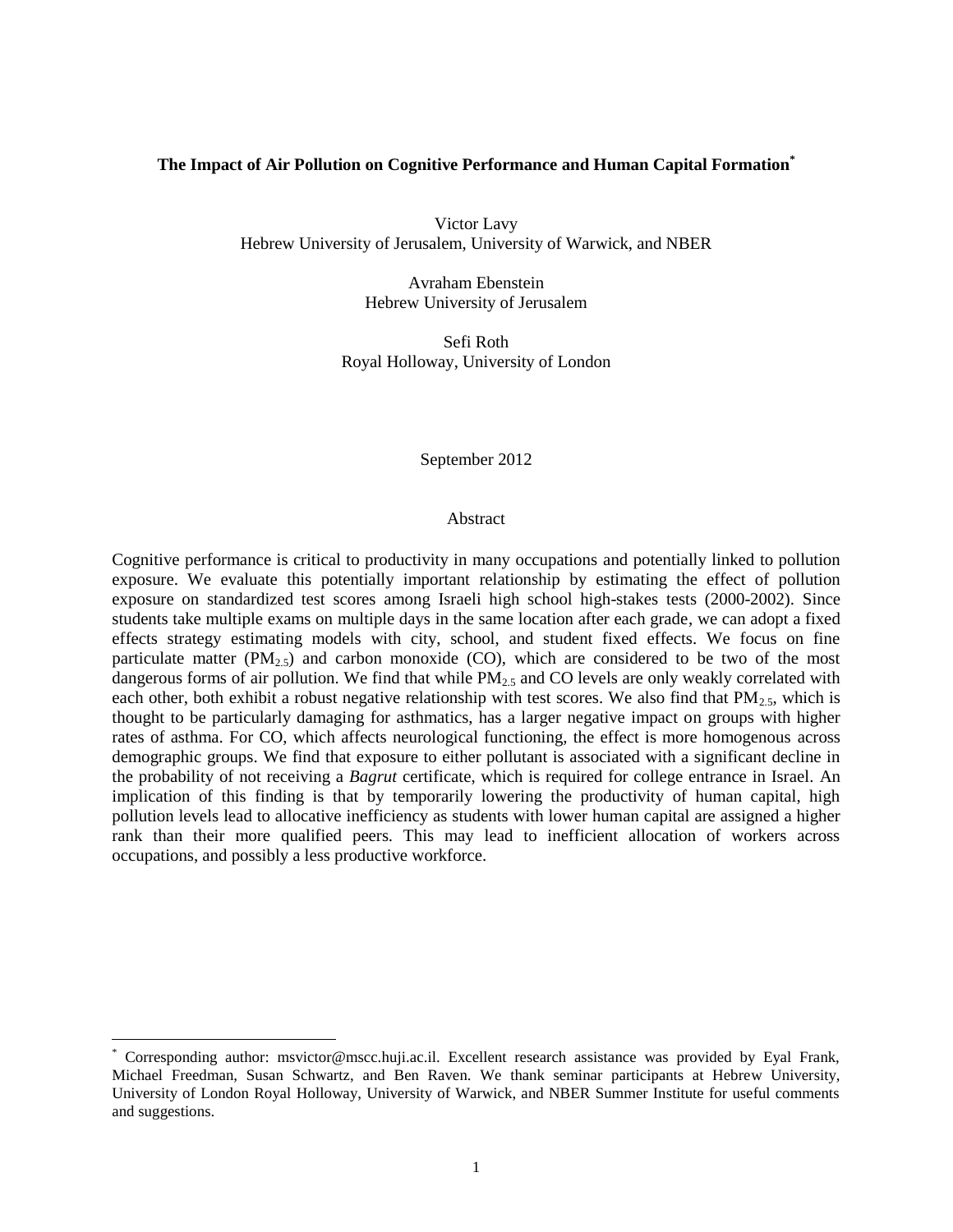#### **I. Introduction**

Ambient air pollution has significant known consequences for human health and life expectancy (Pope et al. 2009, Chay and Greenstone 2003). Researchers have documented that short-term acute exposure to particulate matter decreases circulatory performance and leads to increased illness and hospitalization rates (Pope et al. 1995). Exposure to fine particulate matter is particularly dangerous since these small particles penetrate deep in to the lungs and may also affect other aspects of human life, such as cognitive performance, due to their impact on blood flow and circulation (Pope and Dockery 2006). Recent work has also demonstrated a link between carbon monoxide and higher incidents of respiratory and heart related emergency room visits (Schlenker and Walker 2011). Medical research has also identified symptoms that point to a diagnosis of carbon monoxide poisoning, including headaches, dizziness, and confusion (Piantadosi 2002). A potential link between cognition and harmful forms of ambient air pollution would suggest that the benefit of pollution reduction could be underestimated by focusing only on health outcomes (Chay and Greenstone 2005). However, evidence documenting a link between cognition and ambient air pollution is extremely limited. A potential link between cognitive performance and pollution exposure would imply high costs of pollution in terms of lost labor productivity, as mental acuity is critical to productivity for many occupations.

There are several challenges posed in trying to estimate the relationship between cognitive performance and air pollution. First, ambient pollution is often correlated with other factors correlated with wellbeing, such as wealth, generating a potential source of omitted variables bias that is similar to the challenges faced in measuring the health impact of air pollution. However, measuring air pollution's impact on cognition poses unique challenges as well. First, unlike with health problems, poor cognitive outcomes are generally not measured precisely. Whereas short-term dysfunction can result in a hospital admission, short-term cognitive decline is unlikely to be recorded. Even if short-term cognitive dysfunction results in injury, such as from a car accident, it is unlikely that this will be recorded in a systematic manner. In our study, since we observe students engaged in a difficult mental task with precise measurement of performance, it is more likely we can observe an effect (if there is one). A second issue is that cognitive tests (e.g. IQ) are only administered to self-selected groups, such as military recruits, making samples less representative than in samples of individuals exposed to air pollution with observed health outcomes. As we will describe, since the Israeli examination we analyze in our study is taken by nearly all high school students, and our dataset includes the entire universe of test takers, our results presumably have more external validity than results generated from a self-selected group.

In this paper, we examine a unique data set of merged high school high-stakes exit exams (*Bagrut* tests) and pollution data for the universe of Israeli test takers during 2000-2002 where we observe pollution and outcomes for over 400,000 subject examinations. Since we observe the same student at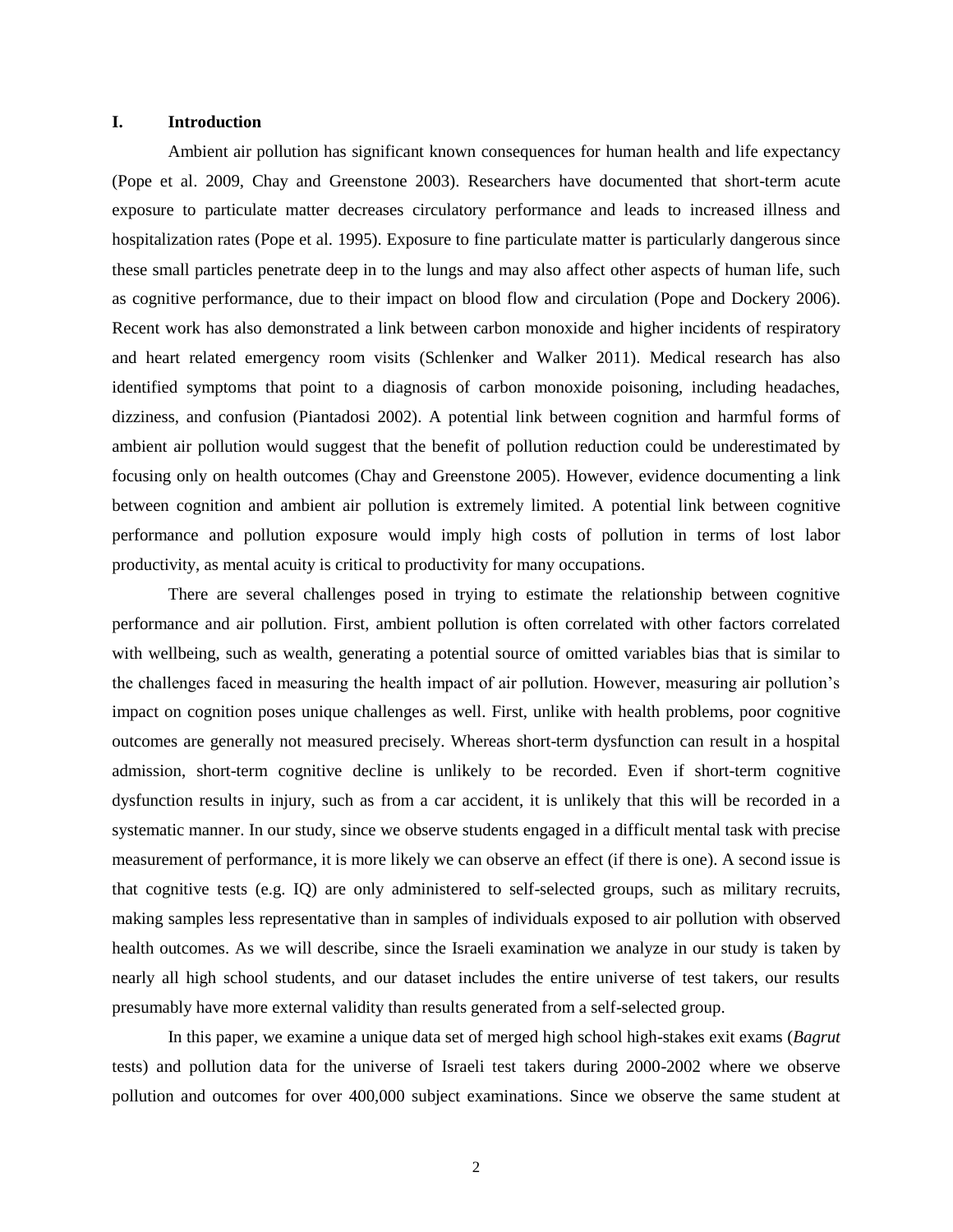multiple test administrations following each year of high school, we can control for both time invariant features of both a school and of a particular student. The rigorous nature of the *Bagrut* tests and the precise scoring of the exams provide a context to analyze a potential link between cognition and air pollution, even if there are only modest declines in cognitive performance due to pollution. Furthermore, Israel's small size and well-developed monitoring system implies that most of its testing locations are near a station where we observe precise levels of pollution concentration. Lastly, Israel's ethnic heterogeneity provides a context to examine the responsiveness of different groups to pollution, and potentially distinguish between different mechanisms by which pollution may affect cognitive performance.

In this study, we examine the impact of fine particulate matter and carbon monoxide exposure on exam outcomes. These two pollutants are particularly harmful to human health, and are available in the data provided by the Israeli monitoring system. We find that a 10 unit increase in the ambient concentration of fine particulate matter  $(PM_{2.5})$  as measured by the Air Quality Index (AQI) reduces *Bagrut* test scores by .46 points, or roughly 1.9% of a standard deviation of the *Bagrut* (sd=23.7). Alternatively, relative to a day with average air quality, a 1 standard deviation increase in the  $PM_{2.5}$  AQI value (sd=22.81) is associated with a .65 point decrease in score, or 2.8% of a standard deviation. We also find that a 10 unit increase in the ambient concentration of carbon monoxide (CO), as measured by the Air Quality Index (AQI), reduces *Bagrut* test scores by .85 points, or roughly 3.5% of a standard deviation. This implies that relative to a day with average air quality, a 1 standard deviation increase in the CO AQI value is associated with a .54 point decrease in score, or 2.4% of a standard deviation. We also examine whether pollution has a non-linear impact on test takers using specifications where we include dummy variables for clean, moderately polluted, or very polluted days. We find that our results are largely driven by poor performance of test takers on very polluted days, with an AQI reading above 101 for  $PM_{2.5}$  associated with a decline in test score of 1.95 points, or 8.2% of a standard deviation. For CO, test administrations in the top 5% of most polluted days are 10.16 points lower, a decline of 42.8% of a standard deviation. These results suggest that modest pollution levels have only a marginal impact, but very polluted days can have much larger impacts, suggesting a non-linearity in pollution's relationship with cognitive performance. In several placebo exercises, we find that the correlation between *Bagrut* test scores and pollution readings other than the test pollution level is insignificant in most specifications, further supporting our claim of a causal interpretation to our results. Our results also indicate that test outcomes for afternoon examinations are more affected by carbon monoxide than morning examinations. This is consistent with a prior that carbon monoxide, which is generated primarily by automobile emissions, will worsen over the course of the day. Our results for fine particulate matter, which are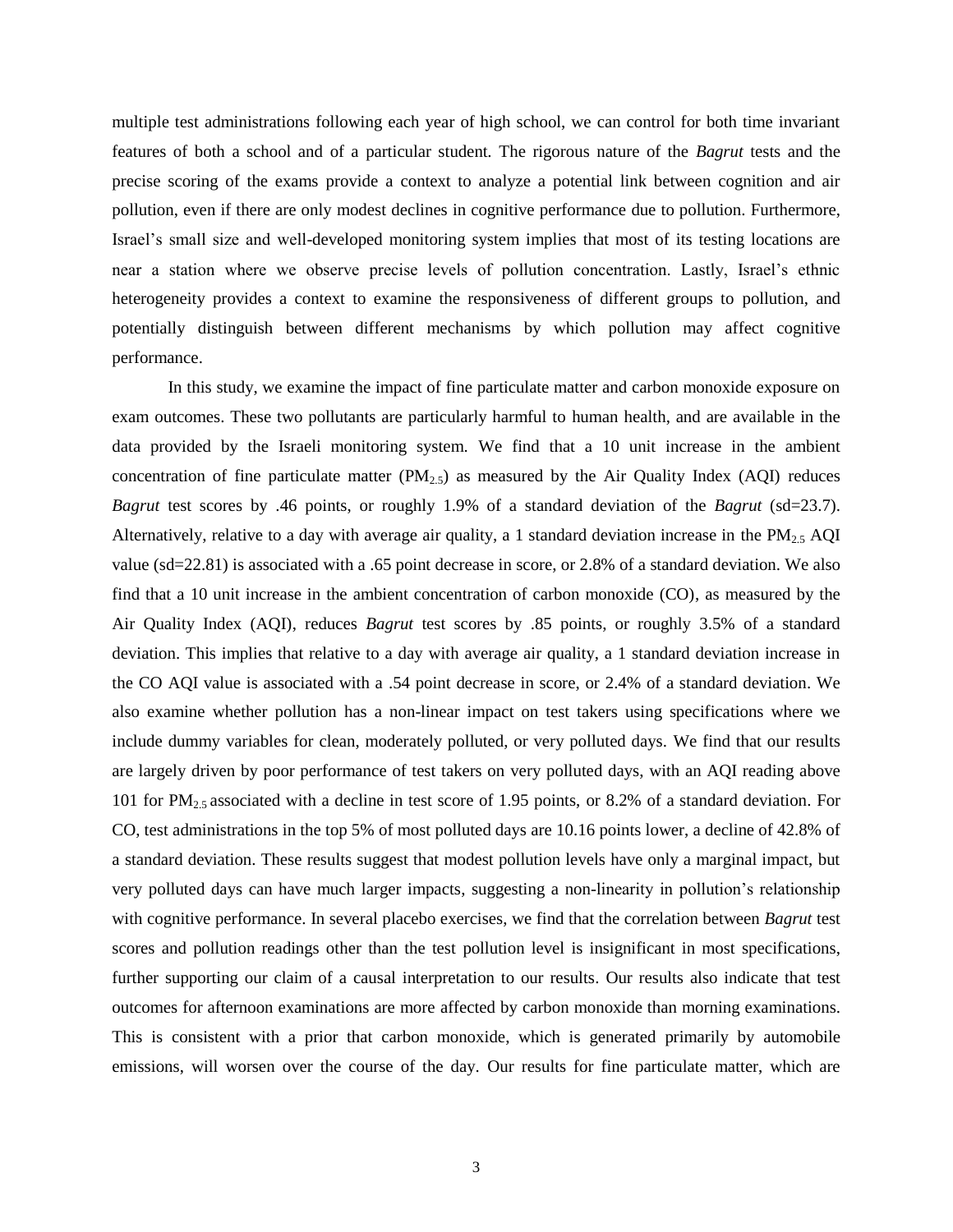primarily the byproduct of sandstorms and coal-burning power plants, are more similar for morning and afternoon examinations.

We examine mechanisms for our findings by estimating treatment effects for different groups in Israel, in combination with a prior on how each pollutant should affect test takers. In particular, we find that demographic groups with higher rates of asthma have larger treatment effects of  $PM_{2.5}$ , suggesting that exacerbation of respiratory health problems could be a mechanism for pollution to affect test outcomes. Our results for  $PM_{2.5}$  seem to be consistent with the patterns of relative risk for asthma found by Laor et al. (1993) from military records for these cohorts of Israelis, which reflect much higher incidence among boys and Ashkenazi Jews, and among lower socio-economic groups in other countries (Basagana et al. 2004, Eriksson et al. 2006). Carbon monoxide exposure, which is thought to decrease neurological functioning, has a more homogenous impact on Israel's demographic groups. This may be due to a more similar responsiveness to carbon monoxide poisoning, which may affect all individuals, even those without prior respiratory conditions.

We also find that exposure to  $PM_{2.5}$  or CO on examination days has a significant impact on a particular student's long-term academic outcome, and potentially has implications for the welfare consequences of using the *Bagrut* for ranking students. We find that a one standard deviation increase in the fraction of exam days that are heavily polluted is associated with a 2.19 and 2.70 percentage point decline in the probability of receiving a *Bagrut* matriculation certificate for PM<sub>2.5</sub> and CO respectively. Note that this certificate is a prerequisite for college entrance, preventing some students from accessing higher education. In addition, since access to college majors is also determined by *Bagrut* performance, air pollution may have long-term consequences for students who pass the *Bagrut* but are forced to choose a less desirable college major. An implication of this finding is that by temporarily lowering the productivity of human capital, high pollution levels lead to allocative inefficiency as students with lower human capital are assigned a higher rank than their more qualified peers. This may lead to inefficient allocation of workers across occupations, and possibly a less productive workforce. The results highlight the danger in assigning too much weight to a student's performance on a high-stakes exam, rather than their overall academic record.

Our results provide novel and compelling evidence that cognition is affected by air pollution exposure. Epidemiologists have examined the relationship between air pollution and cognition, but the evidence is generally cross-sectional in nature, with little attention paid to a potential correlation between omitted variables and pollution. For example, Suglia et al. (2008) found that in a sample of 202 children, those living near higher levels of black carbon (which is a solid fraction of  $PM_{2.5}$ ) performed worse on cognitive function assessments. Wang et al. (2009) found that children in higher-traffic areas (with higher levels of carbon monoxide) performed worse on neurobehavioral examinations. Both of these studies,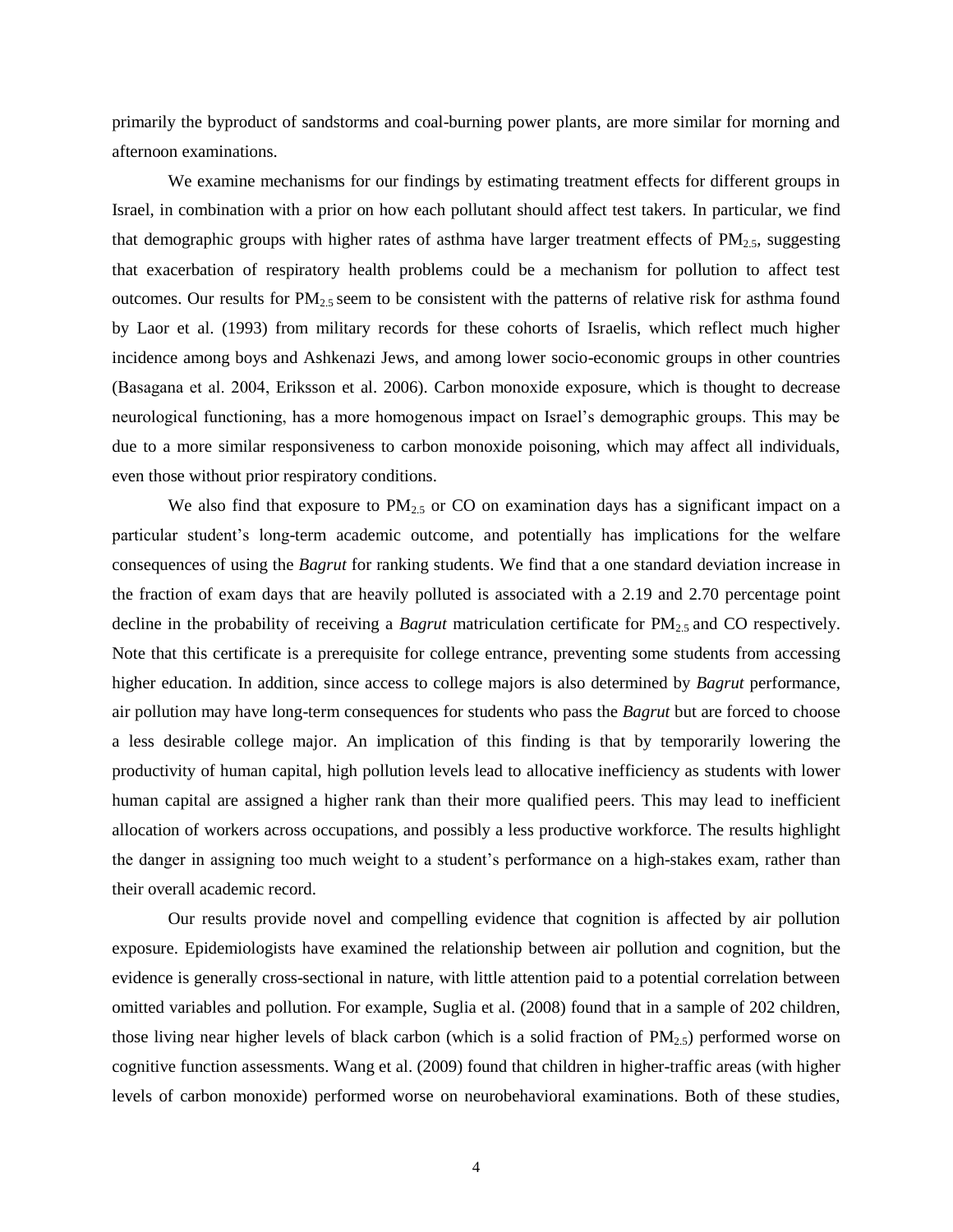however, were cross-sectional in nature and did not account for a potential correlation between unobservable determinants of test outcomes and the measures pollutants. Our examination of Israeli *Bagrut* exams is, to our knowledge, the first attempt to measure fine particulate matter and carbon monoxide's impact on cognitive performance using rich data and a panel approach.<sup>1</sup> Our results underscore the need for tighter pollution regulations relative to policy made taking only human health effects into account. The results may also highlight a mechanism by which individuals in highly polluted areas, such as those living in cheaper industrial areas of cities, could have economic disadvantage exacerbated by pollution (Brown 1995).

The rest of the paper is laid out as follows. In the second section, we present background on the Israeli context, and summarize in greater detail the relevant existing work on acute air pollution and human welfare. Section III presents our data and Section IV presents our empirical strategy. In Section V, we present our empirical results and in Section VI we conclude.

#### **II. Background and Data**

 $\overline{a}$ 

#### **a. Air pollution and Cognitive Performance**

We consider two air pollution measures. Our first air pollution measure is particulate matter  $(PM<sub>2.5</sub>)$ , which is a complex mixture of solid and liquid microscopic droplets found in the air that consists of various components including acids, metals, dust particles, organic chemicals and allergens. In Israel, the main sources of particulate matter are sand storms, coal-burning power plants, and certain industrial processes. Our second air pollution measure is carbon monoxide, which is generated by automobile emissions, fossil-fuel furnaces, and fires (Piantadosi 2002). Human intake of particulate matter or carbon monoxide inhibits proper blood flow, leading to elevated risk of heart disease, stroke, and lung cancer (Dockery and Pope 1996; Schlenker and Walker 2011). It is less clear whether either of these air pollutants affect cognition. Since the brain consumes a large fraction of the oxygen needs of the body, any deterioration in oxygen quality can in theory affect cognition (Clark and Sokoloff, 1999). Long-term exposure to ambient pollution can lead to the growth of white-matter lesions, potentially inhibiting cognition (Calderón-Garcidueñasetal et al. 2008). Air pollution can also impact the nervous system, leading to symptoms such as memory disturbance, fatigue and blurred vision (Kampa and Castanas,

<sup>&</sup>lt;sup>1</sup> These results contribute to a limited but growing literature in economics documenting that a narrow focus on hospitalization rates or excess mortality rates may understate the impact of air pollution on human wellbeing, though these studies focus primarily on consequences of illness rather than a direct impact on cognition. Currie et al. (2009) find that carbon monoxide exposure increases absenteeism among elementary and middle school children students. Oliva and Hanna (2011) present evidence that labor supply is reduced in Mexico City on days with high pollution levels. Ham et al. (2011) examine the relationship between pollution and test scores using data from California elementary schools. They find significant but modest effects for ozone, fine particulate matter, and coarse particulate matter. However, they are unable to observe the same student over multiple examinations, and are therefore forced to rely on grade-school fixed effects.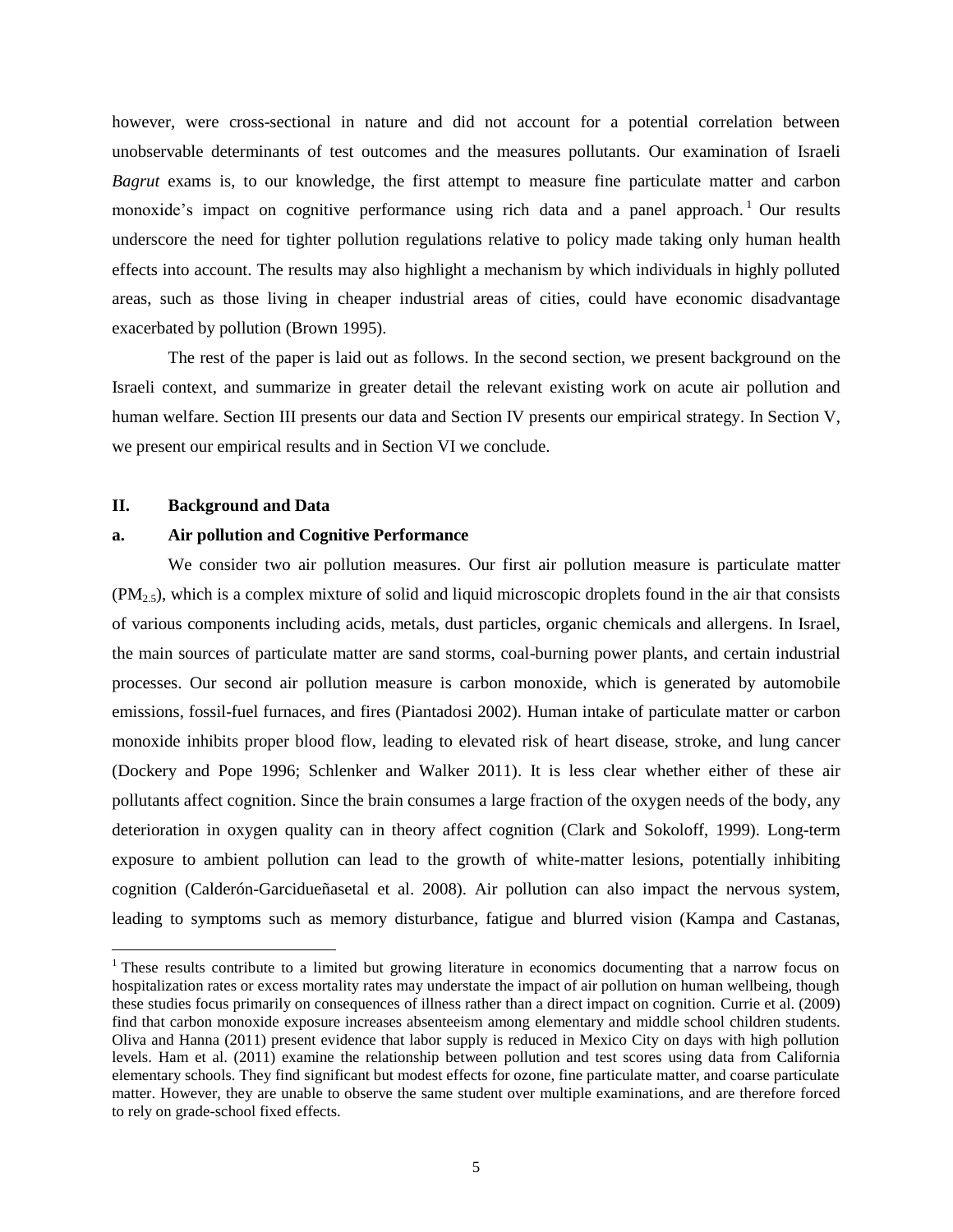2007), and may also impact labor productivity (Graff Zivin and Neidell 2011). Fine particle matter can also travel through small passageways, suggesting that high levels of pollution may affect test takers even indoors (Branis et al. 2005). These papers provide compelling evidence that cognition may be affected by pollution. They also suggest that while particulate matter may affect the respiratory system, carbon monoxide will primarily affect the release of oxygen to human tissues, including the brain. This implies that particulate matter may have a larger impact on sensitive or unhealthy groups – such as asthmatic groups – while carbon monoxide will affect healthy and unhealthy groups more similarly. However, as stated by Suglia et al. (2008), "the possible neurodegenerative effect of air pollution remains largely unexplored." The Israeli *Bagrut* examination provides a unique context to assess the relationship empirically, which is discussed in the next section.

### **b. The Israeli High-School Matriculation Exam System**

Israeli post-primary education consists of middle school (grades 7–9) and high school (grades 10– 12). High-school students are enrolled either in an academic track leading to a matriculation certificate (*Bagrut* in Hebrew<sup>2</sup>) or in a vocational track leading to a high-school diploma. The matriculation certificate is a prerequisite for university admission and is one of the most economically important education milestones. Students complete the matriculation process by passing a series of national exams in core and elective subjects following tenth grade and eleventh grade, and then a larger set following twelfth grade. Students choose to be tested at various levels of proficiency, with each test awarding the student between one and five credit units per subject, varying by the difficulty of the exam. The exam focuses on seven mandatory subjects and one elective subject, allowing us to observe students completing exams with separate grades for each subject.<sup>3</sup> The most basic level of study is three credits and a minimum of twenty credits is required to qualify for a matriculation certificate. About 52 percent of highschool graduates in 2002 and 46 percent of the overall cohort received matriculation certificates.<sup>4</sup>

The examinations are given bi-annually during the two exam "seasons", a winter examination given in January and a summer examination in May/June, and are graded by two independent and anonymous examiners. The *Bagrut* final score in each subject is a simple average of the *Bagrut* exam score and a school score, or *Magen* score, on this subject. The *Magen* score is based on a school exam

 $\overline{a}$ 

<sup>&</sup>lt;sup>2</sup> Many countries and some American states have similar high-school matriculation exams, e.g., the French Baccalaureate, the German Certificate of Maturity (*Reifezeugnis*), the Italian Diploma di Maturità, the New York State Regents examinations, and the recently instituted Massachusetts Comprehensive Assessment System.

<sup>&</sup>lt;sup>3</sup> The seven core subjects are Math, English, Hebrew, History, Literature, Religious Studies and Civics. It is possible to be awarded a *Bagrut* certificate despite a failing mark on one of the exams if one of following conditions is satisfied: (1) the mark is not below 45 (2) the mark is below 45 but the candidate has two more exams with 3 credit units or more that their scores combined sums to at least 150 (3) the failing mark is not in the Hebrew subject exam.

<sup>&</sup>lt;sup>4</sup> See the Israel Ministry of Education web site [\(www.education.gov.il\)](http://www.education.gov.il/) and Lavy (2002).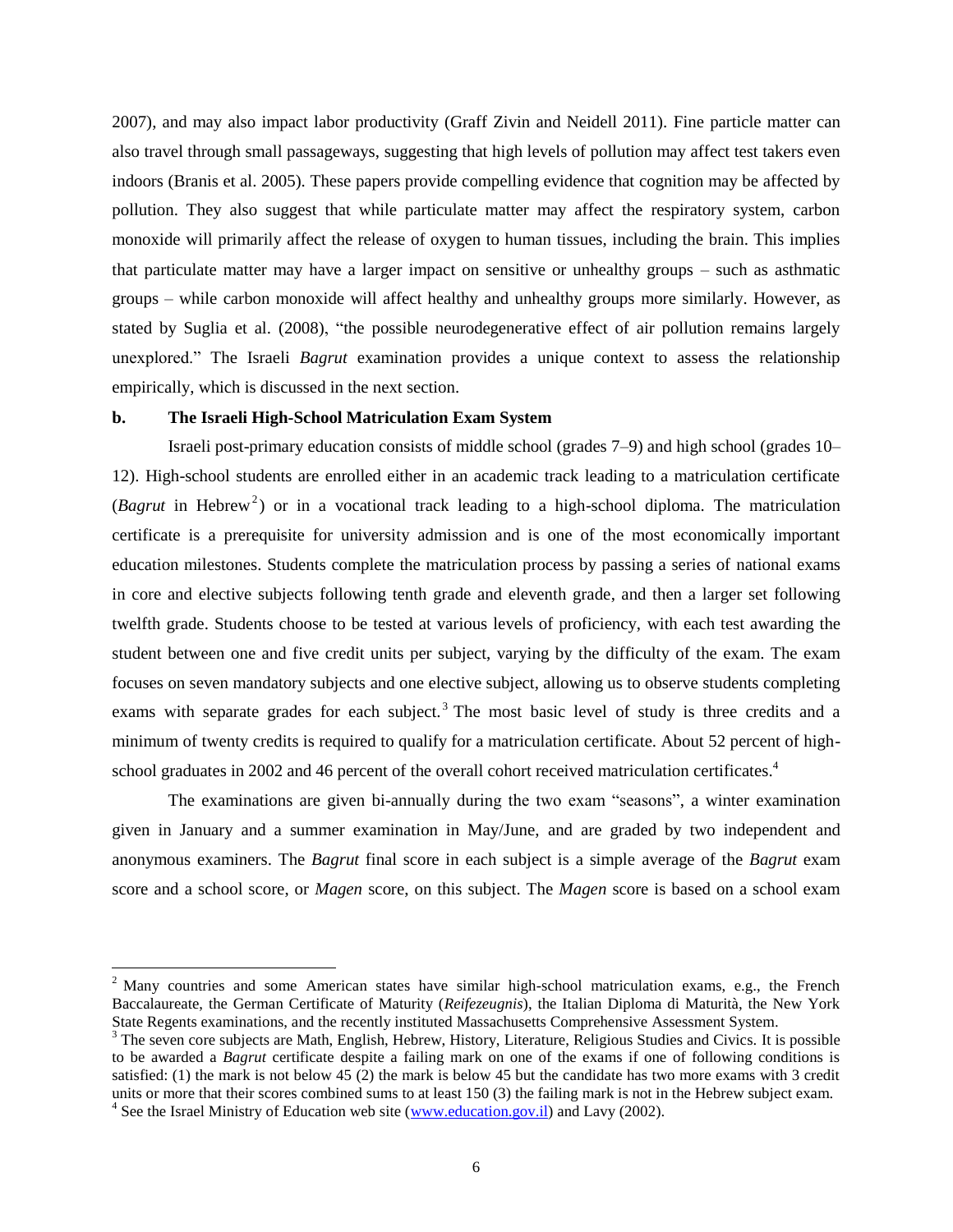(the *Matchonet* examination)<sup>5</sup> that precedes the *Bagrut* exam by week to three weeks and has the same format as the nationally-administered *Bagrut* exam, except that it is graded by the student's secondary school subject teacher and on the student's overall performance in this subject during the academic year. We only observe the overall *Magen* score and not its two components. The weights of these two factors can vary and the overall *Magen* score is therefore a natural measure for ranking the students in terms of quality which we use in our analysis to stratify the sample.

Students are admitted to post-secondary programs on the basis of their average matriculation scores and based on an SAT-style examination from a psychometric examination administered by the National Testing Center. Each higher education institution ranks applicants according to the same formula, thus producing an index based on a weighted average of the student's average score on all her matriculation exams and the SAT-style examination. Therefore, pollution levels can affect students' postsecondary schooling by affecting their probability of passing *Bagrut* exams, and also by affecting the average score in these exams. The first channel will affect the eligibility for post-secondary admission while the second will affect which programs (or majors) will be available to the student.

# **III. Data**

 $\overline{a}$ 

Our data set is generated by combining Israeli test score data with air pollution and meteorological data for 2000-2002. The *Bagrut* exam information and demographic information for each test taker were provided by the Israeli Ministry of Education. These files also contain each student's Israeli identification number, allowing us to observe rich demographic information on the student and the student's family, such as parental education level, country of origin, and ethnicity. For each exam, we also know the exact date of the test and the precise location of the testing site, allowing us to assign pollution measures to each test administration. Our pollution data are taken from files published by the Israeli Ministry of Environmental Protection, which reports daily mean readings of particular matter less than 2.5 microns in width, or  $PM_{2.5}$  ( $\mu$ g/m<sup>3</sup>) and carbon monoxide (CO) at 139 monitoring stations throughout Israel for the sample period (see Figure 1). <sup>6</sup> Readings are taken at 5 minute intervals and averaged over the course of the day.

Each school is assigned the average pollution reading for all monitoring stations within the city limits in which it is located, or within 2.5 kilometers of the city limits. Since Israeli cities are not very

<sup>5</sup> This exam is called *matkonet*, derived from the word *matkon*, recipe, meaning that the school exam follows the "recipe" of the state exam. The school exam follows the exact format of the *Bagrut* exam and it also draws its questions from the same bank of questions used for the *Bagrut* exam.

 $\overline{6}$  The Israeli monitoring system also records readings for a set of other pollutants. In this paper we focus on PM<sub>2.5</sub> and CO since these are considered among the most harmful, and are monitored most extensively by the monitoring system. We also examined the relationship between  $PM_{10}$  and  $SO_2$  and test score data, finding zero effects for  $PM_{10}$ and modest effects of very high levels of SO<sub>2</sub>. The results are available from the authors upon request.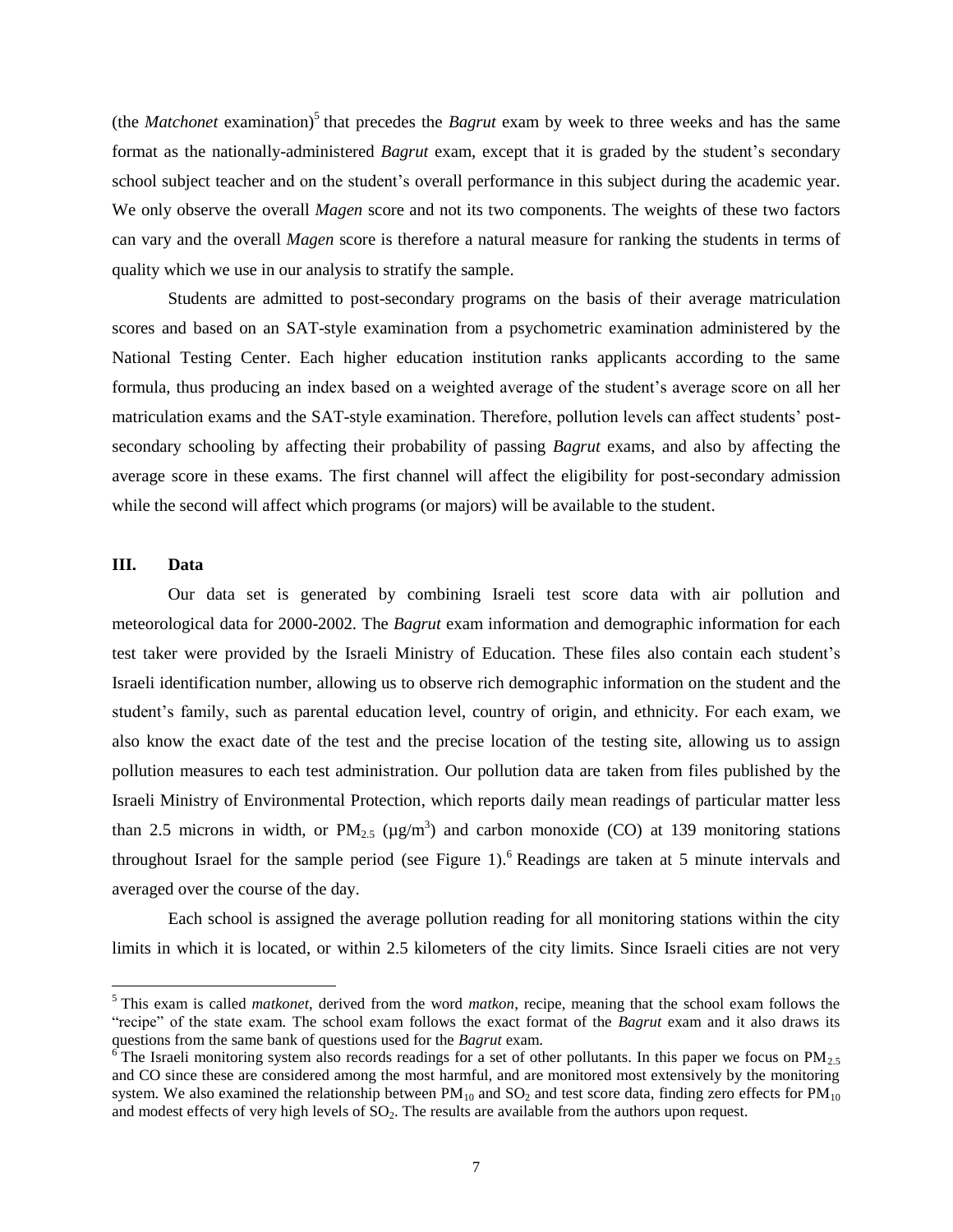large, we generally are taking readings from stations very close to the schools. While we ideally would have a measure of pollution inside the classroom, the air quality inside a school is presumed to be highly correlated with the ambient reading outdoors (Branis et al. 2005). Schools that had no monitoring station within the city limits or 2.5 kilometers of the city limits were dropped from the sample.<sup>7</sup> These stations also record temperature and relative humidity, which are used as control variables. We assign pollution and weather to each test by averaging all non-missing values among stations within 2.5 kilometres of the test site. Our analysis is executed using the Air Quality Index (AQI) measurement associated with our PM<sub>2.5</sub> and CO readings. The AQI measure converts the pollutant measures in micrograms ( $\mu$ g/m<sup>3</sup>) into an index score that ranges from 0-500 using a formula specified by the US EPA.<sup>8</sup> The US defines values above 101 as "unhealthy for sensitive groups" and values above 150 as "unhealthy". In our empirical analysis, we classify air quality on a particular day as being beyond the threshold if the  $PM_{2.5}$  (AQI) reading is greater or equal to 101 (AQI). Since Israel's CO measures are relatively lower, and have few days where the AQI score exceeds 101, we chose a lower threshold where we generate a dummy for a test occurring on a day in the top 5 percent of the most polluted days.

It is also worth noting that the correlation between our two measures of pollution is very close to zero  $(R=.0028)$ .<sup>9</sup> The two pollutants are associated with different causes: particulate matter is generated by sand and dust storms and coal-powered electric plants, whereas carbon monoxide is associated with high traffic density or other combustion processes. As such, this provides an opportunity to exploit two different and largely independent measures of pollution to assess the link between air pollution and cognitive performance.

The summary statistics for our sample are presented in Table 1. Our sample includes 489,419 examinations taken by 71,383 students at 712 schools throughout Israel. Our key variables are the measures of  $PM_{2.5}$  ( $\mu$ g/m<sup>3</sup> or AQI), CO, and our standardized test outcomes in *Bagrut* exams. We also use the *Magen* score as a proxy for student quality that can be used to stratify the sample. This score is determined primarily by a test which is a similar to the *Bagrut* test a few weeks prior to the *Bagrut*, and by the student's course grade. In columns (2)-(4), we stratify the sample by sex and *Magen* score. The

 $\overline{a}$ 

<sup>7</sup> Since Israel's population is densely concentrated in several metropolitan areas, this led to the dropping of less than 5% of schools.

<sup>&</sup>lt;sup>8</sup> We used the EPA's breakpoints table (see Table A1) and the following formula to generate the PM<sub>2.5</sub> (AQI) measurement:  $PM_{2.5}$  (AQI)={ $(I_{HI}I_{LO})$  / (BP<sub>HI</sub>-BP<sub>LO</sub>)} (C<sub>P</sub>-BP<sub>LO</sub>) +  $I_{LO}$ . Where C<sub>P</sub> is the rounded concentration of the pollutant,  $BP_{HI}$  is the breakpoint that is greater than or equal to  $C_P$ ,  $BP_{LO}$  is the breakpoint that is less than or equal to  $C_P$ , I<sub>HI</sub> is the AQI value corresponding to BP<sub>HI</sub> and I<sub>LO</sub> is the AQI value corresponding to BP<sub>LO</sub>. A similar formula is used for CO.

 $9<sup>9</sup>$  In a robustness check, we estimate whether there is a conditional correlation between the two pollutant measures by estimating models with the two pollutants simultaneously, shown in Table A2. Our results indicate that the results are largely unchanged by including both measures in the same model for our dichotomous measure of pollution, but the result for our continuous measure of  $PM_{2.5}$  is significantly reduced for models with student fixed effects. This is discussed in the empirical results section.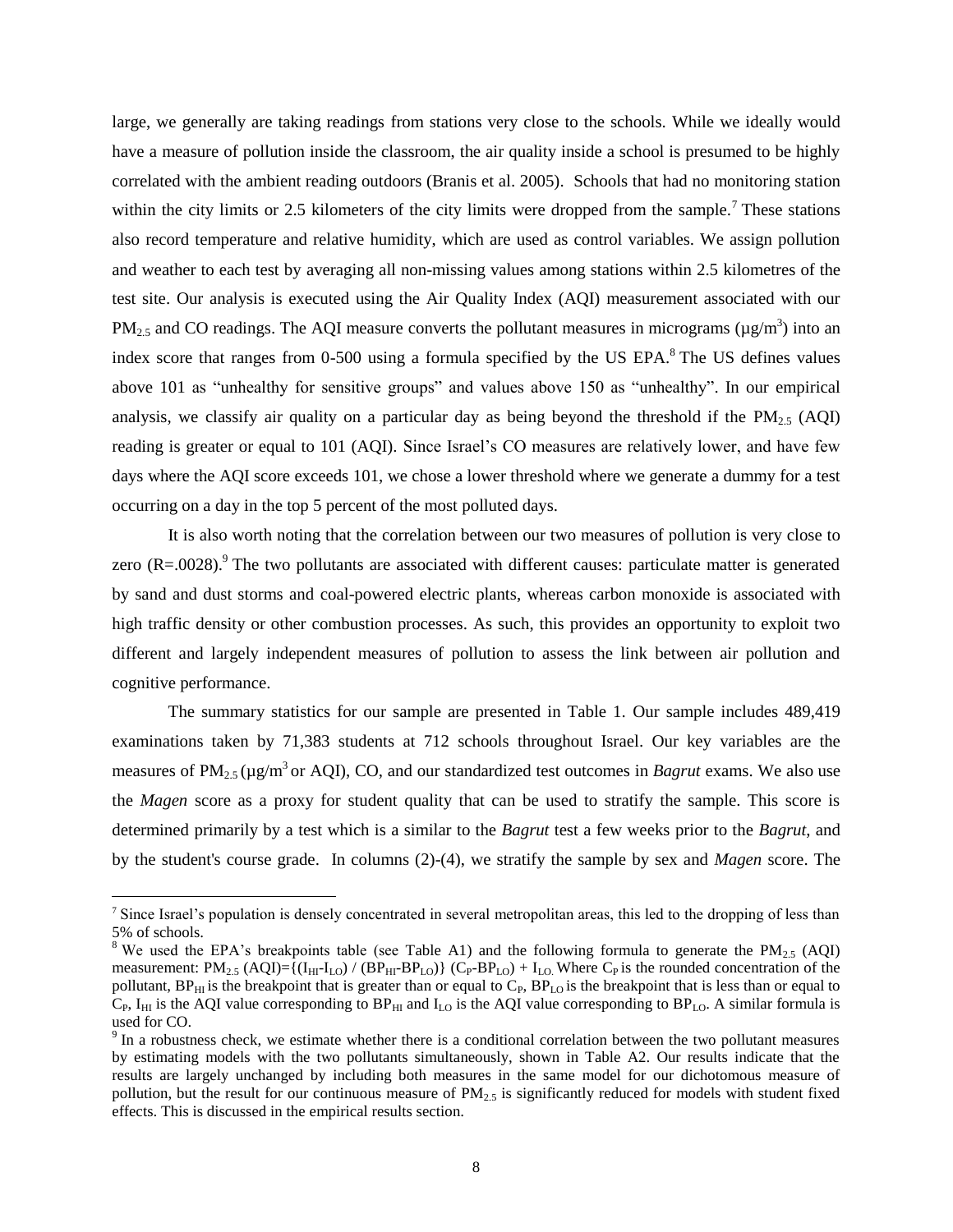table indicates that girls perform somewhat better than boys on the exam. Also, as anticipated, the students who have higher *Magen* scores, and are placed in our top quality group, have on average higher *Bagrut* scores and come from more educated families. The parents of the higher *Magen* group have, on average, some postsecondary schooling, whereas parents of the lower *Magen* group have, on average, less than a high school diploma. The lower *Magen* group also come from larger families (more siblings) and are more likely to be of African/Asian ethnic origin (*Sephardi*). These means are not shown in the table but are available from the authors, and provide additional indication that the students in the low *Magen* group are from more disadvantaged socio-economic backgrounds. This characterisation of the low *Magen* group will feature in our later discussion of potential mechanisms for our results, since the incidence of asthma is much higher among disadvantaged populations. Also note that Table 1 indicates that air pollution, temperature, and humidity do not vary by gender or *Magen* score. For example, the mean PM2.5 AQI index for boys and girls is similar: 59.5 and 59.9, less than a tenth of a standard deviation. Similarly, the average PM2.5 AQI index value for high and low *Magen* students are 60.1 and 59.5 respectively, and the mean temperature of the days of exams for both groups is 23.8. The balancing of our data on observables when stratified by these groupings by gender and by our measure of student quality is important in light of our findings that the effect of pollution is very different for these sub-populations. We discuss this further in the empirical section, but the similarity on observables is suggestive evidence that selection on unobservables is unlikely to be driving our results.

#### **IV. Empirical Strategy**

 $\overline{a}$ 

Our estimation strategy is relatively straightforward. We estimate OLS models where we examine the partial correlation between our air pollution measures and test scores outcomes. For identification, we crucially rely on the panel structure of the data and the repeated nature of the *Bagrut* exam. Since we observe the exact location of the test, we can include city or school fixed effects. Since we observe the students taking exams following each grade, we can include student fixed effects. Formally, the models we estimate are of the following form:

$$
(1) R_{ist} = \beta_0 X_{it} + \beta_1 POL_{st} + \beta_2 Temp_{st} + \beta_3 RH_{st} + M_t + L_t + I_i + \varepsilon_{ist}
$$

where  $R_{ist}$  is the test score of student *i* at school *s* at time *t*;  $X_{it}$  is a vector of individual characteristics possibly related to test outcomes, such as parental education<sup>10</sup>;  $POL_{st}$  is our measure of air pollution (PM<sub>2.5</sub> or CO) at school *s* at time *t*;  $Temp_{st}$  is the mean temperature<sup>11</sup> at school *s* at time *t*;  $RH_{st}$  is the

 $10$  Our results with individual fixed effects exclude individual controls.

 $11$  In the empirical analysis, we include linear and quadratic terms in both temperature and humidity, and linear and quadratic interaction terms of the two variables.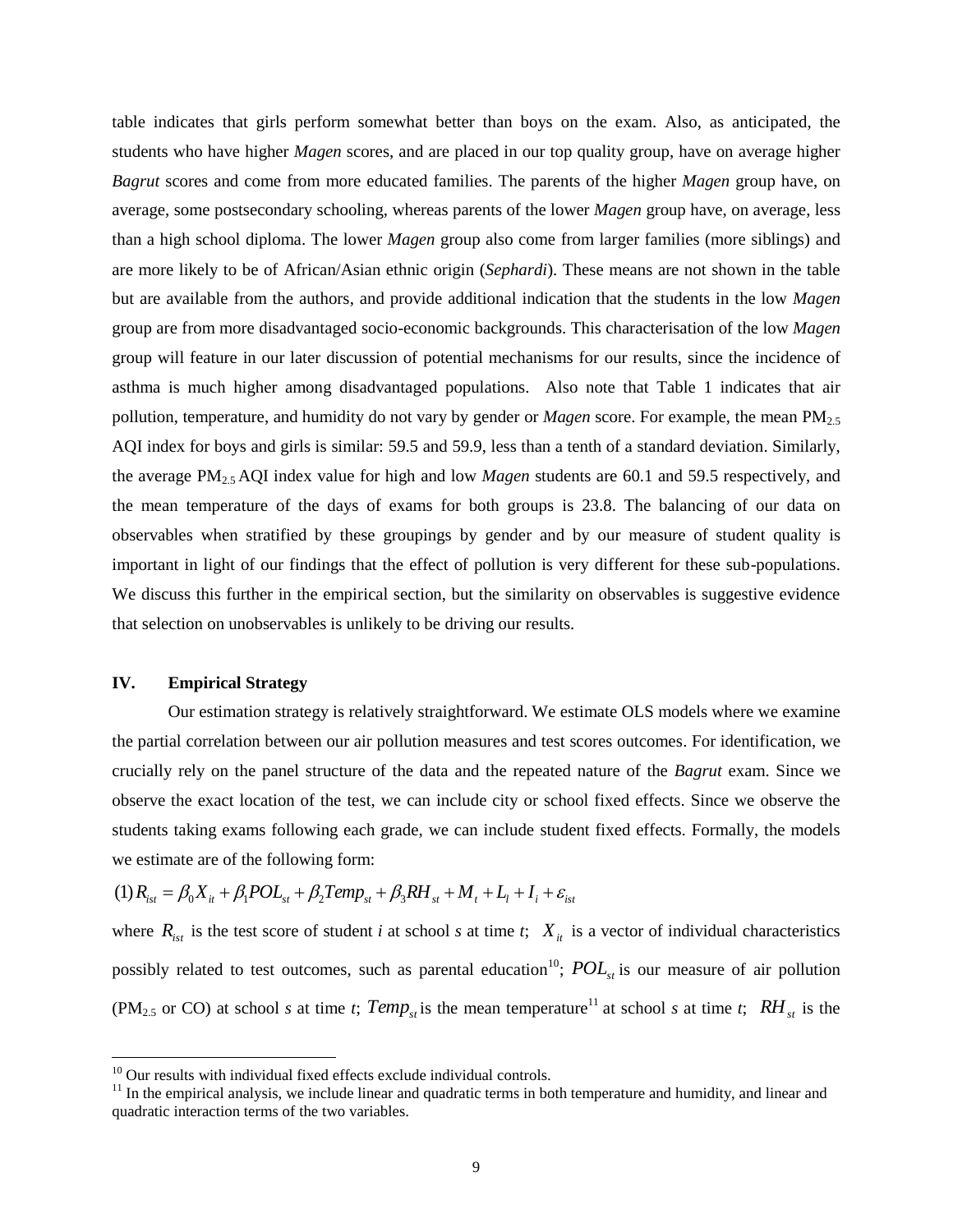relative humidity measure at school *s* at time *t*;  $M_t$  and  $L_l$  are month and exam proficiency level fixed effects respectively;  $I_i$  is our fixed effect for the individual; and  $e_{ist}$  is an idiosyncratic error term. Note that in different specifications we will use city or school fixed effects in place of our individual fixed effects.

The key identifying assumption for inferring a causal relationship between pollution and test scores estimated by equation (1) is that unobserved determinants of student's test scores are uncorrelated with ambient pollution. Without any fixed effects to absorb unobserved variation in schools or individuals, this assumption is likely violated since it is likely that pollution is correlated with time invariant features of a testing location or a particular student. For example, if poorer schools are located in more polluted parts of cities, OLS will likely overstate the causal link between pollution and test scores. Conversely, if schools in denser (and wealthier) cities have more pollution exposure, OLS might understate the true cost of pollution, as it is mitigated by other compensating factors (e.g. tutoring). More generally, endogenous sorting across schools, heterogeneity in avoidance behavior, or measurement error in assigning pollution exposure to individuals will all bias results that do not properly account for unobserved factors correlated with both our outcome of interest and ambient pollution (Moretti and Neidell 2011). In our setup, since we account for time invariant features of schools and students with fixed effects, the challenge relevant to our estimation is to account for omitted variables that are varying over time but are potentially correlated with pollution and *Bagrut* outcomes. For example, if weather or traffic the day of the exam is correlated with pollution, our fixed effects models will fail to identify the true effect. In our empirical analysis, we include controls for time-varying factors that could be contemporaneous with pollution, such as daily temperature and relative humidity, but of course it is untestable whether there are factors that are unobserved that are both correlated with pollution and *Bagrut* exam scores. As such, we conduct a rich set of robustness checks and placebo tests. These are discussed further in the next section.

### **V. Empirical Results**

#### **a. Main Results**

In Table 2, we report our baseline results of the relationship between the Air Quality Indicator values for PM2.5, CO, and *Bagrut* test scores. In columns (1) and (2) of Panel A, we report the correlation between *Bagrut* scores and a continuous measure of PM<sub>2.5</sub> (AQI) using OLS without city, school or student fixed effects. In column (1), we estimate that a 1 unit increase of  $PM_{2.5}$  is associated with a 0.055 points decrease in a student's test score, significant at the 1% level. The results also indicate that a relatively small part of the variation in test scores  $(R$ -squared  $= 0.003$ ) is explained by air pollution. This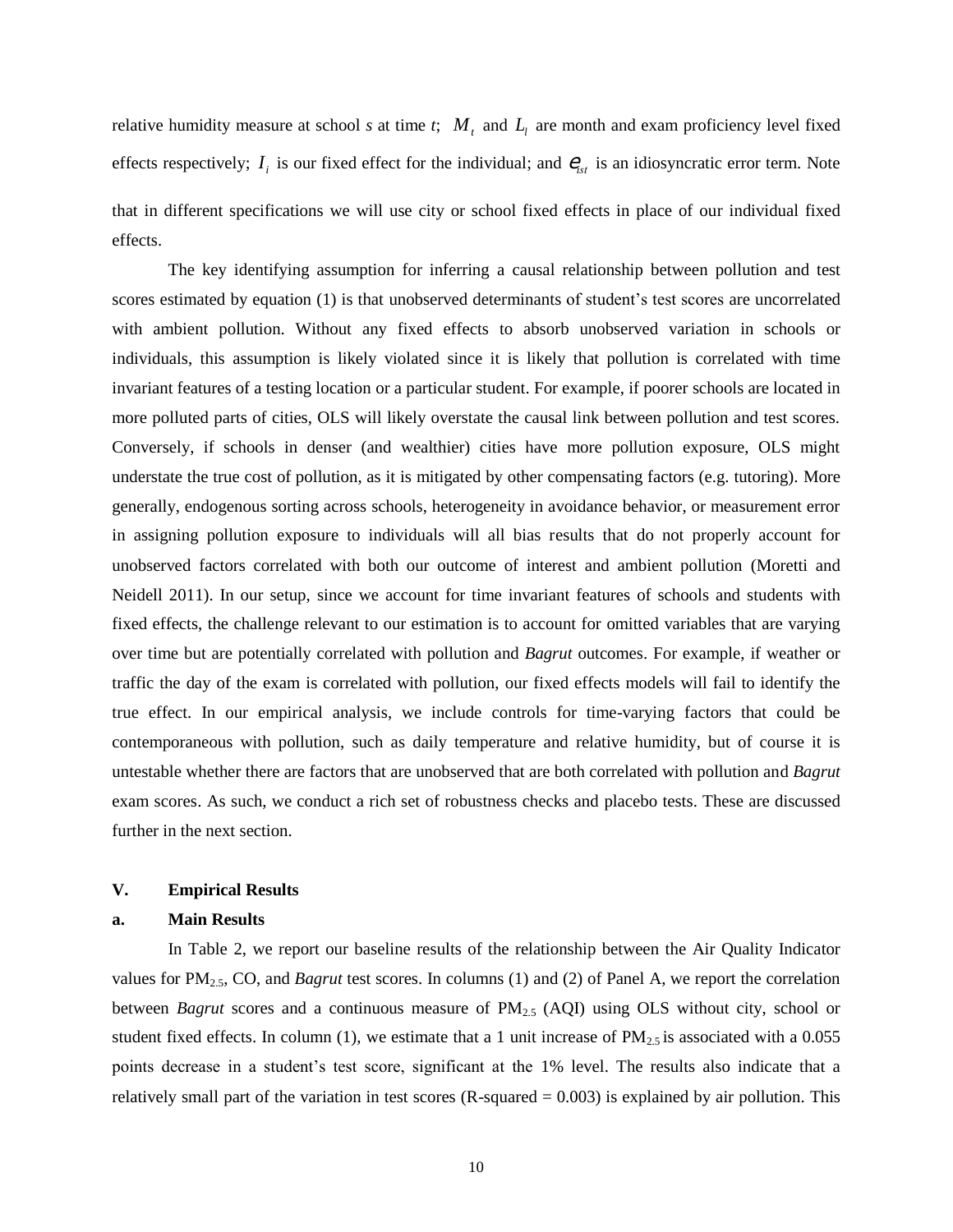result indicates, as one would expect, that variables other than air pollution are responsible for the vast majority of the variation in test scores. In column (2) we report the results with the addition of controls for parental education, sex, temperature, relative humidity and dummies for the month of the exam and difficulty of the exam. The results are similar and slightly larger in magnitude, with our coefficient estimate indicating that a 1 unit increase in pollution is associated with a 0.065 decrease in a student's score. Note that the sample with controls is roughly 20% smaller, as we have incomplete demographic information for these individuals. The similarity of the results with and without controls, and with the smaller sample size, is suggestive that there is no strong correlation between observables and pollution. We also used the smaller sample to estimate the OLS regression without any controls and obtained estimates almost identical to those reported in column 1, which suggest the sample of students with some missing characteristics is not on average selectively different from the rest of the sample.

In columns (3)-(5) of Table 2, we take advantage of the panel structure of our data and include city, school, and student fixed effects, respectively. These account for variation in time-invariant unobserved heterogeneity that could be correlated with ambient pollution. The estimates from a regression with city or school fixed effects in columns (3) and (4), are somewhat larger, with estimated coefficients of -0.082 and -0.069 respectively. Adding student fixed effects weakens the results slightly, with our preferred estimate indicating that a 1 unit increase in  $PM_{2.5}$  is associated with a 0.046 (sd=0.007) decline in the *Bagrut* score. This estimate implies that a test score in an exam on a day with average pollution (AQI=59.74) will be lowered relative to an exam taken on a day with the minimum pollution level (AQI=10.1) by 0.10 (.046\*(59.7-10.1)/22.8) standard deviations. Our results for CO in columns (6- 10) largely mirror our results in columns (1-5). Our results in column 10 indicate that a 1 unit increase in CO is associated with a 0.085 (sd=0.017) decline in the *Bagrut* score, significant at the 1 % level. Note however that since the Israeli monitoring system failed to collect CO readings at all stations during our sample period, our  $PM_{2.5}$  analysis is based on a much larger sample.<sup>12</sup>

In Panel B, we perform a similar analysis but replace our continuous measure of pollution with a dichotomous indicator for whether the test occurred in a day classified as having "poor" air quality. The results are qualitatively similar to the results using the continuous measure for  $PM_{2.5}$  but much larger for CO. Specifically, in our specification in column 5 where we include student fixed effects, the data indicate that having "poor"  $PM_{2.5}$  air quality the day of the exam is associated with a 1.95 point decline in the student's *Bagrut* score, equivalent to 8.2% of a standard deviation. Our specification in column 10

 $\overline{a}$ 

<sup>&</sup>lt;sup>12</sup> We investigated whether there was something systematic about which stations did not collect CO measures. We found no noticeable pattern in our data, though coverage for CO was much poorer in northern Israel and in the areas surrounding Haifa.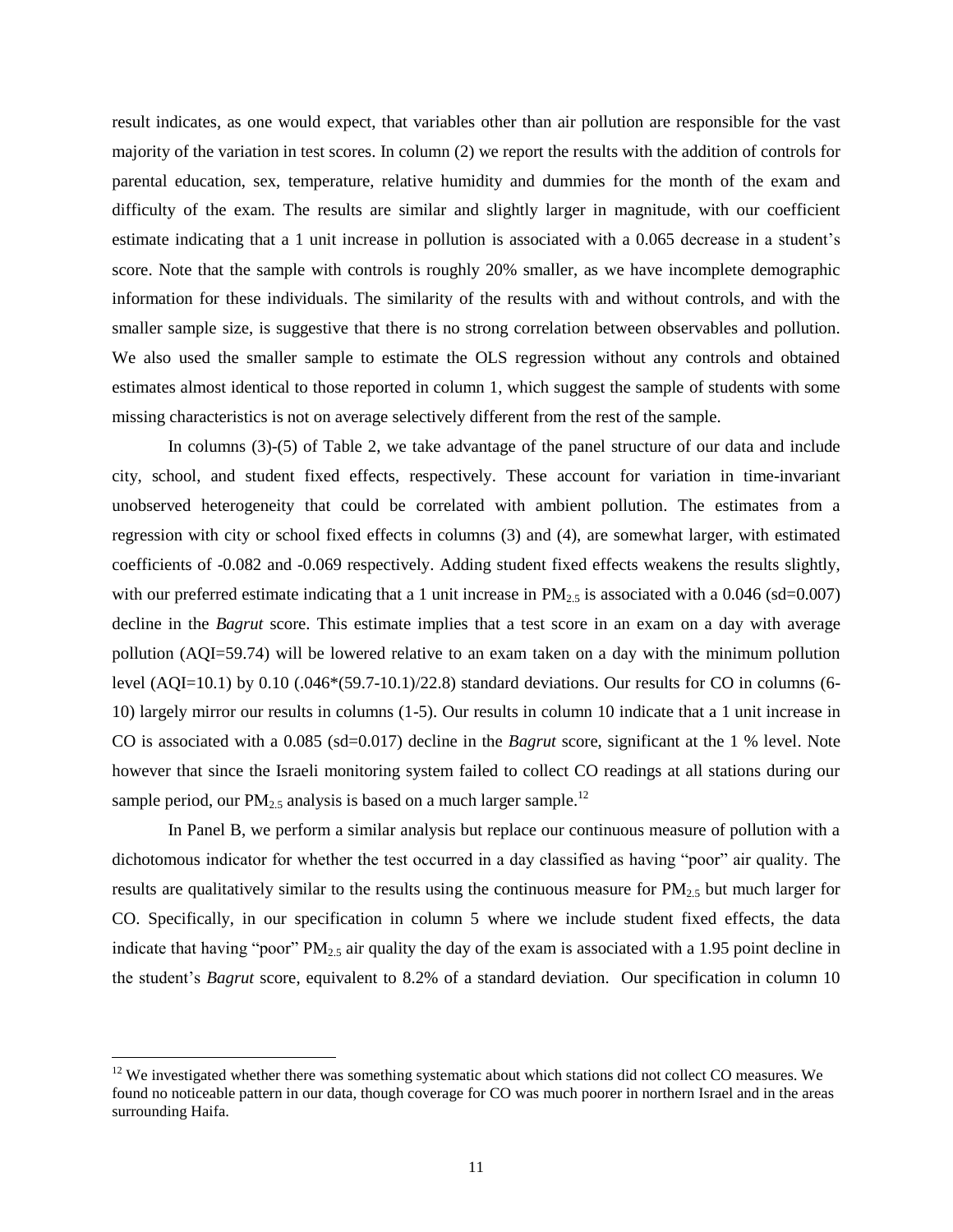indicates that having "poor" CO air quality the day of the exam is associated with a 10.16 point decline in the student's *Bagrut* score, equivalent to 42.8% of a standard deviation. 13

The effect of PM<sub>2.5</sub> on *Bagrut* scores for the 99<sup>th</sup> percentile of exposure in our sample (AQI=137) is very large and implies a decline of roughly a sixth (.149) of a standard deviation relative to an average day. This effect is similar to the estimated effect of reducing class size from 31 to 25 students (Angrist and Lavy, 1999) and larger than the test scores gains associated with paying teachers large financial bonuses based on their students' test scores (Lavy, 2009). Unfortunately, days with elevated levels of particulate matter are not unusual in Israel and in neighboring countries in the Middle East, as they are often the result of sandstorms that originate in the Sahara desert and are relatively common in the spring and summer months, with serious health effects (Bell et al. 2008). For CO, our results similarly suggest a large response of students to very poor days. The  $99<sup>th</sup>$  percentile of CO, AQI=56, would imply a similar decline of .158 standard deviations relative to a day with average levels of CO. Since Israel's CO level is actually quite similar to the levels found in other large cities, such as Los Angeles,  $CA$ ,  $^{14}$  and may indicate that these results may affect student performance in polluted areas of these cities as well.

In light of the fact that  $PM_{2.5}$  and CO are only weakly correlated, these results suggest a robust relationship between different air pollution measures and test scores, as two largely independent pollution measures are associated with appreciable declines in test scores. To explore the role of each pollutant further, in Table A2 we estimate models where both pollutants are included simultaneously. The results indicate that our dichotomous measure of each pollutant's impact is extremely robust to simultaneous estimation, and the continuous measure for CO is almost unchanged by the inclusion of  $PM_{2.5}$ . However, our continuous measure of  $PM_{2.5}$  is weakened by inclusion of CO in models with student fixed effects. This may be because our sample for  $PM_{2.5}$  is more than twice as large as our sample for CO, and partly due to a weak residual correlation with CO.

In Table 3, we report results where we examine whether pollution has a non-linear impact on test takers using specifications where we include dummy variables for clean, moderately polluted, or very polluted days.<sup>15</sup> For PM<sub>2.5</sub>, we define moderately polluted days as days where the AQI score ranges from 51-100 (which the EPA defines as moderate pollution) and AQI scores above 101 (which the EPA defines as unhealthy for sensitive groups) as poor or very polluted days (see Table A1). Since our CO scores are consistently lower than our  $PM_{2.5}$  scores (a mean score of 13 versus a mean score of 59 for  $PM_{2.5}$ ), we define moderately polluted days as days above the median pollution level and below the top 5% of the

 $\overline{a}$ 

 $13$  It is also worth noting that the CO results for our threshold measure of pollution may be affected by several *extremely* polluted exam administrations. In the highest CO reading, students were subjected to AQI=270, roughly twenty times the average reading.

<sup>&</sup>lt;sup>14</sup> <http://www.usa.com/los-angeles-ca-air-quality.htm>

 $\frac{15}{15}$  It is worth noting that students cannot reschedule their examination, and so avoidance behavior in response to high pollution on the day of the *Bagrut* is unlikely to be common.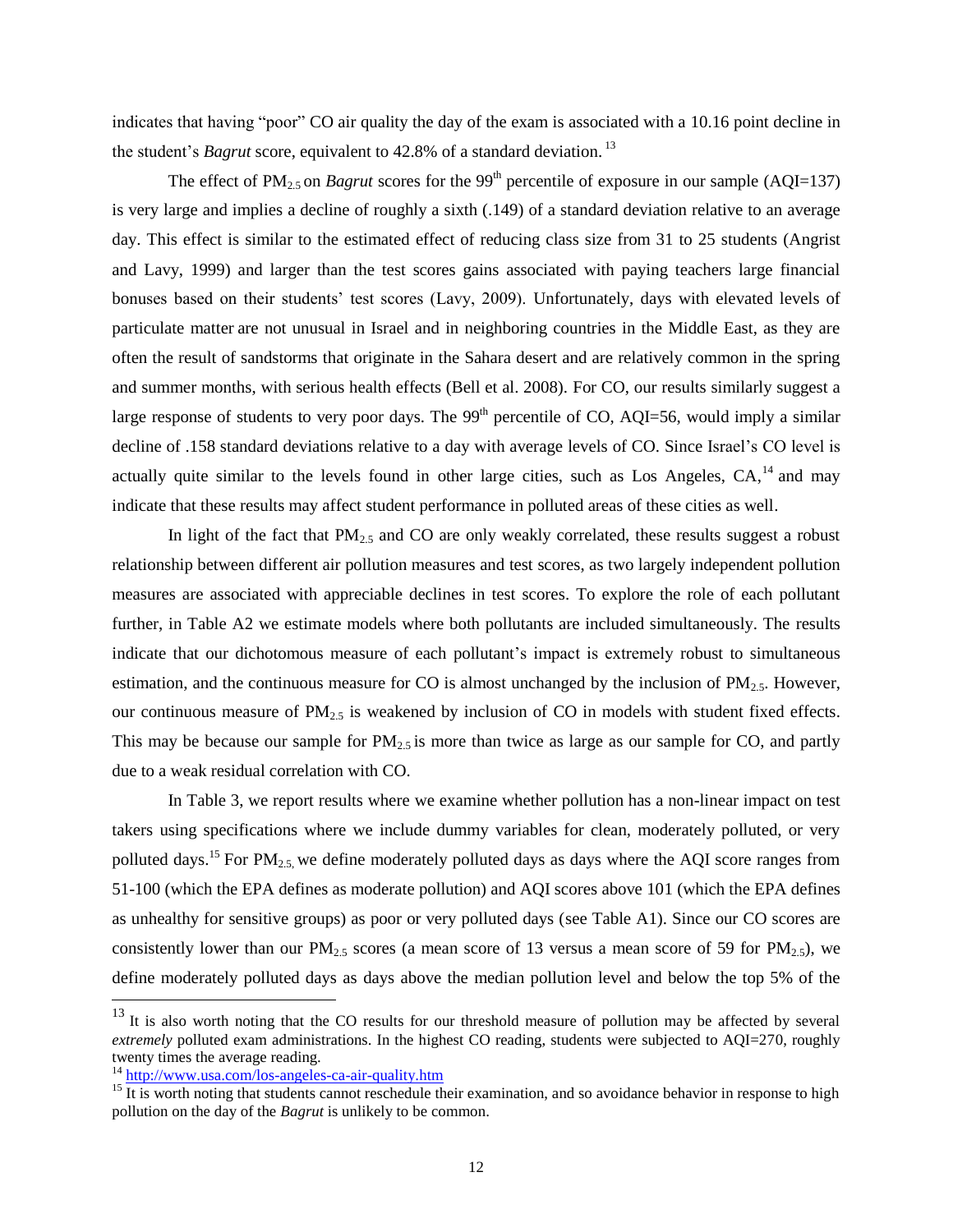most polluted days, and very polluted days as the top 5% of the sample's CO readings. Column 5 indicates that having poor air quality from  $PM_{2.5}$  exposure the day of the exam is associated with a 2.89 point decline in the student's *Bagrut* score, which is more than double the size of the coefficient for moderately polluted days. Similarly, Column 10 indicates that having "poor" CO air quality the day of the exam is associated with a 10.89 point decline in the student's *Bagrut* score, which is more than ten times the size of the coefficient for moderately polluted days. These results indicate that our results are largely driven by poor performance of test takers on very polluted days, suggesting that pollution's impact on cognitive performance is mostly relevant on days with very poor air quality.

# **b. Placebo Tests**

In this section, we perform a set of placebo tests where we examine the relationship between air pollution on days *other than* the actual exam and exam scores. In Table 4, we examine whether there is a correlation between pollution from the day of the previous *Bagrut* and the score on the exam. Note that since students take the *Bagrut* exams over a short period of time, this will generally be a pollution reading taken from several days prior. As shown in Panel A of Table 4, the correlation between *Bagrut* outcomes is weak relative to the correlation with the actual exam. While some of the specifications are statistically significant, our preferred specification with student fixed effects are either statistically insignificant, or with the wrong sign. For example, in our estimates using our threshold measure with student fixed effects, the impact of PM2.5 during the previous exam is a .78 point *increase* in the student's score, and the result is not statistically significant. This can be compared to our main result using the  $PM_{2.5}$  reading from the day of the *Bagrut*, where poor air quality reduces scores by 1.9 points (significant at the 1% level). For our dichotomous measure of CO, the results are also reassuring: after including school or student fixed effects, no significant relationship between the placebo pollution reading and the exam score is observed.

In Panel B, we perform a similar exercise but using the air pollution on the date exactly one year before the exam. For the continuous measure of pollution, column 5 indicates a negative and statistically insignificant relationship between PM2.5 and test scores, while column 10 indicates a *positive* and statistically significant relationship between CO and test scores. For our dichotomous measure of pollution, we observe a correlation between exams and  $PM_{2.5}$  in the previous year when we include no fixed effects: having a day classified as polluted in the previous year is associated with a 2.8 point decline in scores in models with controls, even though there should be no relationship. This underscores the importance of including fixed effects to absorb a time-invariant correlation between pollution and student quality, and suggests that more polluted areas have lower exam scores in general. Once we include student fixed effects in our models, the correlation between PM2.5 from the previous year and the *Bagrut* score declines to 1.15 points, and it is only marginally significant. For the dichotomous measure of CO, the results for the previous year's reading are counter-intuitive: we find a *positive* correlation between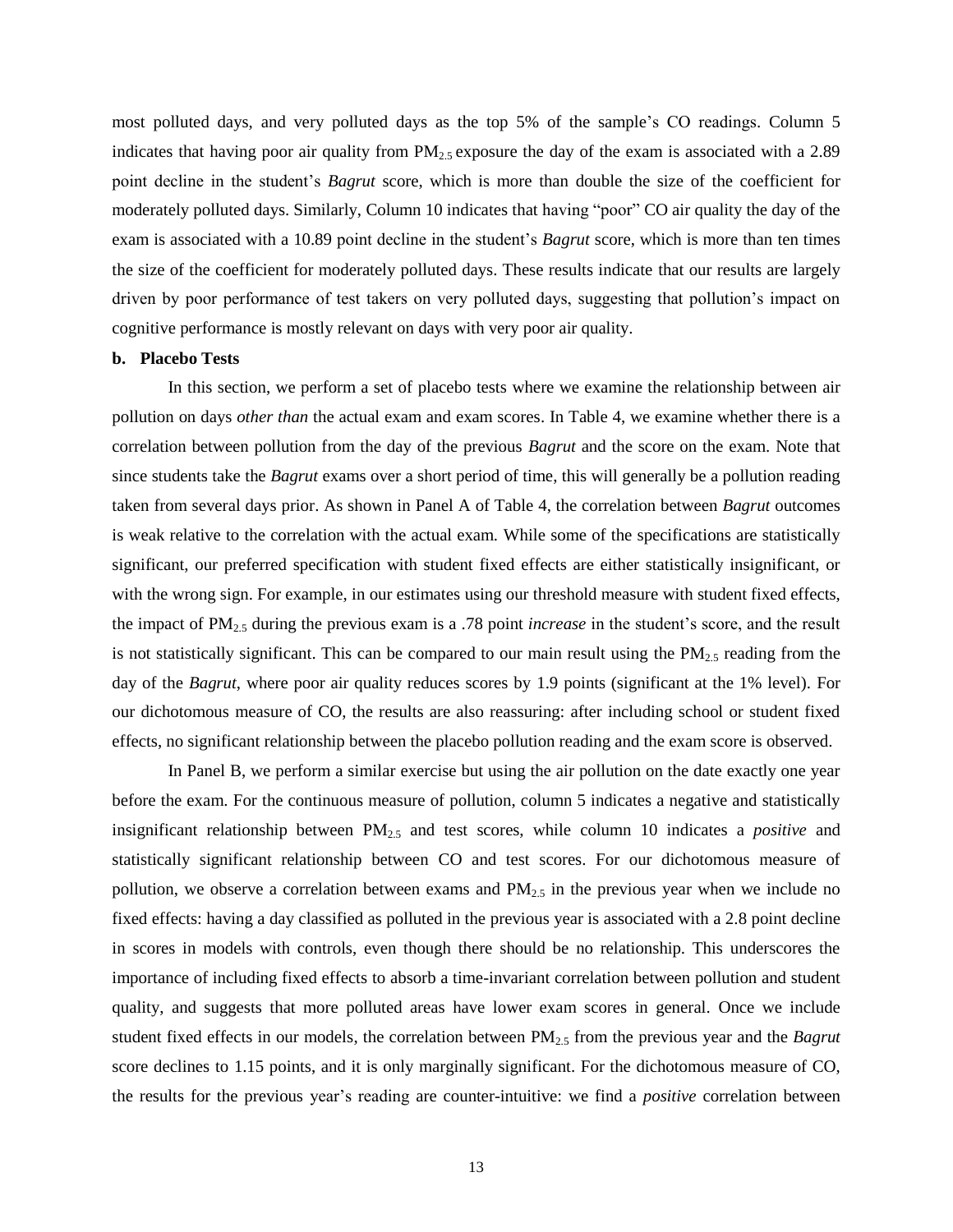pollution levels from the previous year and exam scores. While this result is surprising, it suggests that our CO results may be less stable than our  $PM_{2.5}$  results due to a smaller sample size and more extreme values for pollution. The results for CO, therefore, should be interpreted with greater caution.

In Figure 2, we examine the impact of  $PM_{2.5}$  and CO from three days prior to the exam, the day of the exam, and three days following the exam on test scores. As shown in the figure, the main effects of  $PM<sub>2.5</sub>$  are concentrated on the day of the exam, and no significant relationship between pollution readings and the exam score is observed for days before and after the exam. The figure indicates that the coefficient on pollution *the day of* the exam is much larger and more negative than the other days: an additional 100 units of AQI is associated with a 0.2 point decrease in student scores, and the coefficient estimates are small and positive on the days before and after the exam. In contrast, the results for CO are less conclusive, with somewhat larger negative coefficients for the day of the exam relative to the days before and after. As such, our results for CO should be interpreted with greater caution.

In Table 5, we exploit the fact that we know the exact time of day that the examination was administered, and consider whether our pollutants have different effects at different times of day.<sup>16</sup> While the majority of our sample is given a 9AM examination time, roughly 40% of examinations are given after 12PM. **W**e posit that fine particulate matter, which is generated from sandstorms and coal-burning plants, will affect students throughout the day in a similar manner at all hours of the day (or night). Carbon monoxide is produced primarily by automobile emissions, and is likely to be more relevant for exams later in the day. As shown in the table, our coefficient estimates for  $PM_{2.5}$  are relatively similar for both afternoon and morning examinations. In our preferred student fixed effect specification, we find that having poor air quality from our  $PM_{2.5}$  exposure measure for an afternoon exam is associated with a .045 point and .054 point decline per unit of AQI respectively. Likewise, our results using the dichotomous measure are similar; we observe a 3.16 point decline in the student's *Bagrut* score for days with very high AQI in afternoon exams, which is about 20% larger than the coefficient for morning exams. For CO, our estimates are much larger for afternoon exams using both the continuous and dichotomous measures.<sup>17</sup> For example, using the dichotomous measure, having poor CO air quality for afternoon exams is associated with a 10.45 point decline in the student's *Bagrut* score, which is almost ten times the size of the coefficient for morning exams. The results are consistent with a prior that carbon monoxide exposure should be more problematic later in the day, and the results for particulate matter will be similar at different times.

 $\overline{a}$ 

<sup>&</sup>lt;sup>16</sup> As an additional robustness check, we also estimate our main models with fixed effects for the day of the week on which the exam is given. The results are largely unchanged, and available upon request.

<sup>&</sup>lt;sup>17</sup> Note that since we have fewer observed tests for each student, our results using student fixed effects will be less stable.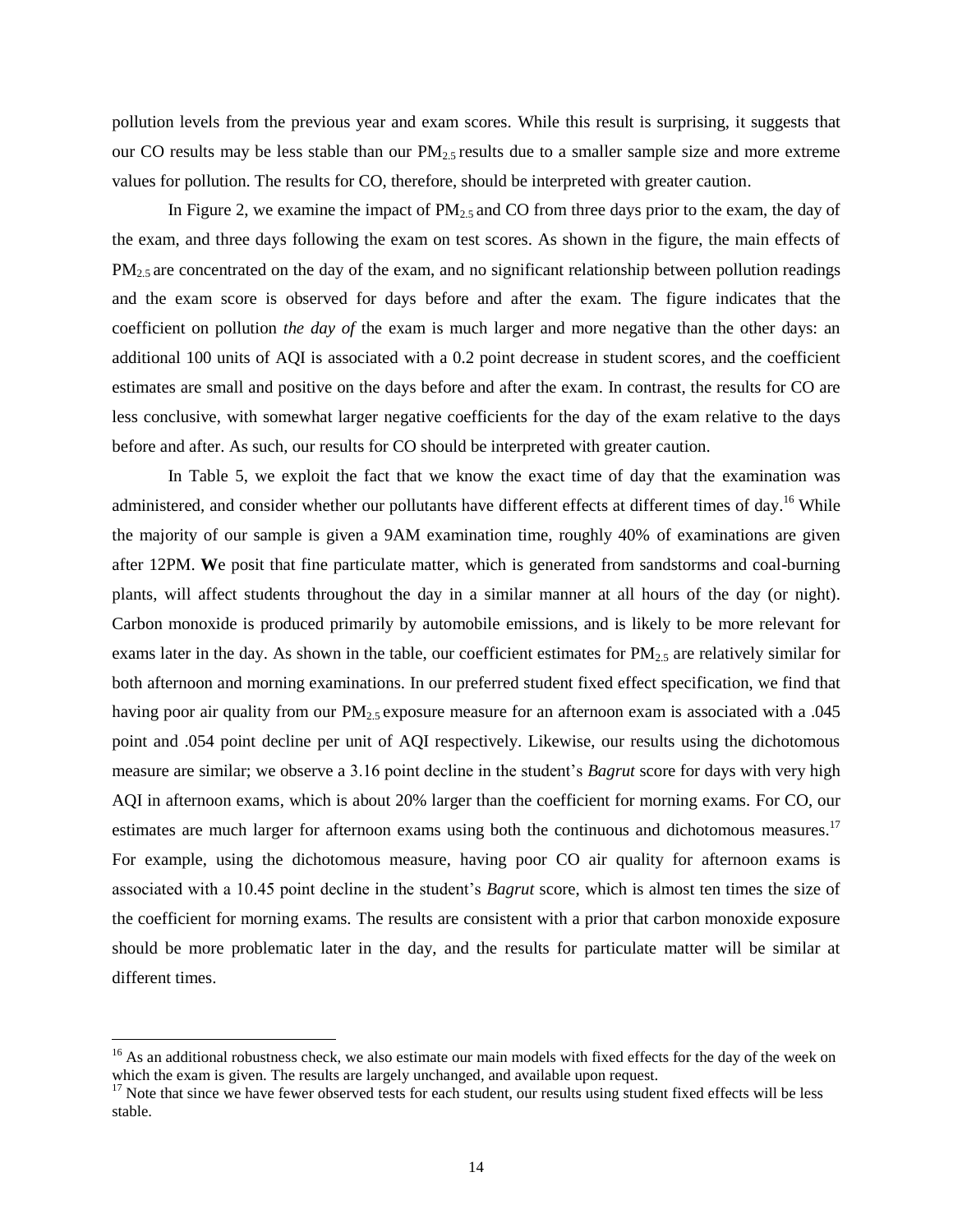#### **c. Heterogeneity and Implied Mechanisms**

In this section, we examine heterogeneity in the treatment effects reported in Table 2. Our interest is twofold. First, we wish to identify whether there are sub-populations that may be particularly responsive to poor air quality. Second, this may help to identify mechanisms for the observed reduced form relationship between air pollution and cognition. In particular, our prior is that  $PM_{2.5}$  which affects the respiratory system will have a larger impact on weaker groups who are more sensitive to poor air quality. In contrast, we expect that CO, which affects the tissues and neurological system, to have a more similar impact across different groups.

We build on a set of stylized facts regarding who would be most sensitive to poor air quality from the medical literature. First, Israeli boys are more likely to be asthmatic than Israeli girls. As shown by Laor et al. (1993) military records from the cohorts born in our sample, the rate of asthma incidence was 25 percent higher among the boys. Second, children of lower economic status are known to have higher rates of asthma and respiratory illnesses (Eriksson et al. 2006, Basagana et al. 2004). Third, Laor et al. (1993) also found that *Ashkenazic* Jews (ethnic origin from America and Europe) have 63% higher incidence of these illnesses than *Sephardim* (ethnic origin from Africa and Asia). This gives a rich set of potential comparisons for gauging whether asthma is a mechanism for the observed reduced form relationship between pollution and exam outcomes.

In Table 6, we examine our results separately by gender. The results highlight that men are significantly more likely to have their test outcomes affected by  $PM_{2.5}$  than women. Our results indicate that treatment effects among men are between 2 and 4 times larger than among women. For example, in models with student fixed effects, we estimate that an additional 10 units of  $PM_{2.5}$  (AQI) is associated with a .078 point decline among men and a .021 decline among women. We posit that the difference could be generated by the different asthma rates in these cohorts. Another possibility is that male students are more likely to be affected by small cognitive decline and distraction, consistent with higher rates of Attention Deficit Disorder in males (Biederman et al. 2002). In contrast, the results for CO are largely similar for men and women, with the results for men being moderately larger. For instance, in our model with student fixed effects, we estimate that an additional 10 units of CO (AQI) is associated with a .099 point decline among men and a .075 decline among women.

In Table 7, we break down our sample of test takers by our ex-ante expectation of their performance. This is proxied by their *Magen* score, which is a reasonable measure of student quality as it reflects their achievement in the full-year class and on a test similar to the *Bagrut*, and is correlated with family income and other measures of wellbeing because it is highly correlated with parental schooling, family size and ethnic origin. It may be that poorer families are more affected by air pollution as well, due to lower ability to engage in compensating behavior (Neidell 2004). Poorer children also have higher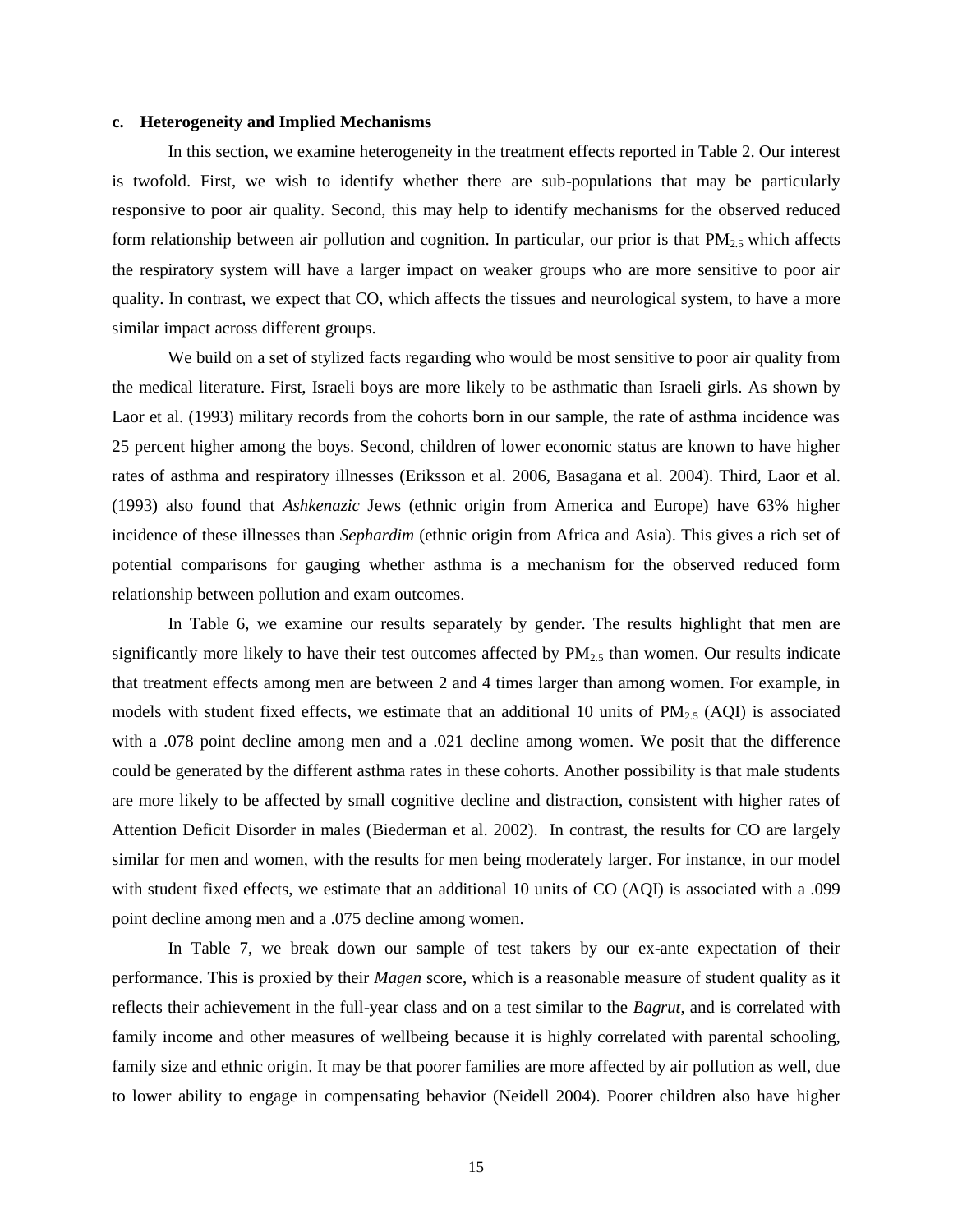incidence of asthma (Basagana et al. 2004, Eriksson et al. 2006). When we stratify the students by whether their *Magen* score is above or below the median, our estimated treatment effects for PM<sub>2.5</sub> are more than two times larger among those classified as low quality. For a low quality student, we estimate that a 10 unit increase in  $PM_{2.5}$  (AQI) is associated with a .061 point decline versus only a .028 point impact among higher quality students. However, we see no large difference between the responsiveness of higher and lower quality students to CO when using the continuous measure for AQI. This is consistent with our earlier results that CO's effect may be less heterogeneous. However, when using our dichotomous measure of pollution, both  $PM_{2.5}$  and CO have larger effects on weaker students.

The results by student quality are investigated further in Table 8, which reveals that when the sample is stratified into quartiles, there is a monotonic relationship between treatment effects and our student quality measure for  $PM_{2.5}$ . Specifically, using our continuous measure of  $PM_{2.5}$ , we find that poor air quality lowers scores by 0.08 and 0.04 points in the lowest and the second-lowest quartile respectively. For the two quartiles above the median, the treatment effect is -0.03 and -0.02 respectively, neither of which is statistically significant. This suggests that student vulnerability is rising sharply with respect to student quality and may reflect the correlation between the incidence of asthma and socio-economic status. In contrast, the relationship between CO and test scores among the stratified sample is more mixed and the monotonic relationship is not evident for the continuous measure. Again, for the dichotomous measure of CO, the result is monotonic, leaving the results mixed regarding distinguishing between  $PM_{2.5}$ and CO on this dimension. The results do, however, consistently point to large effects of both pollutants on student outcomes.

In Table 9, we exploit the unique ethnic heterogeneity of Israel to estimate models for subpopulations. Israel's population is composed primarily of Jews and Arabs, and the Jewish population is composed of immigrants from ethnically distinct source countries. The primary distinction is between *Sephardic* Jews of Middle Eastern and North African origin, and *Ashkenazic* Jews who are from Eastern Europe and Russia. The former group has lower rates of asthma and respiratory conditions (Laor et al. 1993). We find that the impact of air pollution is larger among *Ashkenazic* Jews relative to *Sephardic* Jews using both our measures of PM2.5 and CO. For example, *Ashkenazic* Jews are a third more responsive to  $PM_{2.5}$  (.046/.035) and almost twice as responsive using our dichotomous measure of  $PM_{2.5}$ (1.73/1.01). For CO, however, the results are similar across groups, with *Ashkenazic* Jews being slightly *less* responsive than *Sephardic* Jews for both our continuous (.056/.61) and our dichotomous measure (8.28/10.56).

#### **d. Impact of Particulate Matter on Academic Outcomes with Long-run Implications**

While our analysis focuses on the impact of short-term exposure to particulate matter on cognition, in our context this can have a large effect on academic success in the long-run. Success on the *Bagrut* exam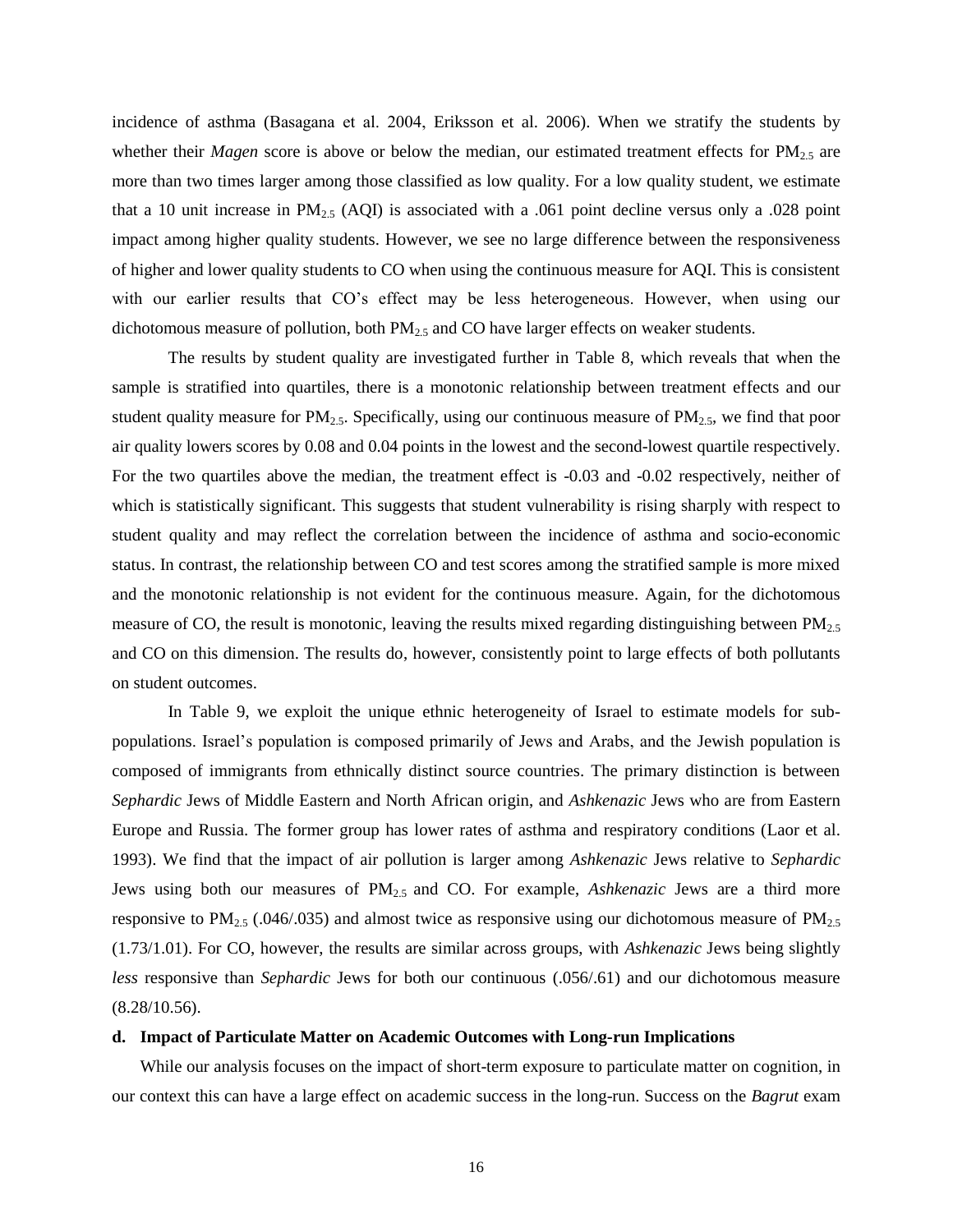facilitates entry in to university, and higher scores allow a student to choose more lucrative college majors, such as medicine or computer science. To assess directly the potential harmful long-term effect of pollution on human capital formation in our context, we examine in Tables 10, 11, and 12 the relationship between exposure to air pollution and academic outcomes related to *Bagrut* exams.

In Table 10 Panel A, we examine the relationship between air pollution exposure and the probability of failing a particular *Bagrut* exam. In Panels B and C, we carry out the analysis at the student level. For these results, our new measure of pollution is the average pollution reading across *all* exams the students has taken. Our continuous measure of pollution is the average over all the exam days, and our threshold measure is the average over all days of whether the exam was administered on a day with pollution in the top 5% of most polluted days. As such, the coefficients will represent the impact of raising pollution on all days for the continuous measure, or increasing the fraction of exams taken during very polluted days from 0% to 100% for the threshold measure. As we will show, the results indicate that having poor PM2.5 or CO on the days of the *Bagrut* exams is associated with a lower *Bagrut* composite score and lower probability of receiving the matriculation certificate. These outcomes can have a permanent impact on an individual's probability of attending college, and the majors that are available upon matriculation.

As shown in Panel A, in our preferred specification with student fixed effects, having elevated levels of PM2.5 or CO using the continuous measure have a statistically insignificant effect. However, for the threshold measure, both indicate a large decline in a student's probability of passing the exam on very polluted days: a student is 2.4 and 12.3 percentage points less likely to pass an exam on very polluted days relative to a normal day. In Panel B, the estimated effect of  $PM_{2.5}$  is negative and significant, and in our preferred specification, which includes school fixed effects, we estimate that an additional 10 units of AQI on average for each test would lead to a decline in the student's average score of 1.66 points, roughly 9.8% of a standard deviation. Similarly, increasing the fraction of days with high  $PM_{2.5}$  readings by 10% reduces the average score by .96 points. A student's probability of passing the *Bagrut* is also sensitive to these measures. A 10 point increase in PM2.5 AQI reduces a student's probability of receiving the *Bagrut* certificate by 3.3 percentage points, and increasing the fraction of days with very pollution readings by 10% reduces certificate achievement by 1.5 percentage points. Our estimates for CO are somewhat more modest: a 10 unit increase in the AQI average reading during the student's tests reduces scores by .86 points, and a 10% increase in the share of days with high pollution readings reduces scores by .75 points. Similarly, a 10 point increase in CO AQI reduces a student's probability of receiving the *Bagrut* certificate by 0.5 percentage points, and the result is not statistically significant. Finally, increasing the fraction of days with very pollution readings by 10% reduces certificate achievement by 1.4 percentage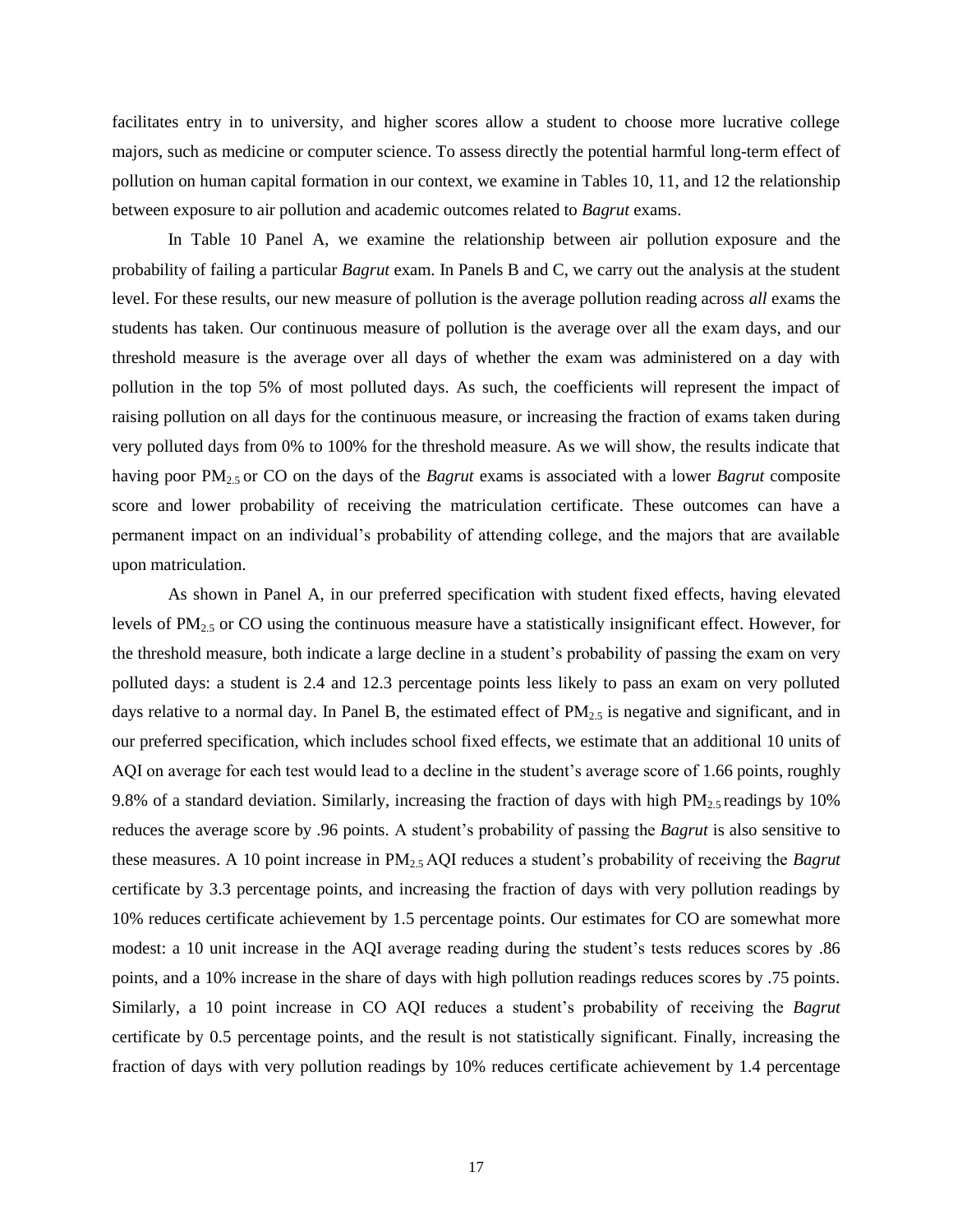points. This suggests that CO only affects long-run outcomes among students who are exposed to extremely elevated levels of CO, and that more modest levels may have an extremely small impact.

In Table 11, we examine these results broken down by two sub-populations that may be more sensitive to air pollution: boys and students of lower quality. The results indicate that boys are more sensitive to  $PM_{2.5}$  than girls, and lower quality students are more likely to be detrimentally affected than stronger students. In particular, raising the fraction of days with very polluted air by 10 percentage points is associated with a .57 percentage point increase for boys in the chance of failing a particular *Bagrut* in models with student fixed effects. Girls appear largely unaffected, with the increased chance of not passing being statistically indistinguishable from zero. The gap is even more striking for student with low *Magen* scores: a 10 percentage point increase in the fraction of days with very polluted air is associated with a .59 percentage point increase in failure probability. The second outcome we examine is the student's probability of failing the composite *Bagrut*. Boys are nearly a third more sensitive to air pollution by this measure, where a 10 percentage point increase in polluted days is associated with a 1.74 percentage point increased chance of not receiving their matriculation certificate, whereas girls only experience a 1.19 percentage point increase. The results are even more striking for low scoring *Magen*  students, who are 1.07 percentage points more likely to not receive a *Bagrut* certificate for a 10 percentage point increase in the share of days with poor air quality.

In Table 12, we present results parallel to those shown in Table 11 but for CO rather than  $PM_{2.5}$ . While the results for our continuous measure are statistically insignificant, the results for our threshold measure are negative and statistically significant. Interestingly, we find very similar results for boys and girls in their probability of failing the *Bagrut* exam or not receiving a matriculation certificate. For instance, a 10 percentage point increase in days above the CO threshold is associated with a 1.42 percentage point increased chance of not receiving their matriculation certificate for boys, and girls experience a similar 1.44 percentage point increase. The results are also similar for low scoring *Magen*  students, who are 1.02 percentage points more likely to not receive a matriculation certificate for a 10 percentage point increase in the share of days with poor air quality, versus a 1.24 increase for high scoring *Magen* students. This suggests that the long-run effects of CO are similar across different groups.

# **VI. Conclusions**

This paper has examined the relationship between cognitive performance and ambient pollution exposure. Using a large sample of Israeli high-school *Bagrut* examinations (2000-2002), we have presented evidence that there is a robust negative relationship between outcomes and ambient pollution concentrations. We also find that among Israeli sub-populations with higher rates of asthma and respiratory illnesses, our estimated treatment effects for  $PM_{2.5}$  are larger, suggesting that physiological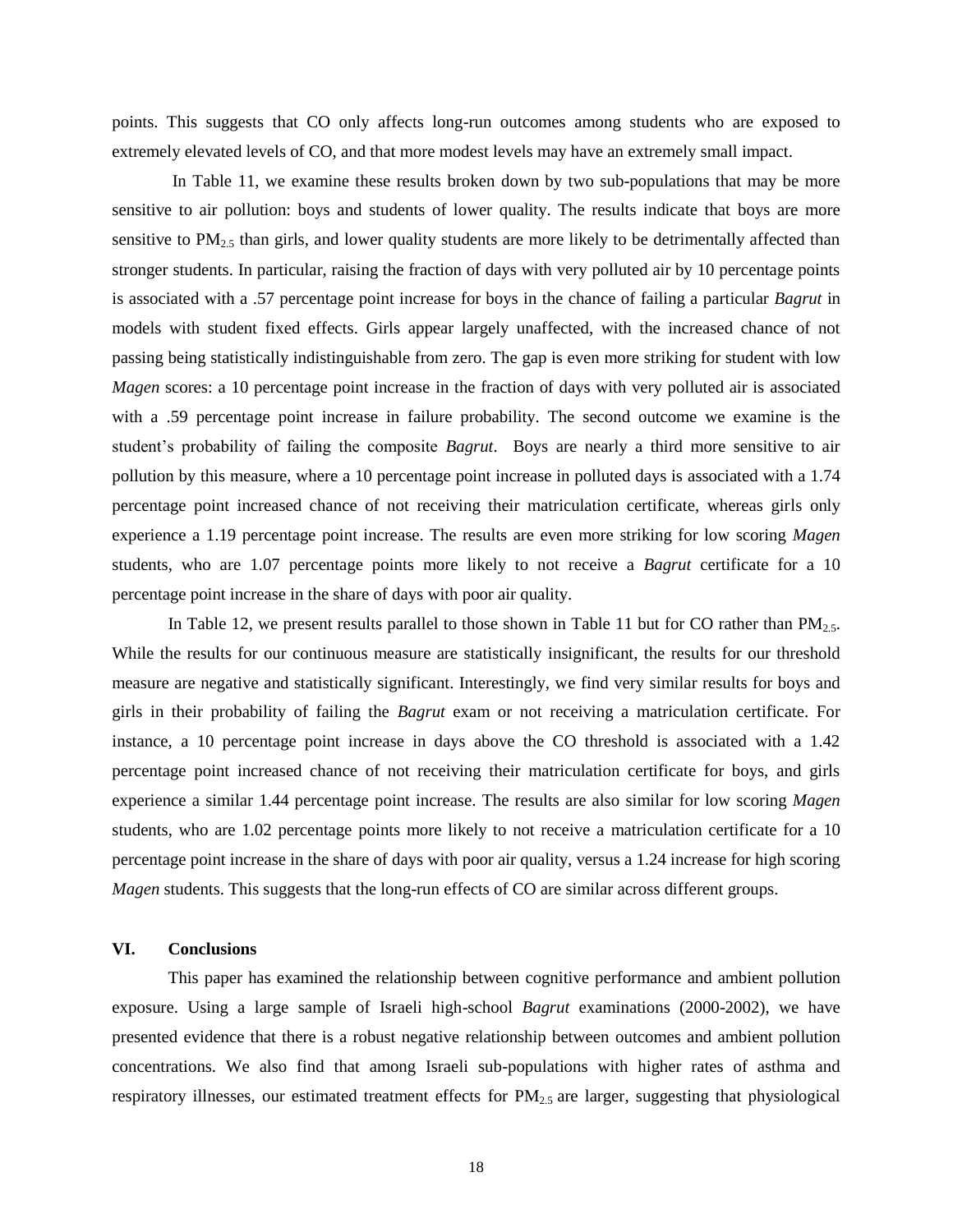impairment is a potential mechanism for our findings. In contrast, our results for CO are largely consistent among Israeli sub-populations, suggesting that neurological impairment may be a mechanism for our findings. The measured impact of our pollutants may have a permanent effect on a student's human capital formation, because it affects whether the student earns the *Bagrut* in a timely fashion and can matriculate in college following the army, or must complete additional coursework prior to starting college, delaying matriculation. In the overall economy, the mis-ranking of students due to variability in pollution exposure may result in bad assignment of workers to different occupations, resulting in reduced labor productivity.

While our results are robust to a variety of specification checks, it is worth noting several important caveats. First, our result is in a completely reduced form and we cannot trace out the pathways. While we posit that asthmatics and other sensitive groups are driving our results for  $PM_{2.5}$ , this is difficult to determine definitively in the absence of health measures for the test takers. Second, we cannot fully examine whether the effect is due to pollution only on the day of the exam, versus through a build-up effect from the days prior to the exam. We report the relationship between the exam outcome and ambient pollution, but we are unable with our data to fully disentangle the exact timing of the effect. Third, it may be that increased pollution is contemporaneous with other factors affecting test outcomes. For example, it is possible that traffic on the way to the exam is correlated with pollution and with reduced test performance. In spite of these limitations, our results present new evidence of a connection between reduced cognitive performance and fine particulate matter or carbon monoxide exposure.

The results presented here suggest that the gain from improving air quality may be underestimated by a narrow focus on health impacts. Insofar as air pollution may lead to reduced cognitive performance, the consequences of pollution may be relevant for a variety of everyday activities that require mental acuity. Traffic accidents, injuries in the workplace, and reduced worker productivity may all be the byproduct of reduced cognitive performance. As such, the results presented here highlight a channel by which the consequences of pollution are vastly understated by a narrow focus on the immediate and acute health consequences, and suggest that improvements in air quality may yield tremendous benefits in welfare.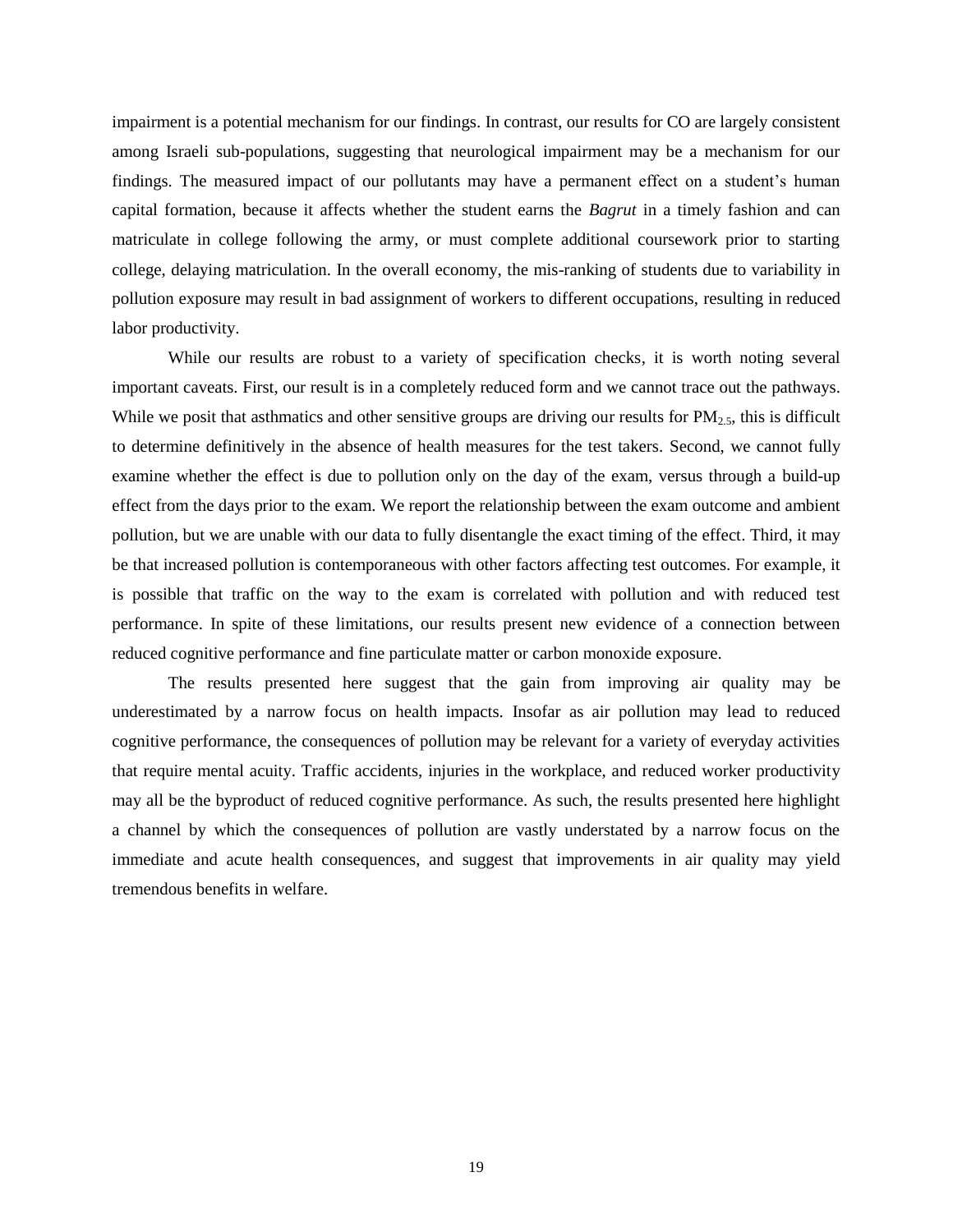#### **References**

- Angrist, J. and Lavy, V. 1999. "Using Maimonides' Rule to Estimate the Effect of Class Size on Scholastic Achievement." *Quarterly Journal of Economics*, 114(2), 533–575.
- Basagaña, Xavier, Sunyer, Jordi, Kogevinas, Manolis, Zock, Jan-Paul, Duran-Tauleria, Enric, Jarvis, Deborah, Burney, Peter and Josep Maria Anto. 2004. "Socioeconomic status and asthma prevalence in young adults: the European Community Respiratory Health Survey." *American Journal of Epidemiology*, 160: 178–188.
- Bell, Michelle, JK, Lin Z. 2008. "The effect of sandstorms and air pollution on cause-specific hospital admissions in Taipei, Taiwan." *Occupational and Environmental Medicine*, 65: 104-111.
- Biederman, Joseph, Mick, Eric, Faraone, Stephen, Braaten, Ellen, Doyle, Alysa, Spencer, Thomas, Wilens, Timothy, Frazier, Elizabeth, and Mary Ann Johnson. 2002. "Influence of Gender on Attention Deficit Hyperactivity Disorder in Children Referred to a Psychiatric Clinic." *The American Journal of Psychiatry*, 159: 36–42.
- Braniš, Martin, Řezáčová, Pavla, and Markéta Domasová. 2005. "The effect of outdoor air and indoor human activity on mass concentrations of PM10, PM2.5, and PM1 in a classroom." *Environmental Research*, 99(2): 143–149.
- Brown P. 1995. "Race, class, and environmental health: a review and systematization of the literature." *Environmental Research,* 69: 15–30.
- Calderón-Garcidueñas, L., Mora-Tiscareño, A., Ontiveros, E., Gómez-Garza, G., Barragán-Mejía, G., Broadway, J., Chapman, S., Valencia-Salazar, G., Jewells, V., Maronpot, RR., Henríquez-Roldán, C., Pérez-Guillé, B., Torres-Jardón, R., Herrit, L., Brooks, D., Osnaya-Brizuela, N., Monroy, M., González-Maciel, A., Reynoso-Robles, R., Villarreal-Calderon, R., Solt. A., and R. Engle. 2008. "Air pollution, cognitive deficits and brain abnormalities: a pilot study with children and dogs." *Brain and Cognition*, 68(2): 117-127.
- Chay, Kenneth Y, Michael Greenstone. 2003. "The Impact of Air Pollution on Infant Mortality: Evidence from Geographic Variation in Pollution Shocks Induced by a Recession." *Quarterly Journal of Economics*, 118(3): 1121-1167.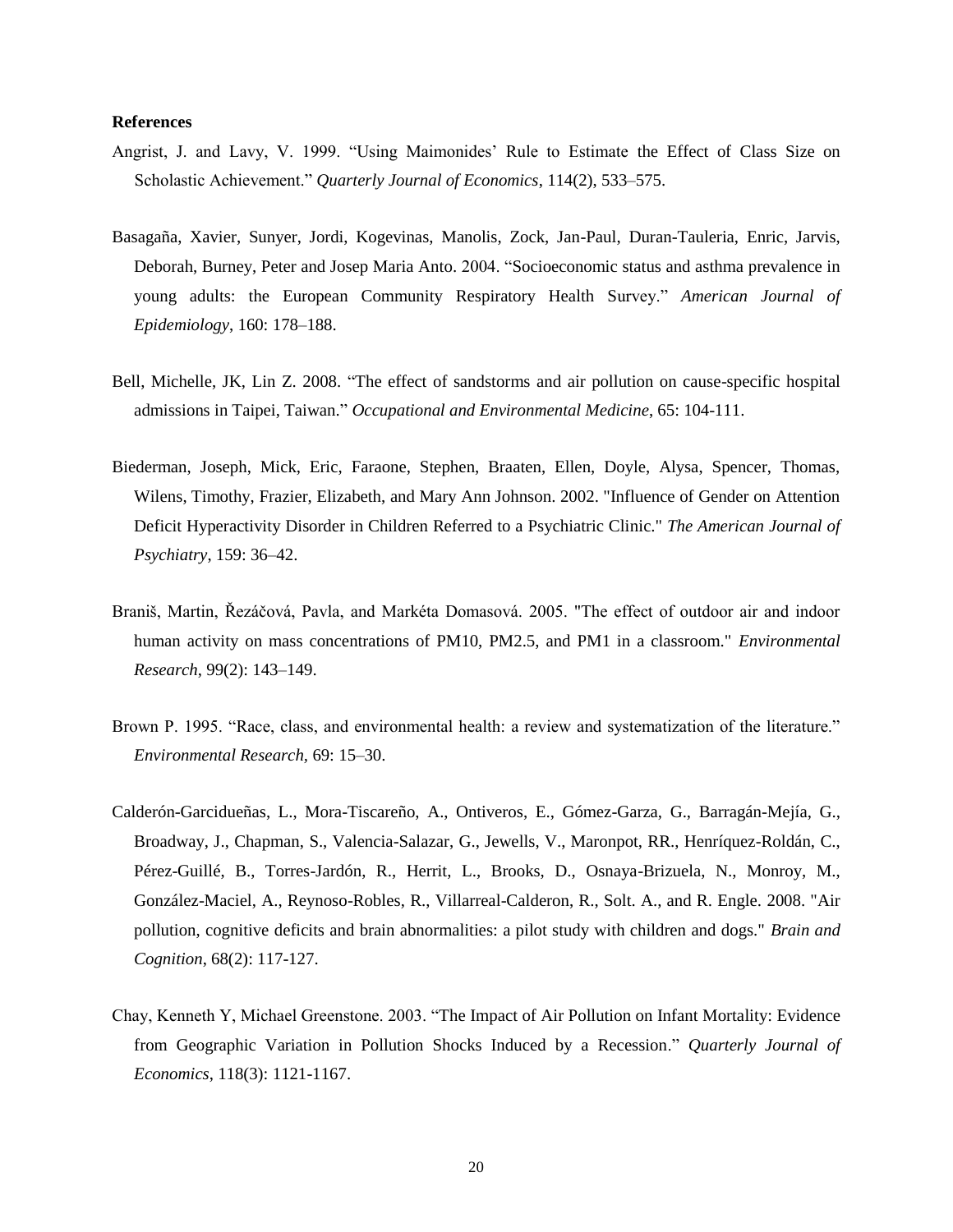- Chay, Kenneth Y, Michael Greenstone. 2005. "Does Air Quality Matter? Evidence from the Housing Market." *Journal of Political Economy*, 113(2):376-424.
- Clark, D. and L. Sokoloff. 1999. "Circulation and energy metabolism of the brain," in G. Siegel, B. Agranoff, R. Albers, S. Fisher and M. Uhler, eds., *Basic Neurochemistry. Molecular, Cellular and Medical Aspects*, Lippincott-Raven, pp. 637–670.
- Currie, J., Neidell M., and J. Schmieder. 2009. "Air pollution and infant health: Lessons from New Jersey." *Journal of Health Economics*, 28: 688-703.
- Dockery, W., and C. Pope. 1996. "Epidemiology of Acute Health Effects: Summary of Time Series Studies." in R. Wilson and J. Spengler, eds., *Particles in Our Air*, Harvard University Press, 123-148.
- Eriksson K., Hedlund U., and E. Ronmark. 2006. "Socio-economic status is related to incidence of asthma and respiratory symptoms in adults." *European Respiratory Journal*, 28(2): 303-310.
- Graff Zivin, Joshua S. and Matthew J. Neidell. 2011. "The Impact of Pollution on Worker Productivity." NBER Working Paper #17004.
- Ham, John C., Zweig, Jacqueline S. and Edward Avol. 2011. "Pollution, Test Scores and the Distribution of Academic Achievement: Evidence from California Schools 2002-2008." IZA Working Paper.
- Kampa, M., and E. Castanas. 2007. "Human health effects of air pollution." *Environmental Pollution*, 151: 362-367.
- Laor, A., Cohen, L., and Y Danon. 1993. "Effects of time, sex, ethnic origin, and area of residence on prevalence of asthma in Israeli adolescents." *British Medical Journal*, 307(6908): 841-844.
- Lavy, Victor. 2002. "Evaluating the Effect of Group Teachers' Performance Incentives on Pupils' Achievements." *Journal of Political Economy*, 110(6): 1286-1317.
- Lavy, Victor. 2009. "Performance Pay and Teachers' Effort, Productivity and Grading Ethics", *American Economic Review,* 99(5): 1979-2011.
- Moretti, Enrico and Matthew Neidell. 2011. "Pollution, Health, and Avoidance Behavior Evidence from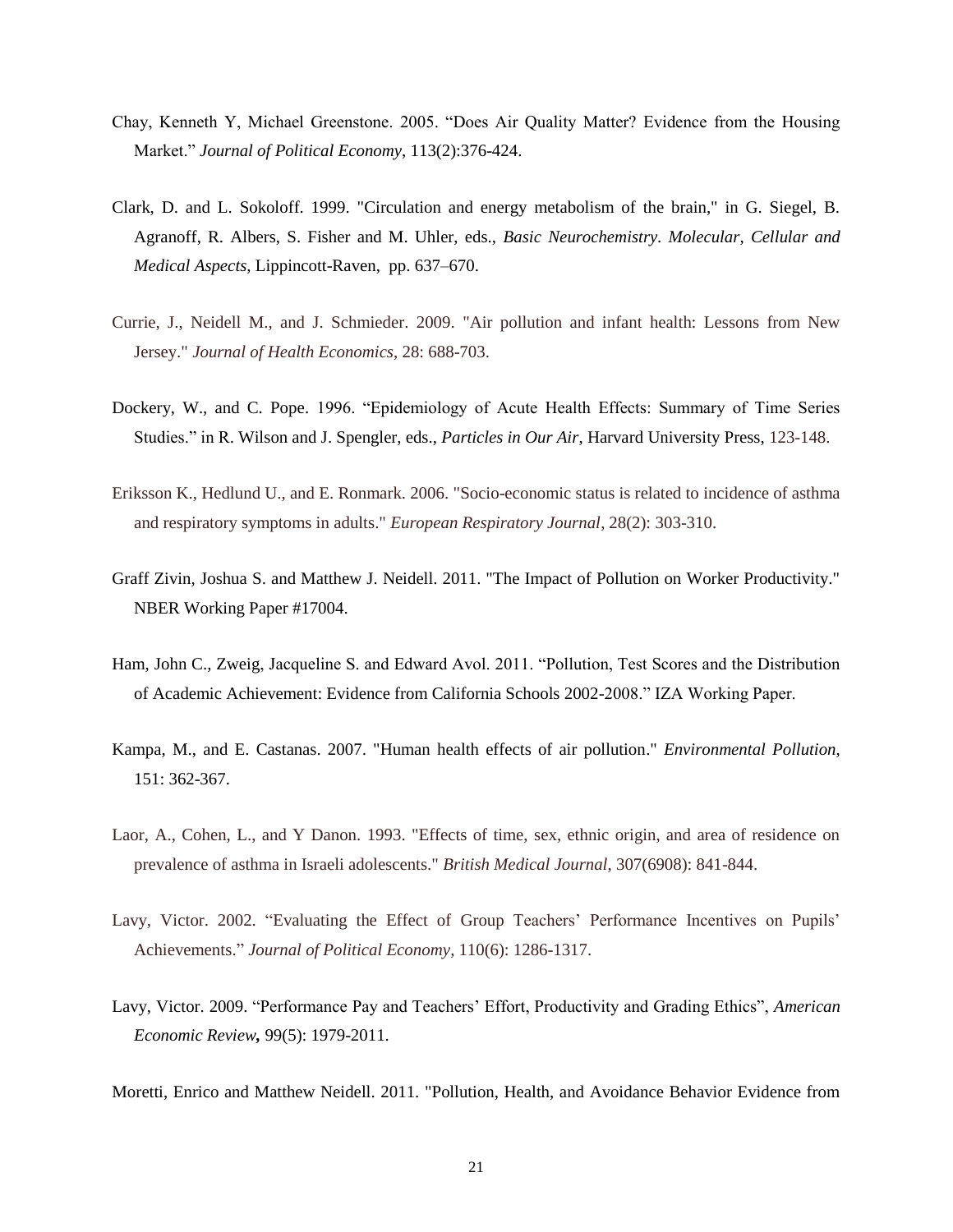the Ports of Los Angeles." *The Journal of Human Resources*, 46(1): 154-175.

- Neidell, Matthew. 2004. "Air pollution, health, and socio-economic status: the effect of outdoor air quality on childhood asthma." *Journal of Health Economics*, 23: 1209–1236.
- Oliva, P., and R. Hanna. 2011. "The Effect of Pollution on Labor Supply: Evidence from a Natural Experiment in Mexico City." NBER Working Paper #17302.
- Piantadosi, C. A. 2002. "Carbon Monoxide Poisoning." *The New England Journal of Medicine*, 347(14): 1054-1055.
- Pope, C. III, Bates, D., and M. Raizenne. 1995. "Health Effects of Particulate Air Pollution: Time for Reassessment?" *Environmental Health Perspectives*, 103: 472-480.
- Pope, C. III, and D. Dockery. 2006. "Critical Review–Health effects of fine particulate air pollution: Lines that connect." *Journal of the Air and Waste Management Association*, 56: 709-742.
- Pope, C. III, Ezzati, M., and D. Dockery. 2009. "Fine-particulate air pollution and life expectancy in the United States." *New England Journal of Medicine*, 360: 376-386.
- Suglia, S., Gryparis, A., Wright, R., Schwartz, J., and R. Wright. 2008. "Association of black carbon with cognition among children in a prospective birth cohort study." *American Journal of Epidemiology*, 167(3): 280-286.
- Schlenker, Wolfram and W. Reed Walker. 2011. "Airports, Air Pollution, and Contemporaneous Health." NBER Working Paper #17684.
- Wang, S., Zhang, J., Zeng, X., Zeng. Y., Wang, S., and S. Chen. 2009. "Association of Traffic-Related Air Pollution with Children's Neurobehavioral Functions in Quanzhou, China." *Environmental Health Perspectives*, 117(10): 1612-1618.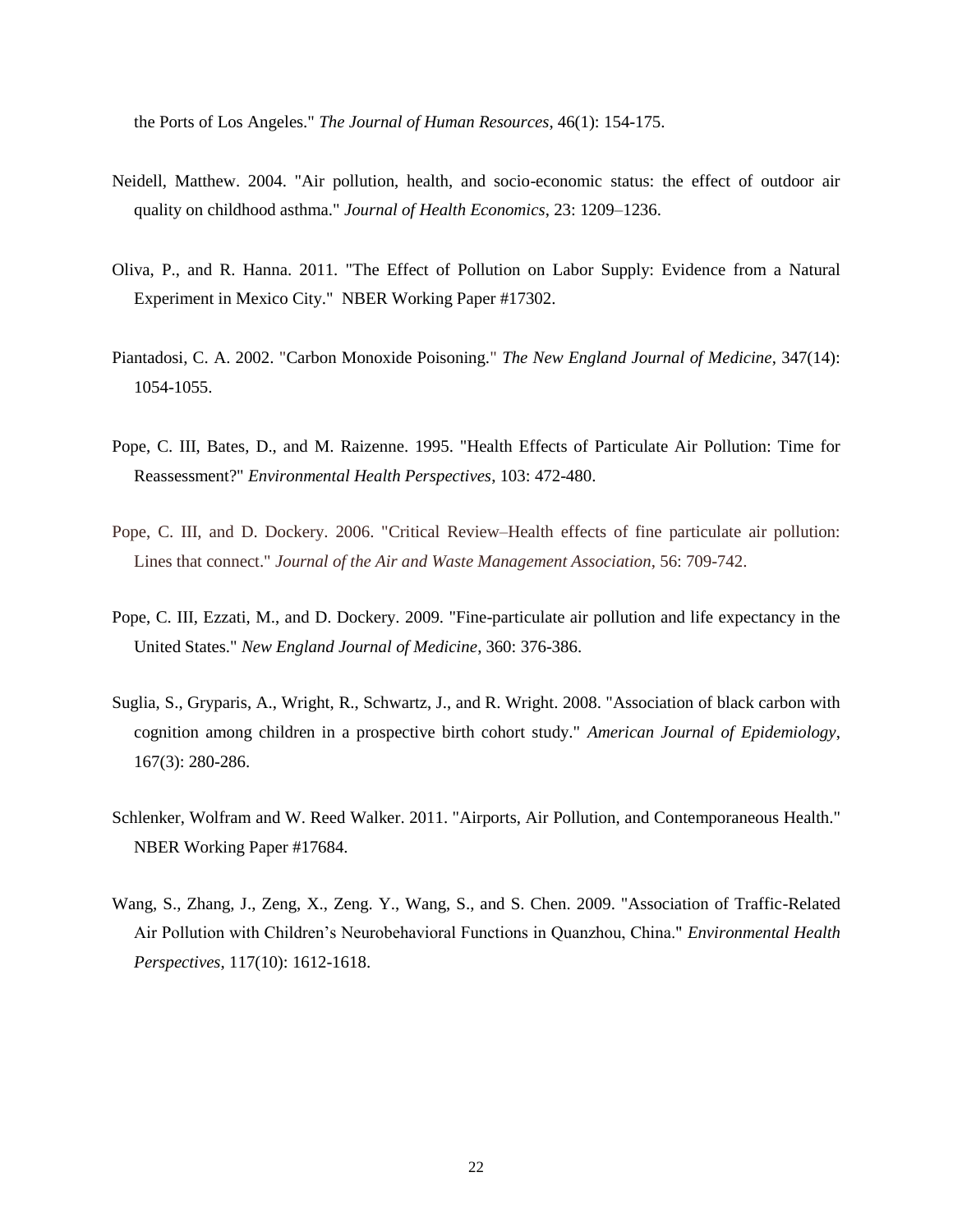|                          |         |             | Descriptive Statistics |            |                                                |
|--------------------------|---------|-------------|------------------------|------------|------------------------------------------------|
|                          |         |             | By Sex                 |            | By Magen Score<br>(Course Grade <sup>1</sup> ) |
| Variable                 | All     | <b>Boys</b> | Girls                  | Low Scores | <b>High Scores</b>                             |
|                          | (1)     | (2)         | (3)                    | (4)        | (5)                                            |
| $PM_{2.5}$               | 21.05   | 20.89       | 21.18                  | 21.15      | 20.96                                          |
| $(\mu g/m^3)$            | (10.86) | (10.57)     | (11.10)                | (10.88)    | (10.87)                                        |
| $PM_{2.5}$               | 59.74   | 59.47       | 59.98                  | 60.01      | 59.51                                          |
| (AQI Index)              | (22.81) | (22.50)     | (23.08)                | (22.89)    | (22.75)                                        |
| $PM_{2.5}$               | 0.05    | 0.05        | 0.05                   | 0.05       | 0.05                                           |
| $(AQI \ge 101)$          | (0.21)  | (0.21)      | (0.22)                 | (0.22)     | (0.21)                                         |
| CO                       | 1.21    | 1.22        | 1.21                   | 1.25       | 1.17                                           |
| $(\mu g/m^3)$            | (1.05)  | (1.08)      | (1.02)                 | (1.15)     | (0.92)                                         |
| CO                       | 13.77   | 13.81       | 13.73                  | 14.19      | 13.29                                          |
| (AQI Index)              | (11.58) | (11.93)     | (11.27)                | (12.80)    | (10.18)                                        |
| CO                       | 0.04    | 0.04        | 0.04                   | 0.04       | 0.03                                           |
| (>95th percentile)       | (0.20)  | (0.20)      | (0.20)                 | (0.21)     | (0.18)                                         |
| <b>Bagrut Exam Score</b> | 70.76   | 68.91       | 72.33                  | 53.22      | 77.10                                          |
| $(1-100 \text{ points})$ | (23.74) | (24.86)     | (22.64)                | (30.69)    | (22.18)                                        |
| Magen Score              | 75.45   | 73.27       | 77.30                  | 64.09      | 86.93                                          |
| $(1-100 \text{ points})$ | (21.37) | (22.50)     | (20.19)                | (23.25)    | (10.47)                                        |
| <b>Bagrut</b> Composite  | 83.03   | 81.37       | 84.49                  | 73.18      | 95.05                                          |
| Score                    | (16.84) | (17.48)     | (16.11)                | (14.59)    | (10.33)                                        |
| Matriculation            | 0.68    | 0.64        | 0.71                   | 0.48       | 0.91                                           |
| Certificate (1=yes)      | (0.47)  | (0.48)      | (0.45)                 | (0.50)     | (0.28)                                         |
| Failed a Bagrut Exam     | 0.19    | 0.21        | 0.17                   | 0.33       | 0.04                                           |
| $(1 = yes)$              | (0.39)  | (0.41)      | (0.37)                 | (0.47)     | (0.19)                                         |
| Mother's Education       | 11.44   | 11.60       | 11.30                  | 10.79      | 12.08                                          |
| (years)                  | (5.04)  | (5.09)      | (5.00)                 | (4.87)     | (5.13)                                         |
| Father's Education       | 11.62   | 11.83       | 11.44                  | 10.85      | 12.39                                          |
| (years)                  | (5.03)  | (5.02)      | (5.03)                 | (4.84)     | (5.10)                                         |
| Temperature              | 23.81   | 23.81       | 23.82                  | 23.84      | 23.83                                          |
| (celsius)                | (2.61)  | (2.61)      | (2.62)                 | (2.66)     | (2.50)                                         |
| <b>Relative Humidity</b> | 50.90   | 50.86       | 50.94                  | 50.98      | 50.95                                          |
| (percent saturation)     | (14.71) | (14.52)     | (14.87)                | (15.08)    | (14.35)                                        |
| Observations             | 415,219 | 190,410     | 224,809                | 206,571    | 204,527                                        |

**Table 1**  $D = \frac{1}{2}$ 

*Notes*: Standard deviations are in parentheses. The measures of pollution are particulate matter smaller than 2.5 microns, or  $PM<sub>2.5</sub>$ , and carbon monoxide, CO. We also report the AQI value for each reading, which is calculated from a formula that converts micrograms ( $\mu$ g/m3) into a 1-500 index value. We also report dummies for days with  $PM_{2.5}$  (AQI) >100 or CO readings in the top 5% of days in our sample. Relative humidity is the amount of moisture in the air as a share of what the air can hold at that temperature. Receiving a Matriculation Certificate is determined by a combination of the average Bagrut score across exams, and the Magen score, which is composed of the student's course grade and an exam similar in content to the Bagrut. <sup>1</sup>The low and high subsamples were based on being above or below the median of the Magen score.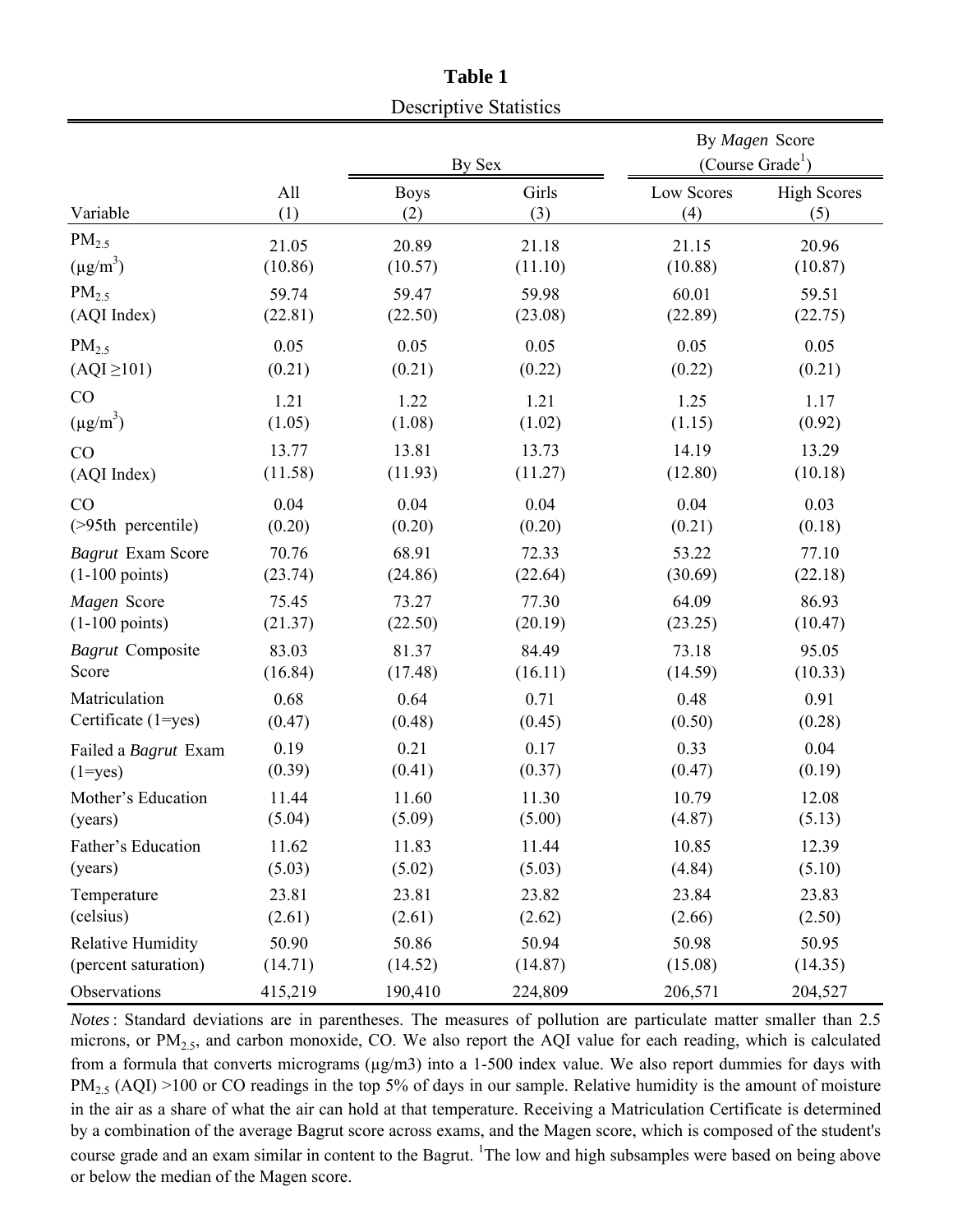|                                                  |                             |                     | RHS Pollutant Measure: Particulate Matter <sub>2.5</sub> |                      |                     |                             |                     | RHS Pollutant Measure: Carbon Monoxide |                      |                     |
|--------------------------------------------------|-----------------------------|---------------------|----------------------------------------------------------|----------------------|---------------------|-----------------------------|---------------------|----------------------------------------|----------------------|---------------------|
|                                                  | Pooled OLS                  |                     |                                                          | <b>Fixed Effects</b> |                     | Pooled OLS                  |                     |                                        | <b>Fixed Effects</b> |                     |
|                                                  | No Controls Controls<br>(1) | (2)                 | City<br>(3)                                              | School<br>(4)        | Student<br>(5)      | No Controls Controls<br>(6) | (7)                 | City<br>(8)                            | School<br>(9)        | Student<br>(10)     |
| Panel A: Air Quality Index (continuous measure)  |                             |                     |                                                          |                      |                     |                             |                     |                                        |                      |                     |
| Pollutant                                        | $-0.055$<br>(0.015)         | $-0.065$<br>(0.011) | $-0.082$<br>(0.008)                                      | $-0.069$<br>(0.007)  | $-0.046$<br>(0.007) | $-0.047$<br>(0.017)         | $-0.054$<br>(0.020) | $-0.133$<br>(0.018)                    | $-0.083$<br>(0.017)  | $-0.085$<br>(0.017) |
| Female (1=yes)                                   |                             | 3.22<br>(0.34)      | 3.30<br>(0.34)                                           | 2.72<br>(0.22)       |                     |                             | 3.82<br>(0.50)      | 3.88<br>(0.50)                         | 3.15<br>(0.38)       |                     |
| Mother's Education                               |                             | 0.165<br>(0.063)    | 0.141<br>(0.062)                                         | 0.112<br>(0.034)     |                     |                             | 0.182<br>(0.097)    | 0.191<br>(0.093)                       | 0.113<br>(0.057)     |                     |
| Father's Education                               |                             | 0.410<br>(0.061)    | 0.396<br>(0.058)                                         | 0.241<br>(0.033)     |                     |                             | 0.451<br>(0.095)    | 0.463<br>(0.090)                       | 0.251<br>(0.050)     |                     |
| R-squared                                        | 0.003                       | 0.042               | 0.046                                                    | 0.145                | 0.493               | 0.001                       | 0.054               | 0.060                                  | 0.174                | 0.531               |
| Observations                                     | 415,219                     | 380,435             | 380,435                                                  | 380,435              | 380,435             | 158,647                     | 153,528             | 153,528                                | 153,528              | 153,528             |
| Panel B: Air Quality Index above Threshold Value |                             |                     |                                                          |                      |                     |                             |                     |                                        |                      |                     |
| Dummy for $AQI>1001$                             | $-3.00$<br>(1.54)           | $-2.63$<br>(1.03)   | $-2.75$<br>(0.84)                                        | $-2.68$<br>(0.70)    | $-1.95$<br>(0.74)   | $-6.04$<br>(1.15)           | $-6.68$<br>(1.31)   | $-9.16$<br>(1.28)                      | $-9.56$<br>(0.96)    | $-10.16$<br>(1.02)  |
| Female (1=yes)                                   |                             | 3.19<br>(0.340)     | 3.25<br>(0.337)                                          | 2.68<br>(0.219)      |                     |                             | 3.84<br>(0.498)     | 3.91<br>(0.496)                        | 3.19<br>(0.377)      |                     |
| Mother's Education                               |                             | 0.158<br>(0.064)    | 0.143<br>(0.063)                                         | 0.111<br>(0.035)     |                     |                             | 0.185<br>(0.096)    | 0.192<br>(0.092)                       | 0.117<br>(0.055)     |                     |
| Father's Education                               |                             | 0.409<br>(0.061)    | 0.396<br>(0.058)                                         | 0.241<br>(0.033)     |                     |                             | 0.452<br>(0.094)    | 0.465<br>(0.090)                       | 0.252<br>(0.048)     |                     |
| R-squared                                        | 0.001                       | 0.040               | 0.043                                                    | 0.143                | 0.492               | 0.002                       | 0.056               | 0.062                                  | 0.177                | 0.534               |
| Observations                                     | 415,219                     | 380,435             | 380,435                                                  | 380,435              | 380,435             | 158,647                     | 153,528             | 153,528                                | 153,528              | 153,528             |

**Table 2** Pooled OLS and Fixed Effect Models of Air Pollution's Impact on *Bagrut* Test Scores

*Notes*: Standard errors are clustered by school. All regressions include suppressed controls for temperature and humidity on the exam date, which are included as linear and quadratic terms in each, and linear and quadratic interaction terms of the two variables. <sup>1</sup>For carbon monoxide, we generate a dummy for a test occurring on a day in the top 5% of most polluted days.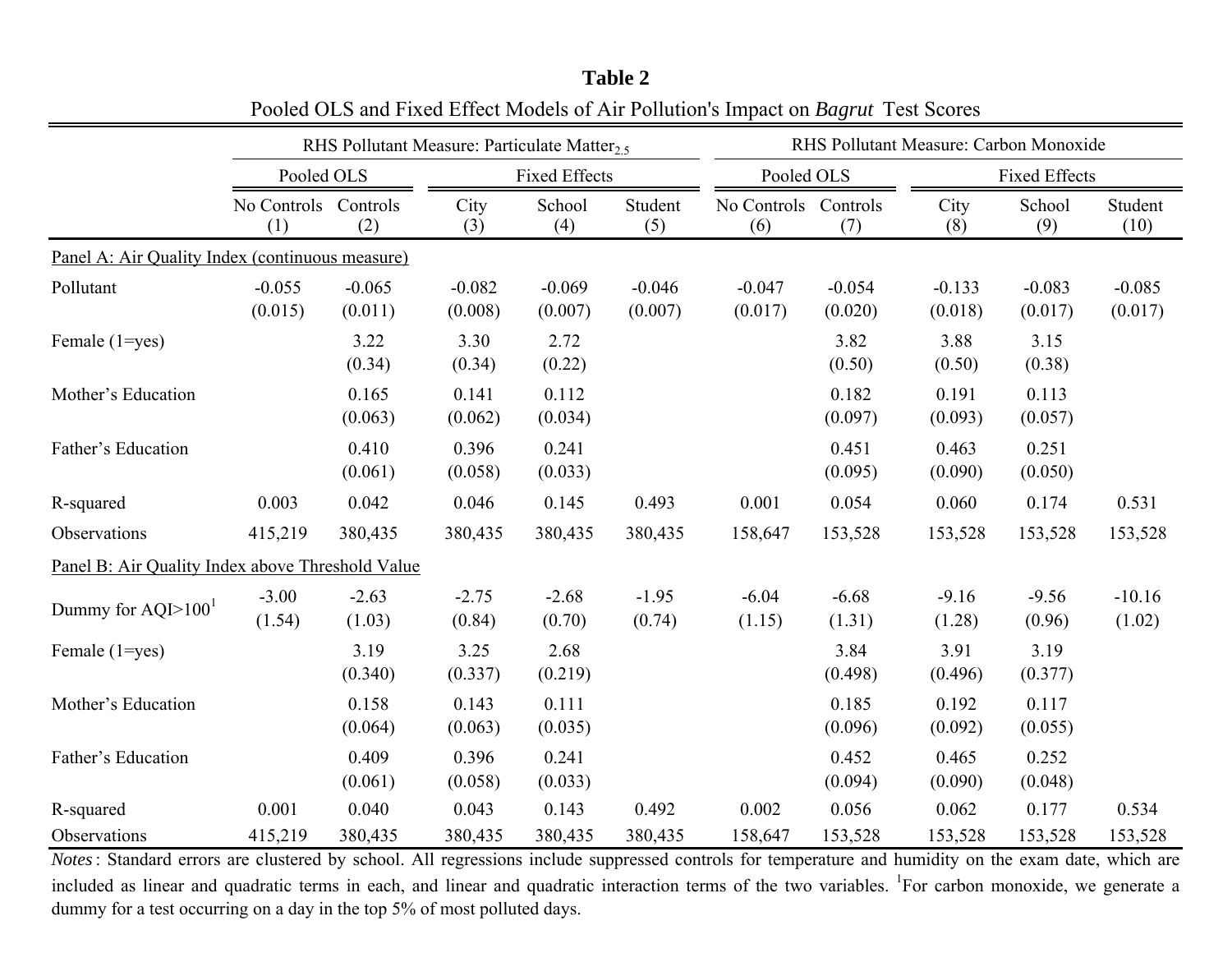|                                         |                    |                   | RHS Pollutant Measure: Particulate Matter <sub>2.5</sub> |                   |                   | RHS Pollutant Measure: Carbon Monoxide |                   |                    |                      |                    |  |
|-----------------------------------------|--------------------|-------------------|----------------------------------------------------------|-------------------|-------------------|----------------------------------------|-------------------|--------------------|----------------------|--------------------|--|
|                                         | Pooled OLS         |                   | <b>Fixed Effects</b>                                     |                   |                   |                                        | Pooled OLS        |                    | <b>Fixed Effects</b> |                    |  |
|                                         | No Controls<br>(1) | Controls<br>(2)   | City<br>(3)                                              | School<br>(4)     | Student<br>(5)    | No Controls<br>(6)                     | Controls<br>(7)   | City<br>(8)        | School<br>(9)        | Student<br>(10)    |  |
| Dummy for AQI > 50 $\&$<br>$\leq 101^1$ | $-2.32$<br>(0.50)  | $-2.29$<br>(0.42) | $-3.02$<br>(0.31)                                        | $-2.41$<br>(0.29) | $-1.43$<br>(0.33) | 0.56<br>(0.71)                         | $-1.92$<br>(0.75) | $-1.26$<br>(0.67)  | $-1.36$<br>(0.60)    | $-0.72$<br>(0.66)  |  |
| Dummy for AQI<br>$\geq 101$             | $-4.42$<br>(1.61)  | $-4.07$<br>(1.10) | $-4.92$<br>(0.87)                                        | $-4.34$<br>(0.73) | $-2.89$<br>(0.78) | $-5.76$<br>(1.27)                      | $-8.56$<br>(1.55) | $-10.39$<br>(1.42) | $-10.88$<br>(1.14)   | $-10.87$<br>(1.19) |  |
| Female $(1 = yes)$                      |                    | 3.20<br>(0.339)   | 3.27<br>(0.335)                                          | 2.70<br>(0.217)   |                   |                                        | 3.86<br>(0.498)   | 3.92<br>(0.497)    | 3.20<br>(0.378)      |                    |  |
| Mother's Education                      |                    | 0.166<br>(0.064)  | 0.142<br>(0.063)                                         | 0.112<br>(0.035)  |                   |                                        | 0.180<br>(0.096)  | 0.190<br>(0.092)   | 0.114<br>(0.055)     |                    |  |
| Father's Education                      |                    | 0.411<br>(0.061)  | 0.395<br>(0.058)                                         | 0.241<br>(0.034)  |                   |                                        | 0.455<br>(0.095)  | 0.466<br>(0.090)   | 0.252<br>(0.049)     |                    |  |
| R-squared                               | 0.003              | 0.041             | 0.046                                                    | 0.145             | 0.493             | 0.003                                  | 0.056             | 0.063              | 0.178                | 0.534              |  |
| Observations                            | 415,219            | 380,435           | 380,435                                                  | 380,435           | 380,435           | 158,647                                | 153,528           | 153,528            | 153,528              | 153,528            |  |

**Table 3** Air Pollution's Impact on *Bagrut* Test Scores on Polluted and Extremely Polluted Days

*Notes*: See Table 2. <sup>1</sup>For carbon monoxide we generate a dummy for a test occurring on a day above the median pollution level and below the top 5% of the most polluted days as the intermediate pollution category.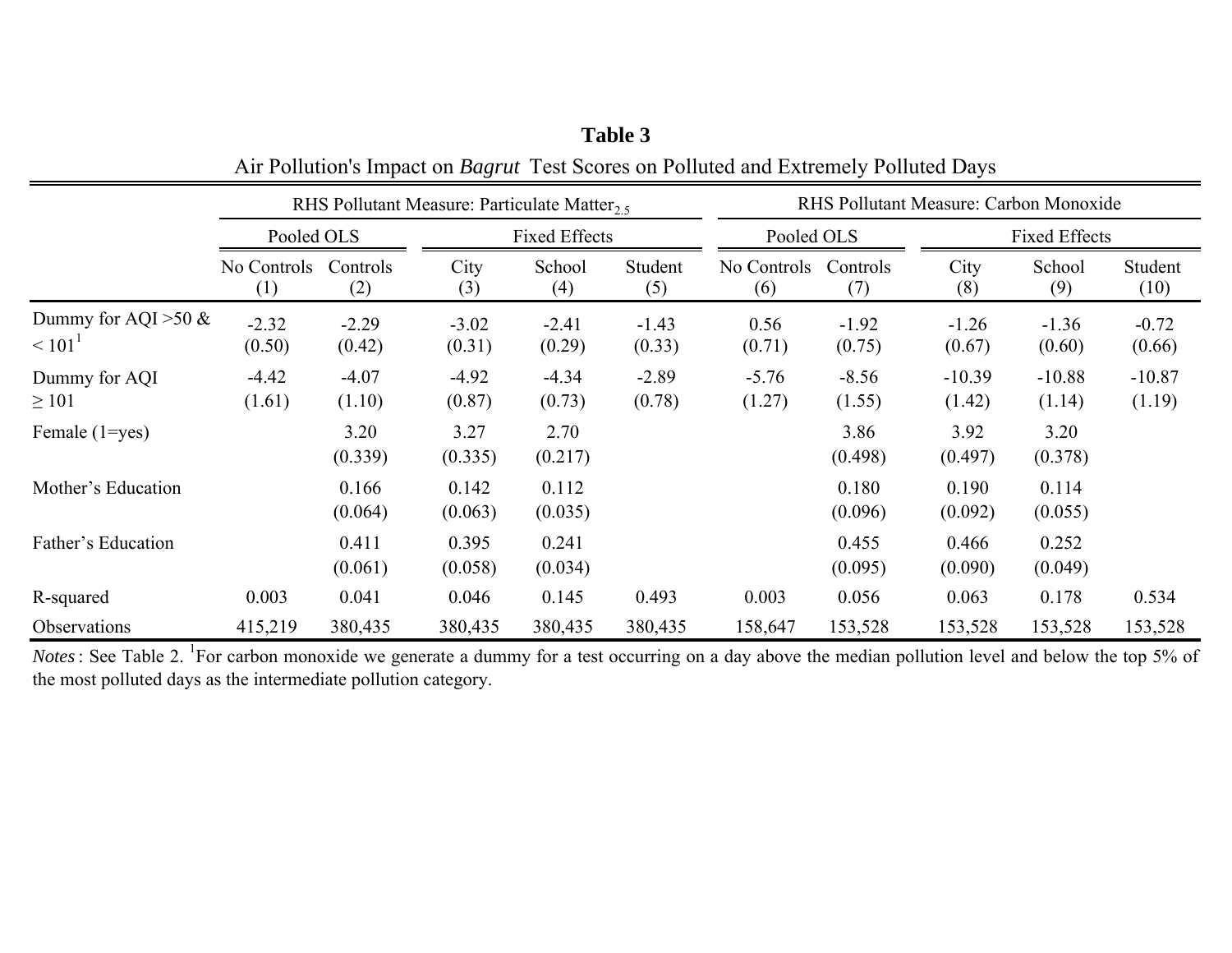|                                             |                     |                     | RHS Pollutant Measure: Particulate Matter <sub>2.5</sub> |                      |                     |                     |                     | RHS Pollutant Measure: Carbon Monoxide |                      |                   |  |
|---------------------------------------------|---------------------|---------------------|----------------------------------------------------------|----------------------|---------------------|---------------------|---------------------|----------------------------------------|----------------------|-------------------|--|
|                                             | Pooled OLS          |                     |                                                          | <b>Fixed Effects</b> |                     | Pooled OLS          |                     |                                        | <b>Fixed Effects</b> |                   |  |
|                                             | No Controls<br>(1)  | Controls<br>(2)     | City<br>(3)                                              | School<br>(4)        | Student<br>(5)      | No Controls<br>(6)  | Controls<br>(7)     | City<br>(8)                            | School<br>(9)        | Student<br>(10)   |  |
| Panel A: Pollutant Level from Previous Exam |                     |                     |                                                          |                      |                     |                     |                     |                                        |                      |                   |  |
| Pollutant (AQI)                             | $-0.024$<br>(0.013) | $-0.035$<br>(0.010) | $-0.049$<br>(0.007)                                      | $-0.034$<br>(0.006)  | $-0.005$<br>(0.006) | $-0.128$<br>(0.065) | $-0.130$<br>(0.074) | $-0.307$<br>(0.164)                    | $-0.080$<br>(0.079)  | 0.097<br>(0.055)  |  |
| Pollutant (Threshold)                       | $-1.10$<br>(1.37)   | $-0.48$<br>(0.87)   | $-0.66$<br>(0.78)                                        | $-0.29$<br>(0.68)    | 0.78<br>(0.71)      | $-3.61$<br>(2.29)   | $-1.48$<br>(2.85)   | $-5.68$<br>(3.09)                      | 1.48<br>(2.82)       | $-2.53$<br>(3.06) |  |
| Observations                                | 358,584             | 328,974             | 328,974                                                  | 328,974              | 328,974             | 131,579             | 127,341             | 127,341                                | 127,341              | 127,341           |  |
| Panel B: Pollutant Level from Previous Year |                     |                     |                                                          |                      |                     |                     |                     |                                        |                      |                   |  |
| Pollutant (AQI)                             | $-0.008$<br>(0.008) | $-0.033$<br>(0.008) | $-0.027$<br>(0.008)                                      | $-0.014$<br>(0.009)  | $-0.006$<br>(0.010) | $-0.032$<br>(0.017) | $-0.060$<br>(0.038) | 0.061<br>(0.029)                       | 0.063<br>(0.023)     | 0.147<br>(0.048)  |  |
| Pollutant (Threshold)                       | $-2.78$<br>(0.81)   | $-2.89$<br>(0.68)   | $-1.03$<br>(0.76)                                        | $-0.75$<br>(0.73)    | $-1.15$<br>(0.69)   | 0.98<br>(1.06)      | 2.38<br>(0.76)      | 3.87<br>(0.74)                         | 4.90<br>(0.70)       | 5.55<br>(0.81)    |  |
| Observations                                | 261,091             | 248,759             | 248,759                                                  | 248,759              | 248,759             | 291,555             | 193,764             | 193,764                                | 193,764              | 193,764           |  |

**Table 4** Placebo Tests Measuring the Relationship between the *Bagrut* and Pollutants on Irrelevant Days

*Notes*: See Table 2.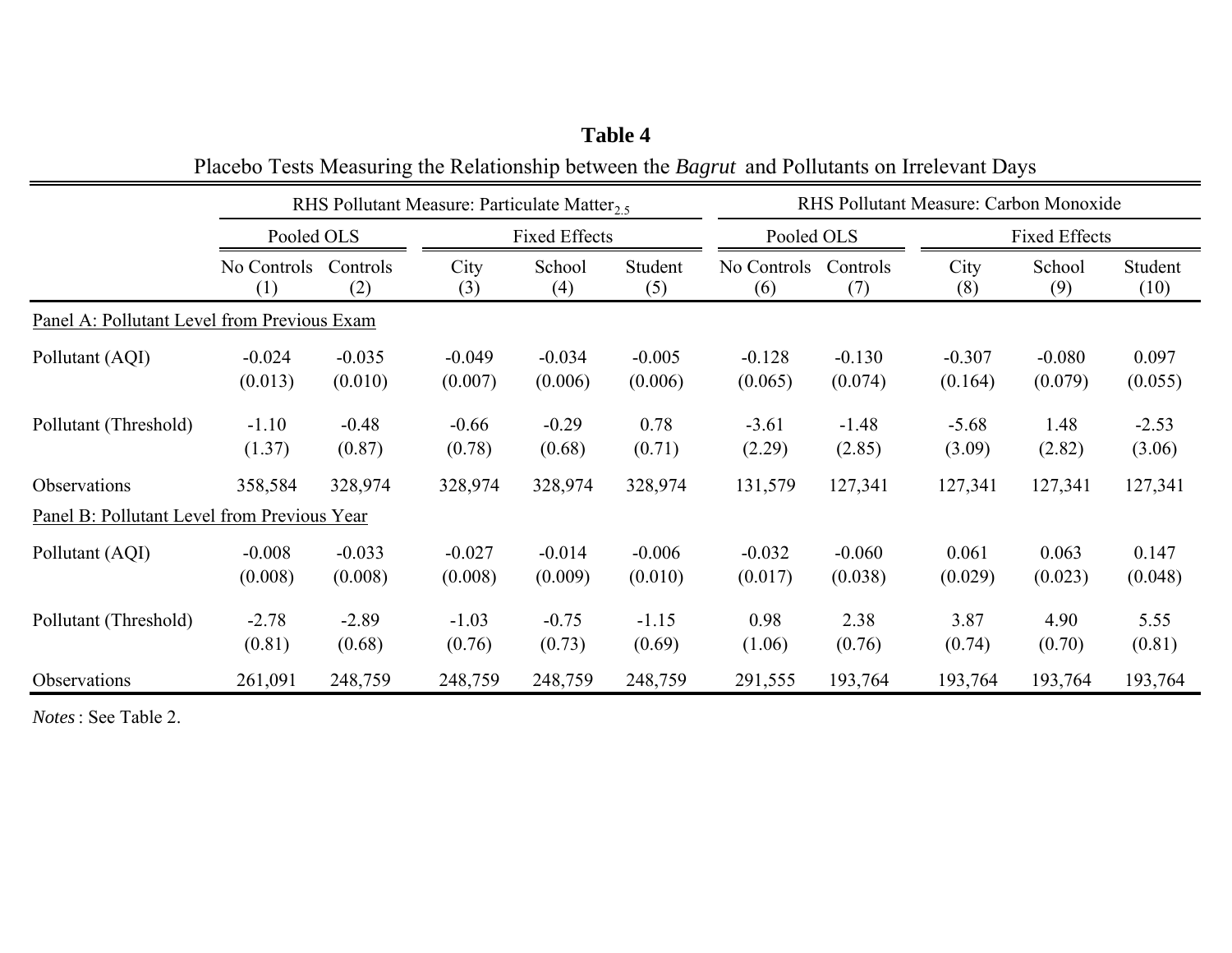|                                 |                     |                     | RHS Pollutant Measure: Particulate Matter <sub>2.5</sub> |                      |                     |                     |                     | RHS Pollutant Measure: Carbon Monoxide |                      |                     |
|---------------------------------|---------------------|---------------------|----------------------------------------------------------|----------------------|---------------------|---------------------|---------------------|----------------------------------------|----------------------|---------------------|
|                                 | Pooled OLS          |                     |                                                          | <b>Fixed Effects</b> |                     | Pooled OLS          |                     |                                        | <b>Fixed Effects</b> |                     |
|                                 | No Controls<br>(1)  | Controls<br>(2)     | City<br>(3)                                              | School<br>(4)        | Student<br>(5)      | No Controls<br>(6)  | Controls<br>(7)     | City<br>(8)                            | School<br>(9)        | Student<br>(10)     |
| Panel A: Afternoon Examinations |                     |                     |                                                          |                      |                     |                     |                     |                                        |                      |                     |
| Pollutant (AQI)                 | $-0.019$<br>(0.017) | $-0.079$<br>(0.015) | $-0.116$<br>(0.013)                                      | $-0.082$<br>(0.010)  | $-0.045$<br>(0.013) | $-0.099$<br>(0.024) | $-0.079$<br>(0.014) | $-0.183$<br>(0.022)                    | $-0.152$<br>(0.015)  | $-0.135$<br>(0.020) |
| Pollutant (Threshold)           | $-2.94$<br>(2.11)   | $-3.11$<br>(2.01)   | $-3.04$<br>(1.95)                                        | $-2.56$<br>(1.35)    | $-3.16$<br>(1.42)   | $-8.82$<br>(1.23)   | $-7.77$<br>(1.22)   | $-9.24$<br>(1.29)                      | $-9.89$<br>(1.10)    | $-10.45$<br>(1.31)  |
| Observations                    | 162,912             | 148,026             | 148,026                                                  | 148,026              | 148,026             | 68,161              | 65,984              | 65,984                                 | 65,984               | 65,984              |
| Panel B: Morning Examinations   |                     |                     |                                                          |                      |                     |                     |                     |                                        |                      |                     |
| Pollutant (AQI)                 | $-0.074$<br>(0.016) | $-0.067$<br>(0.013) | $-0.074$<br>(0.009)                                      | $-0.066$<br>(0.008)  | $-0.054$<br>(0.010) | 0.017<br>(0.026)    | 0.007<br>(0.046)    | 0.086<br>(0.069)                       | 0.130<br>(0.034)     | 0.239<br>(0.083)    |
| Pollutant (Threshold)           | $-2.93$<br>(1.38)   | $-3.13$<br>(1.11)   | $-2.97$<br>(0.87)                                        | $-3.13$<br>(0.73)    | $-2.46$<br>(0.97)   | $-1.50$<br>(2.79)   | $-2.45$<br>(3.35)   | $-7.50$<br>(8.30)                      | $-0.08$<br>(3.24)    | $-1.12$<br>(4.38)   |
| Observations                    | 252,307             | 232,409             | 232,409                                                  | 232,409              | 232,409             | 90,486              | 87,544              | 87,544                                 | 87,544               | 87,544              |

**Table 5** Pooled OLS and Fixed Effect Models of Pollutant Matter on Afternoon and Morning Test Scores

*Notes*: See Table 2. The examinations that are given at 12PM and later are classified as afternoon exams.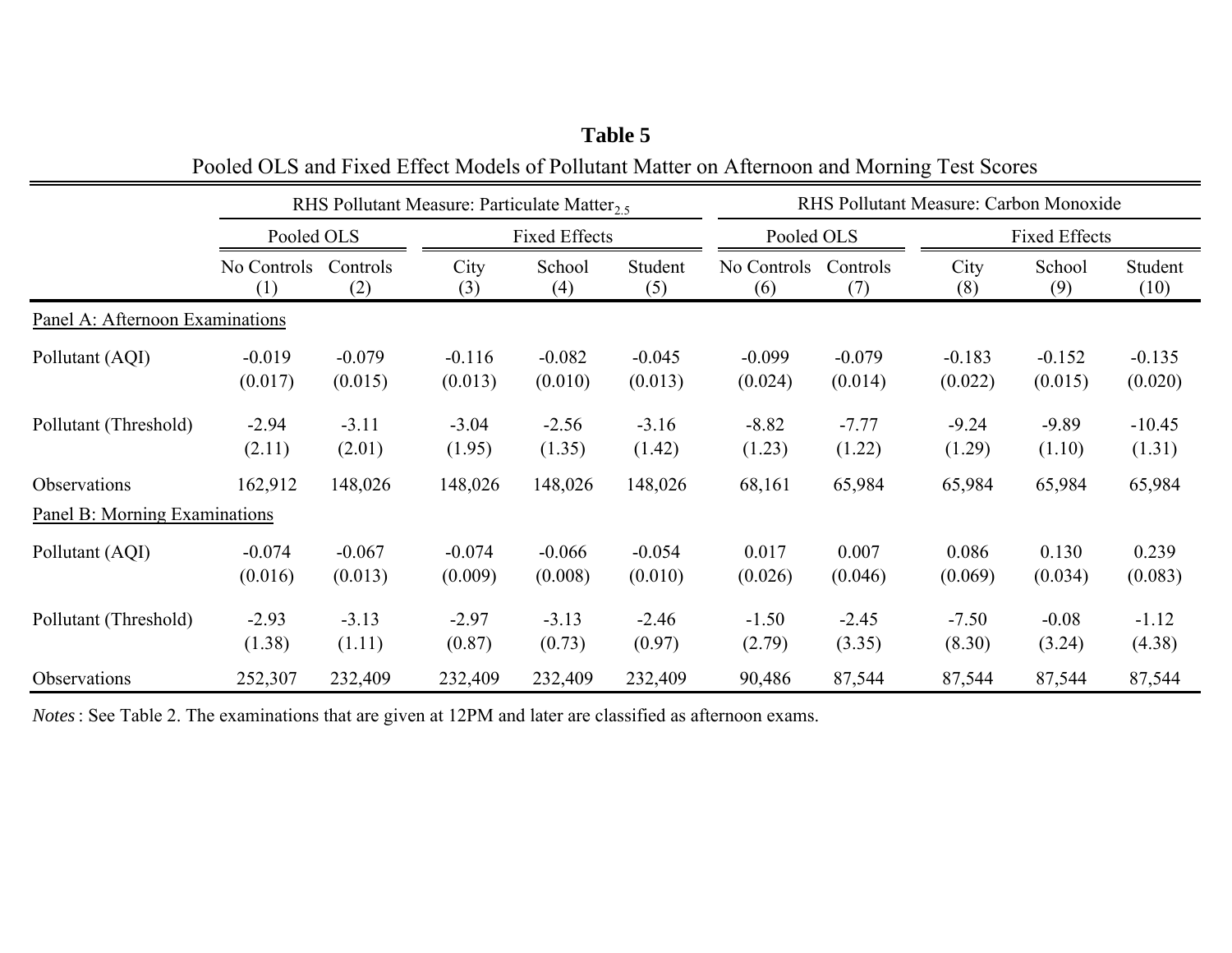|                                     |             |          | RHS Pollutant Measure: Particulate Matter <sub>2.5</sub> |          |          |             |            | RHS Pollutant Measure: Carbon Monoxide |                      |          |  |
|-------------------------------------|-------------|----------|----------------------------------------------------------|----------|----------|-------------|------------|----------------------------------------|----------------------|----------|--|
|                                     | Pooled OLS  |          | <b>Fixed Effects</b>                                     |          |          |             | Pooled OLS |                                        | <b>Fixed Effects</b> |          |  |
|                                     | No Controls | Controls | City                                                     | School   | Student  | No Controls | Controls   | City                                   | School               | Student  |  |
|                                     | (1)         | (2)      | (3)                                                      | (4)      | (5)      | (6)         | (7)        | (8)                                    | (9)                  | (10)     |  |
| Panel A: Boys Only                  |             |          |                                                          |          |          |             |            |                                        |                      |          |  |
| Pollutant (AQI)                     | $-0.087$    | $-0.100$ | $-0.118$                                                 | $-0.104$ | $-0.078$ | $-0.035$    | $-0.055$   | $-0.142$                               | $-0.080$             | $-0.099$ |  |
|                                     | (0.018)     | (0.013)  | (0.009)                                                  | (0.009)  | (0.009)  | (0.021)     | (0.026)    | (0.024)                                | (0.020)              | (0.019)  |  |
| Pollutant (Threshold)               | $-4.83$     | $-5.62$  | $-5.59$                                                  | $-5.33$  | $-4.10$  | $-6.12$     | $-7.49$    | $-10.73$                               | $-10.28$             | $-11.28$ |  |
|                                     | (1.95)      | (1.26)   | (0.96)                                                   | (0.82)   | (0.87)   | (1.41)      | (1.65)     | (1.53)                                 | (1.22)               | (1.23)   |  |
| Observations<br>Panel B: Girls Only | 190,410     | 174,250  | 174,250                                                  | 174,250  | 174,250  | 73,054      | 70,311     | 70,311                                 | 70,311               | 70,311   |  |
| Pollutant (AQI)                     | $-0.031$    | $-0.036$ | $-0.054$                                                 | $-0.041$ | $-0.021$ | $-0.058$    | $-0.052$   | $-0.125$                               | $-0.091$             | $-0.075$ |  |
|                                     | (0.014)     | (0.012)  | (0.009)                                                  | (0.007)  | (0.008)  | (0.017)     | (0.017)    | (0.021)                                | (0.018)              | (0.023)  |  |
| Pollutant (Threshold)               | $-1.67$     | $-0.30$  | $-0.55$                                                  | $-0.66$  | $-0.38$  | $-6.07$     | $-5.79$    | $-7.62$                                | $-8.79$              | $-9.29$  |  |
|                                     | (1.35)      | (1.03)   | (0.90)                                                   | (0.80)   | (0.83)   | (1.13)      | (1.26)     | (1.34)                                 | (1.10)               | (1.16)   |  |
| Observations                        | 224,809     | 206,185  | 206,185                                                  | 206,185  | 206,185  | 85,593      | 83,217     | 83,217                                 | 83,217               | 83,217   |  |

**Table 6** Air Pollution's Impact on *Bagrut* Test Scores, Separately for Boys and Girls

*Notes*: See Table 2.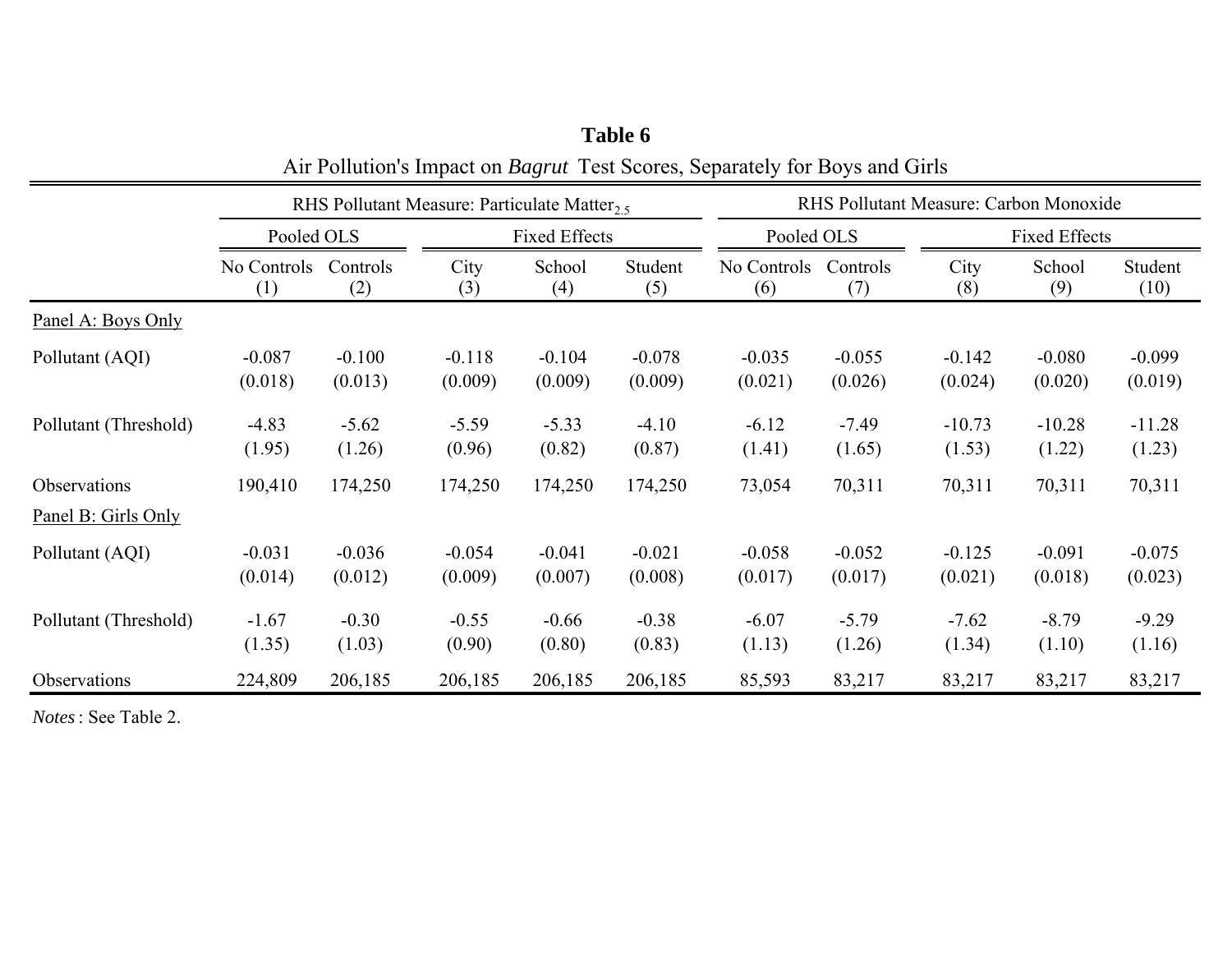|                            |                     |                     | RHS Pollutant Measure: Particulate Matter <sub>2.5</sub> |                     |                     |                     |                     | RHS Pollutant Measure: Carbon Monoxide |                      |                     |  |
|----------------------------|---------------------|---------------------|----------------------------------------------------------|---------------------|---------------------|---------------------|---------------------|----------------------------------------|----------------------|---------------------|--|
|                            | Pooled OLS          |                     | <b>Fixed Effects</b>                                     |                     |                     | Pooled OLS          |                     |                                        | <b>Fixed Effects</b> |                     |  |
|                            | No Controls<br>(1)  | Controls<br>(2)     | City<br>(3)                                              | School<br>(4)       | Student<br>(5)      | No Controls<br>(6)  | Controls<br>(7)     | City<br>(8)                            | School<br>(9)        | Student<br>(10)     |  |
| Panel A: Low Magen Scores  |                     |                     |                                                          |                     |                     |                     |                     |                                        |                      |                     |  |
| Pollutant (AQI)            | $-0.074$<br>(0.015) | $-0.078$<br>(0.013) | $-0.081$<br>(0.011)                                      | $-0.075$<br>(0.010) | $-0.061$<br>(0.011) | $-0.073$<br>(0.032) | $-0.097$<br>(0.031) | $-0.064$<br>(0.021)                    | $-0.065$<br>(0.020)  | $-0.048$<br>(0.029) |  |
| Pollutant (Threshold)      | $-4.64$<br>(1.58)   | $-4.79$<br>(1.24)   | $-3.77$<br>(1.12)                                        | $-3.86$<br>(1.04)   | $-3.49$<br>(1.10)   | $-6.22$<br>(1.31)   | $-9.66$<br>(1.49)   | $-11.79$<br>(1.64)                     | $-11.56$<br>(1.28)   | $-12.14$<br>(1.45)  |  |
| Observations               | 206,571             | 185,030             | 185,030                                                  | 185,030             | 185,030             | 134,126             | 128,078             | 128,078                                | 128,078              | 128,078             |  |
| Panel B: High Magen Scores |                     |                     |                                                          |                     |                     |                     |                     |                                        |                      |                     |  |
| Pollutant (AQI)            | $-0.027$<br>(0.006) | $-0.024$<br>(0.006) | $-0.037$<br>(0.006)                                      | $-0.030$<br>(0.006) | $-0.028$<br>(0.006) | $-0.023$<br>(0.015) | $-0.027$<br>(0.015) | $-0.068$<br>(0.016)                    | $-0.052$<br>(0.016)  | $-0.055$<br>(0.015) |  |
| Pollutant (Threshold)      | $-0.94$<br>(0.42)   | $-0.93$<br>(0.71)   | $-1.30$<br>(0.66)                                        | $-0.93$<br>(0.57)   | $-0.76$<br>(0.68)   | $-2.97$<br>(0.59)   | $-4.09$<br>(0.69)   | $-4.61$<br>(0.78)                      | $-4.88$<br>(0.81)    | $-4.57$<br>(0.85)   |  |
| Observations               | 204,527             | 191,790             | 191,790                                                  | 191,790             | 191,790             | 128,758             | 126,284             | 126,284                                | 126,284              | 126,284             |  |

**Table 7** Air Pollution's Impact on Test Scores, Separately for Students with Low and High *Magen* Scores

*Notes*: See Table 2. The sample is stratified by whether the student did below (Panel A) or above (Panel B) the median on the *Magen* score. The *Magen*  score is based on the student's class performance and on an exam similar to the Bagrut.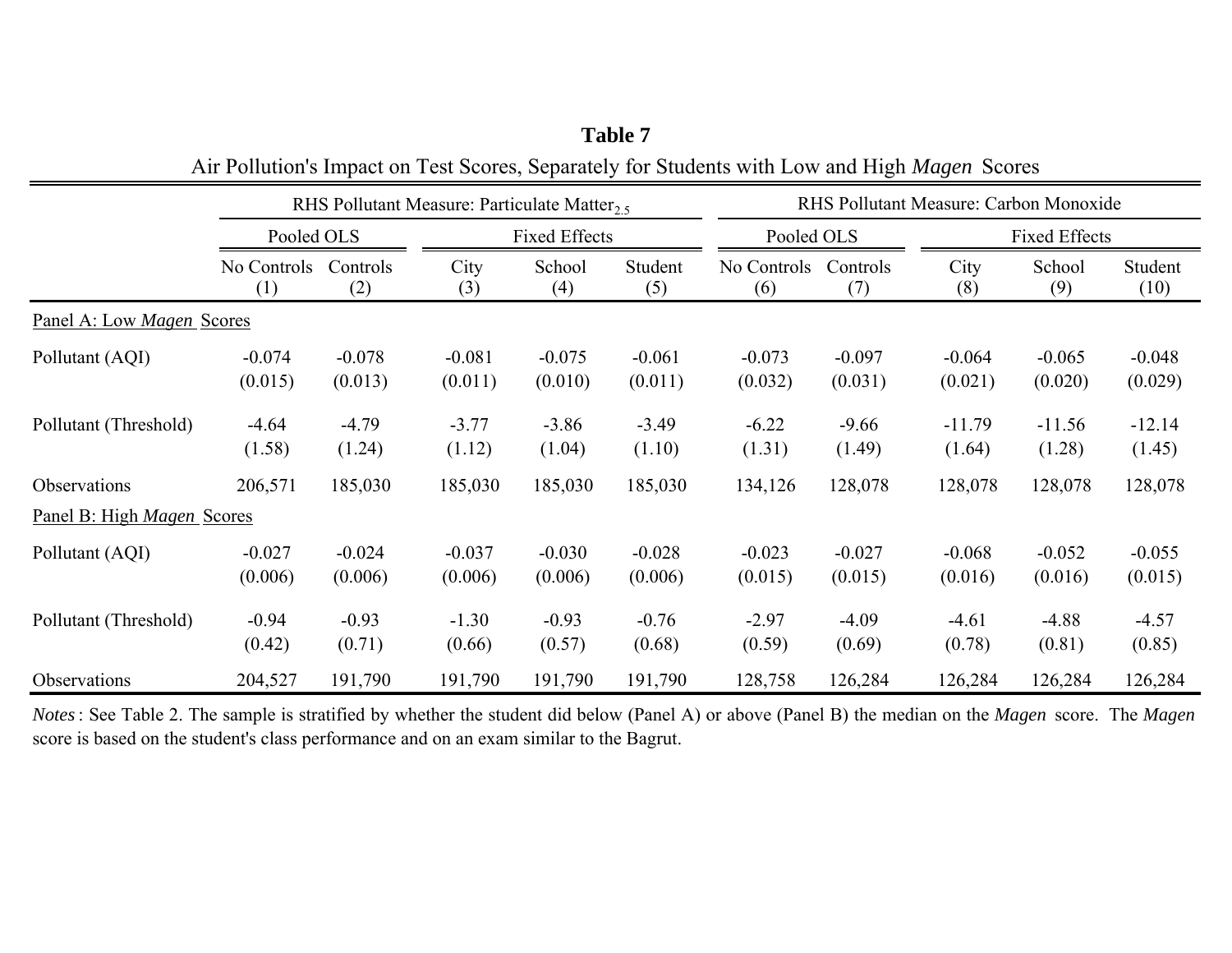|                       |                               | RHS Pollutant Measure: Particulate Matter <sub>25</sub> |                     |                                |                     | RHS Pollutant Measure: Carbon Monoxide |                                       |                             |  |  |
|-----------------------|-------------------------------|---------------------------------------------------------|---------------------|--------------------------------|---------------------|----------------------------------------|---------------------------------------|-----------------------------|--|--|
|                       | Low Magen Score<br>Percentile |                                                         |                     | High Magen Score<br>Percentile |                     | Low Magen Score<br>Percentile          | High <i>Magen</i> Score<br>Percentile |                             |  |  |
|                       | $(0-0.25)$                    | $(0.25 - 0.50)$                                         |                     | $(0.50-0.75)$ $(0.75-1.00)$    | $(0-0.25)$          | $(0.25 - 0.50)$                        |                                       | $(0.50-0.75)$ $(0.75-1.00)$ |  |  |
| Pollutant (AQI)       | $-0.080$<br>(0.017)           | $-0.044$<br>(0.010)                                     | $-0.033$<br>(0.008) | $-0.022$<br>(0.006)            | $-0.134$<br>(0.042) | $-0.064$<br>(0.020)                    | $-0.082$<br>(0.015)                   | $-0.088$<br>(0.028)         |  |  |
| Pollutant (Threshold) | $-4.99$<br>(1.38)             | $-2.29$<br>(1.19)                                       | $-1.24$<br>(0.86)   | $-0.35$<br>(0.63)              | $-18.22$<br>(1.86)  | $-10.93$<br>(1.16)                     | $-7.52$<br>(0.87)                     | $-3.56$<br>(1.18)           |  |  |
| <b>Observations</b>   | 90,354                        | 94,676                                                  | 94,288              | 97,502                         | 36,901              | 38,446                                 | 38,022                                | 38,551                      |  |  |

**Table 8** Air Pollution's Impact on Test Scores, Separately by *Magen* Score Quartile

*Notes*: See Table 2. All models include student fixed effects. The columns include the students within the listed percentile range on the *Magen* score, which is based on the student's class performance and on an exam similar to the *Bagrut* .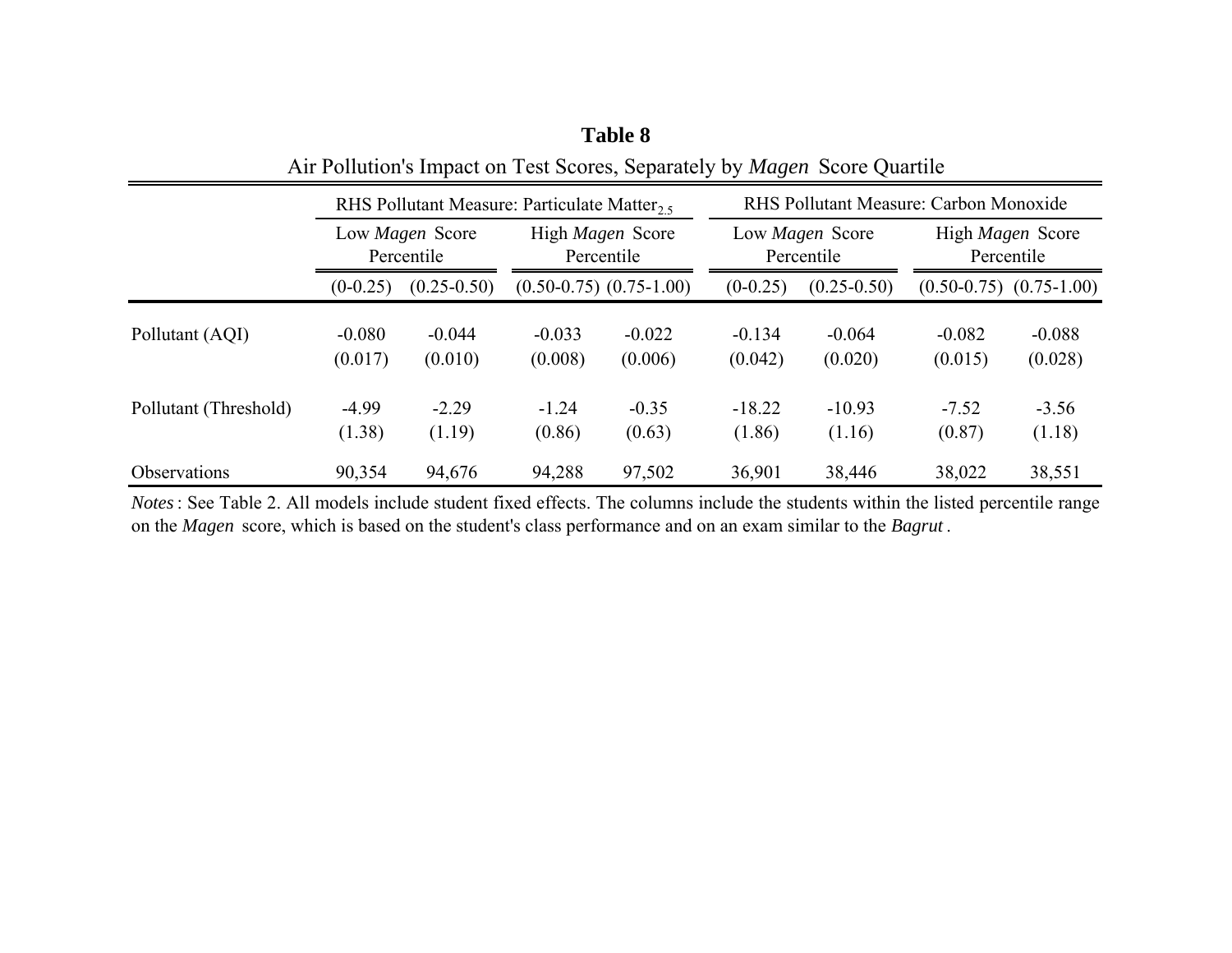|                                                                |                             |                     | RHS Pollutant Measure: Particulate Matter <sub>2.5</sub> |                     |                     |                             |                     | RHS Pollutant Measure: Carbon Monoxide |                      |                     |  |
|----------------------------------------------------------------|-----------------------------|---------------------|----------------------------------------------------------|---------------------|---------------------|-----------------------------|---------------------|----------------------------------------|----------------------|---------------------|--|
|                                                                | Pooled OLS                  |                     | <b>Fixed Effects</b>                                     |                     |                     | Pooled OLS                  |                     |                                        | <b>Fixed Effects</b> |                     |  |
|                                                                | No Controls Controls<br>(1) | (2)                 | City<br>(3)                                              | School<br>(4)       | Student<br>(5)      | No Controls Controls<br>(6) | (7)                 | City<br>(8)                            | School<br>(9)        | Student<br>(10)     |  |
| Panel A: Ashkenazi (Europe, America & Australia)               |                             |                     |                                                          |                     |                     |                             |                     |                                        |                      |                     |  |
| Pollutant (AQI)                                                | $-0.048$<br>(0.018)         | $-0.056$<br>(0.014) | $-0.081$<br>(0.011)                                      | $-0.062$<br>(0.009) | $-0.046$<br>(0.012) | $-0.038$<br>(0.024)         | $-0.035$<br>(0.028) | $-0.122$<br>(0.035)                    | $-0.077$<br>(0.033)  | $-0.056$<br>(0.025) |  |
| Pollutant (Threshold)                                          | $-2.91$<br>(1.94)           | $-2.85$<br>(1.35)   | $-3.03$<br>(1.08)                                        | $-2.19$<br>(1.07)   | $-1.73$<br>(1.13)   | $-5.87$<br>(1.30)           | $-5.98$<br>(1.30)   | $-7.41$<br>(1.29)                      | $-9.10$<br>(1.19)    | $-8.28$<br>(1.19)   |  |
| Observations<br>Panel B: Sephardi (Asia, Middle East & Africa) | 88,635                      | 80,156              | 80,156                                                   | 80,156              | 80,156              | 31,437                      | 30,156              | 30,156                                 | 30,156               | 30,156              |  |
| Pollutant (AQI)                                                | $-0.077$<br>(0.018)         | $-0.058$<br>(0.014) | $-0.068$<br>(0.011)                                      | $-0.058$<br>(0.010) | $-0.035$<br>(0.009) | $-0.037$<br>(0.020)         | $-0.059$<br>(0.020) | $-0.109$<br>(0.019)                    | $-0.073$<br>(0.018)  | $-0.061$<br>(0.020) |  |
| Pollutant (Threshold)                                          | $-4.11$<br>(1.67)           | $-1.17$<br>(1.33)   | $-1.15$<br>(1.20)                                        | $-1.32$<br>(0.98)   | $-1.01$<br>(1.00)   | $-4.96$<br>(1.29)           | $-6.85$<br>(1.49)   | $-9.06$<br>(1.61)                      | $-9.72$<br>(1.50)    | $-10.56$<br>(1.56)  |  |
| Observations                                                   | 61,889                      | 54,822              | 54,822                                                   | 54,822              | 54,822              | 22,702                      | 22,116              | 22,116                                 | 22,116               | 22,116              |  |

Pooled OLS and Fixed Effect Models of Pollutant Matter on Test Scores, Separately for *Ashkenazi* and *Sephardi* Students

*Notes*: See Table 2.

# **Table 9**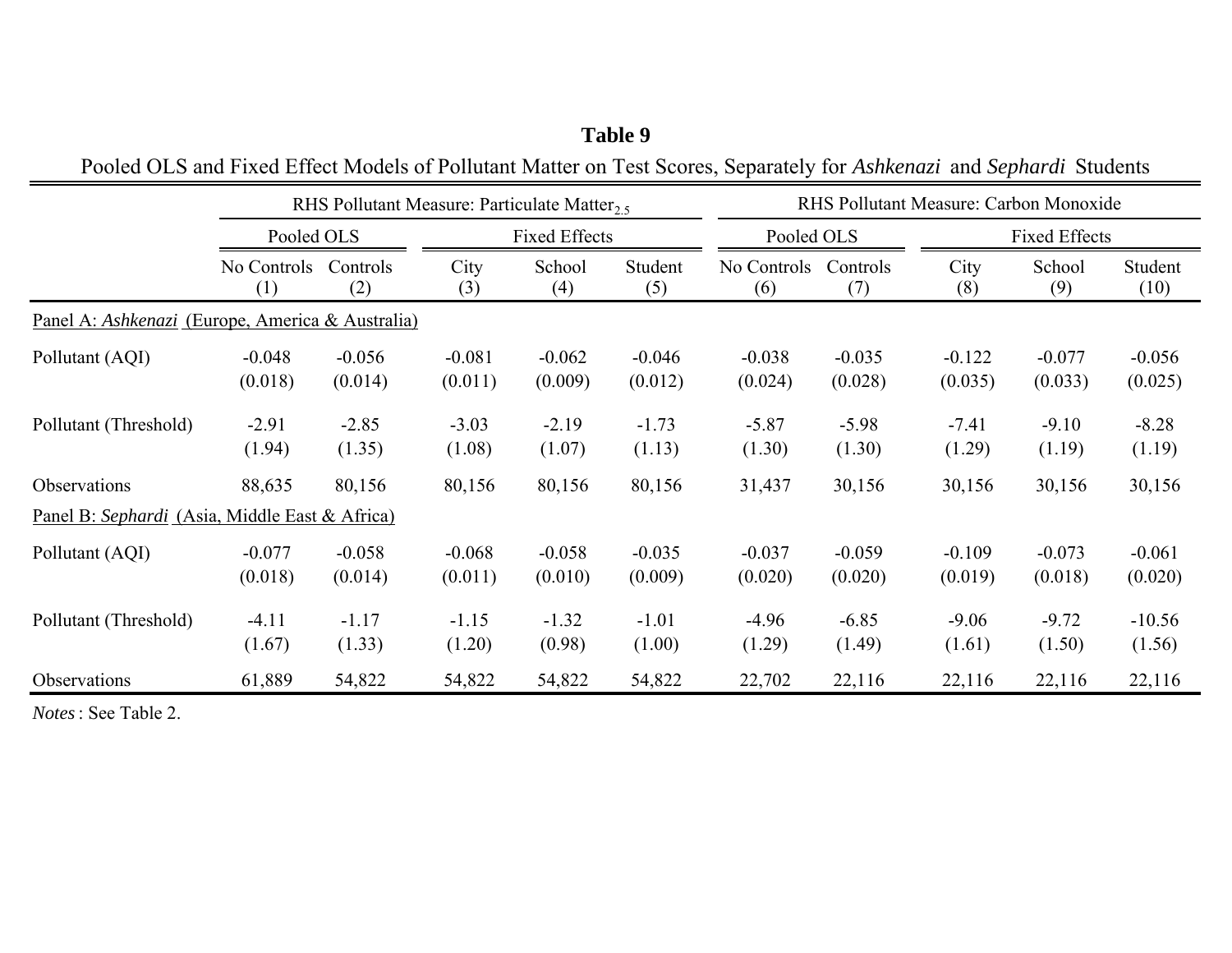|                                                                     |                     | RHS Pollutant Measure: Particulate Matter <sub>2.5</sub> |                      |                     |                     |                     | RHS Pollutant Measure: Carbon Monoxide |                  |
|---------------------------------------------------------------------|---------------------|----------------------------------------------------------|----------------------|---------------------|---------------------|---------------------|----------------------------------------|------------------|
|                                                                     | Pooled OLS          |                                                          | <b>Fixed Effects</b> |                     | Pooled OLS          |                     | <b>Fixed Effects</b>                   |                  |
|                                                                     | Controls<br>(1)     | City<br>(2)                                              | School<br>(3)        | Student<br>(4)      | Controls<br>(5)     | City<br>(6)         | School<br>(7)                          | Student<br>(8)   |
| Panel A: Failing a Particular <i>Bagrut</i> Exam (1=yes)            |                     |                                                          |                      |                     |                     |                     |                                        |                  |
| Pollutant (AQI, 100<br>units)                                       | 0.025<br>(0.015)    | 0.035<br>(0.010)                                         | 0.018<br>(0.009)     | $-0.017$<br>(0.010) | 0.048<br>(0.024)    | 0.071<br>(0.034)    | 0.026<br>(0.036)                       | 0.019<br>(0.049) |
| Pollutant (Threshold)                                               | 0.036<br>(0.016)    | 0.039<br>(0.012)                                         | 0.036<br>(0.010)     | 0.024<br>(0.010)    | 0.082<br>(0.018)    | 0.103<br>(0.021)    | 0.111<br>(0.017)                       | 0.123<br>(0.019) |
| Observations                                                        | 380,435             | 380,435                                                  | 380,435              | 380,435             | 153,528             | 153,528             | 153,528                                | 153,528          |
| Panel B: Bagrut Exam Composite Score                                |                     |                                                          |                      |                     |                     |                     |                                        |                  |
| Pollutant (AQI, 100<br>units)                                       | $-6.77$<br>(4.29)   | $-26.79$<br>(3.40)                                       | $-16.60$<br>(1.87)   |                     | $-2.88$<br>(3.68)   | $-22.72$<br>(4.53)  | $-8.56$<br>(3.23)                      |                  |
| Pollutant (Threshold)                                               | $-3.77$<br>(4.96)   | $-10.93$<br>(3.66)                                       | $-9.55$<br>(2.70)    |                     | $-10.98$<br>(2.24)  | $-8.43$<br>(1.55)   | $-7.54$<br>(1.15)                      |                  |
| Observations                                                        | 50,899              | 50,899                                                   | 50,899               |                     | 25,730              | 25,730              | 25,730                                 |                  |
| Panel C: Received a <i>Bagrut</i> Matriculation Certificate (1=yes) |                     |                                                          |                      |                     |                     |                     |                                        |                  |
| Pollutant (AQI, 100<br>units)                                       | $-0.236$<br>(0.099) | $-0.537$<br>(0.082)                                      | $-0.328$<br>(0.048)  |                     | $-0.063$<br>(0.075) | $-0.301$<br>(0.102) | $-0.054$<br>(0.100)                    |                  |
| Pollutant (Threshold)                                               | $-0.184$<br>(0.125) | $-0.255$<br>(0.093)                                      | $-0.146$<br>(0.050)  |                     | $-0.214$<br>(0.051) | $-0.188$<br>(0.035) | $-0.142$<br>(0.027)                    |                  |
| Observations                                                        | 50,899              | 50,899                                                   | 50,899               |                     | 25,730              | 25,730              | 25,730                                 |                  |

| Table 10                                                                                       |  |
|------------------------------------------------------------------------------------------------|--|
| Air Pollution's Impact on Long-term Academic Outcomes Related to the <i>Bagrut</i> Examination |  |

*Notes*: See Table 2. In Panel A, each observation is an examination. In Panel B and Panel C, each observation is <sup>a</sup> student. For the models estimated in Panel B and Panel C, pollution is averaged over all of the *Bagrut* tests taken following grades 10-12 for each student.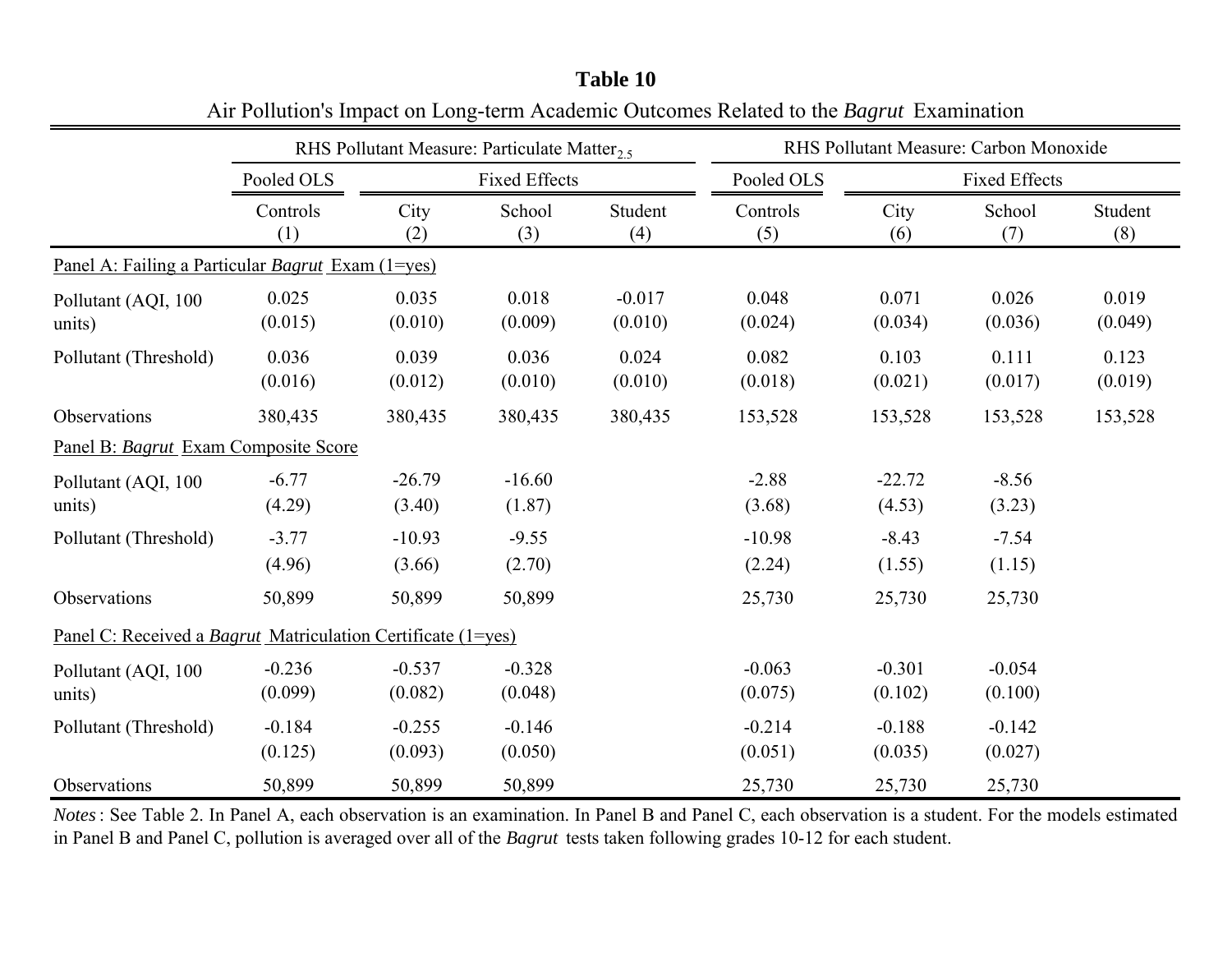|                                    |                     | LHS: Failed Bagrut Exam<br>$(1 = yes)$ |                      |                     |                     | <b>LHS: Received Matriculation</b><br>Certificate (1=yes) |                      |
|------------------------------------|---------------------|----------------------------------------|----------------------|---------------------|---------------------|-----------------------------------------------------------|----------------------|
|                                    | Pooled OLS          |                                        | <b>Fixed Effects</b> |                     | Pooled OLS          |                                                           | <b>Fixed Effects</b> |
|                                    | Controls<br>(1)     | City<br>(2)                            | School<br>(3)        | Student<br>(4)      | Controls<br>(5)     | City<br>(6)                                               | School<br>(7)        |
| Panel A: Boys Only                 |                     |                                        |                      |                     |                     |                                                           |                      |
| PM <sub>2.5</sub> (AQI, 100 units) | 0.070<br>(0.020)    | 0.082<br>(0.014)                       | 0.064<br>(0.013)     | 0.021<br>(0.014)    | $-0.243$<br>(0.109) | $-0.621$<br>(0.089)                                       | $-0.345$<br>(0.057)  |
| $PM_{2.5}$ (Threshold)             | 0.085<br>(0.022)    | 0.086<br>(0.017)                       | 0.077<br>(0.015)     | 0.057<br>(0.015)    | $-0.283$<br>(0.133) | $-0.403$<br>(0.094)                                       | $-0.174$<br>(0.065)  |
| Observations                       | 174,250             | 174,250                                | 174,250              | 174,250             | 23,830              | 23,830                                                    | 23,830               |
| Panel B: Girls Only                |                     |                                        |                      |                     |                     |                                                           |                      |
| PM <sub>2.5</sub> (AQI, 100 units) | $-0.012$<br>(0.015) | $-0.002$<br>(0.011)                    | $-0.017$<br>(0.010)  | $-0.046$<br>(0.011) | $-0.231$<br>(0.107) | $-0.468$<br>(0.097)                                       | $-0.328$<br>(0.056)  |
| $PM_{2.5}$ (Threshold)             | 0.000<br>(0.014)    | 0.003<br>(0.012)                       | 0.004<br>(0.010)     | $-0.001$<br>(0.010) | $-0.061$<br>(0.142) | $-0.073$<br>(0.116)                                       | $-0.119$<br>(0.062)  |
| Observations                       | 206,185             | 206,185                                | 206,185              | 206,185             | 27,069              | 27,069                                                    | 27,069               |
| Panel C: Low Magen Scores          |                     |                                        |                      |                     |                     |                                                           |                      |
| $PM_{2.5}$ (AQI, 100 units)        | 0.038<br>(0.020)    | 0.038<br>(0.017)                       | 0.026<br>(0.015)     | 0.001<br>(0.017)    | $-0.086$<br>(0.096) | $-0.299$<br>(0.079)                                       | $-0.204$<br>(0.049)  |
| $PM_{2.5}$ (Threshold)             | 0.077<br>(0.020)    | 0.071<br>(0.017)                       | 0.066<br>(0.016)     | 0.059<br>(0.016)    | $-0.124$<br>(0.103) | $-0.178$<br>(0.082)                                       | $-0.107$<br>(0.049)  |
| Observations                       | 185,030             | 185,030                                | 185,030              | 185,030             | 24,892              | 24,892                                                    | 24,892               |
| Panel D: High Magen Scores         |                     |                                        |                      |                     |                     |                                                           |                      |
| PM <sub>2.5</sub> (AQI, 100 units) | $-0.026$<br>(0.006) | $-0.031$<br>(0.006)                    | $-0.035$<br>(0.005)  | $-0.041$<br>(0.007) | $-0.219$<br>(0.074) | $-0.197$<br>(0.077)                                       | $-0.118$<br>(0.050)  |
| $PM2.5$ (Threshold)                | 0.004<br>(0.007)    | 0.006<br>(0.006)                       | 0.000<br>(0.006)     | $-0.002$<br>(0.007) | $-0.284$<br>(0.146) | $-0.252$<br>(0.131)                                       | $-0.042$<br>(0.044)  |
| Observations                       | 191,790             | 191,790                                | 191,790              | 191,790             | 26,007              | 26,007                                                    | 26,007               |

**Table 11** Particulate Matter's Impact on Failing a *Bagrut* Exam and Receiving a Matriculation Certificate by Sex and *Magen* Score

*Notes*: See Table 2. Each cell in the table represents a separate regression. Each observation in columns (1)-(4) is an examination, and in columns (5)-(7) each observation is a student.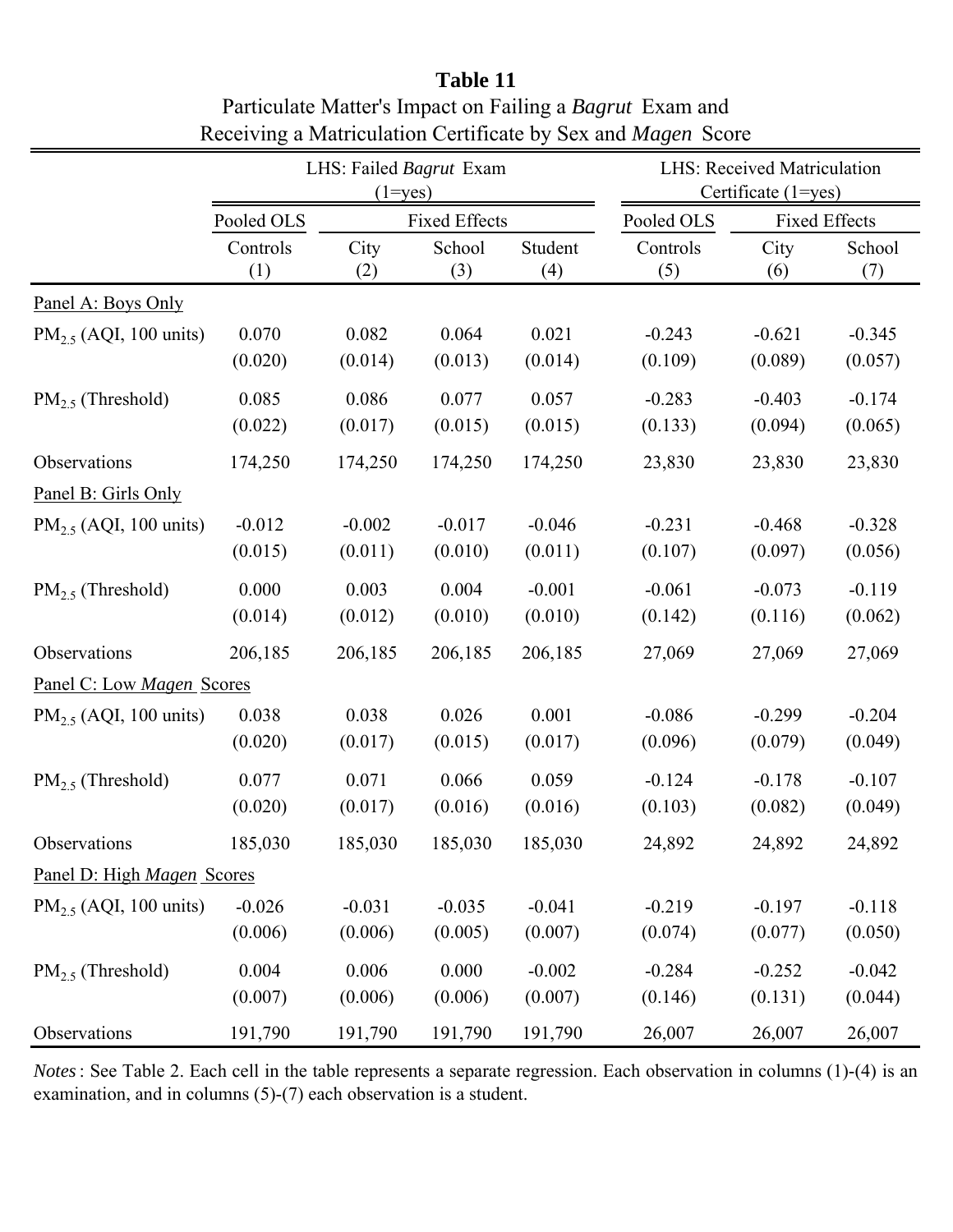|                                     | LHS: Failed Bagrut Exam<br>$(1 = yes)$ |                      |          |          | <b>LHS: Received Matriculation</b><br>Certificate (1=yes) |                      |          |  |
|-------------------------------------|----------------------------------------|----------------------|----------|----------|-----------------------------------------------------------|----------------------|----------|--|
|                                     | Pooled OLS                             | <b>Fixed Effects</b> |          |          | Pooled OLS                                                | <b>Fixed Effects</b> |          |  |
|                                     | Controls                               | City                 | School   | Student  | Controls                                                  | City                 | School   |  |
|                                     | (1)                                    | (2)                  | (3)      | (4)      | (5)                                                       | (6)                  | (7)      |  |
| Panel A: Boys Only                  |                                        |                      |          |          |                                                           |                      |          |  |
| CO (AQI, 100 units)                 | 0.049                                  | 0.089                | 0.027    | 0.037    | $-0.022$                                                  | $-0.240$             | 0.009    |  |
|                                     | (0.033)                                | (0.030)              | (0.029)  | (0.036)  | (0.079)                                                   | (0.164)              | (0.128)  |  |
| CO (Threshold)                      | 0.090                                  | 0.123                | 0.118    | 0.132    | $-0.236$                                                  | $-0.196$             | $-0.142$ |  |
|                                     | (0.023)                                | (0.025)              | (0.020)  | (0.023)  | (0.061)                                                   | (0.049)              | (0.040)  |  |
| Observations<br>Panel B: Girls Only | 70,311                                 | 70,311               | 70,311   | 70,311   | 11,990                                                    | 11,990               | 11,990   |  |
| CO (AQI, 100 units)                 | 0.045                                  | 0.057                | 0.031    | 0.007    | $-0.101$                                                  | $-0.389$             | $-0.243$ |  |
|                                     | (0.024)                                | (0.048)              | (0.050)  | (0.067)  | (0.083)                                                   | (0.111)              | (0.125)  |  |
| CO (Threshold)                      | 0.071                                  | 0.084                | 0.103    | 0.115    | $-0.191$                                                  | $-0.176$             | $-0.144$ |  |
|                                     | (0.018)                                | (0.022)              | (0.018)  | (0.020)  | (0.049)                                                   | (0.036)              | (0.028)  |  |
| Observations                        | 83,217                                 | 83,217               | 83,217   | 83,217   | 13,740                                                    | 13,740               | 13,740   |  |
| Panel C: Low Magen Scores           |                                        |                      |          |          |                                                           |                      |          |  |
| CO (AQI, 100 units)                 | 0.031                                  | 0.073                | 0.029    | 0.053    | $-0.107$                                                  | $-0.180$             | 0.033    |  |
|                                     | (0.034)                                | (0.060)              | (0.061)  | (0.073)  | (0.076)                                                   | (0.138)              | (0.108)  |  |
| CO (Threshold)                      | 0.136                                  | 0.197                | 0.192    | 0.220    | $-0.183$                                                  | $-0.163$             | $-0.102$ |  |
|                                     | (0.025)                                | (0.027)              | (0.023)  | (0.029)  | (0.053)                                                   | (0.045)              | (0.035)  |  |
| Observations                        | 71,192                                 | 71,192               | 71,192   | 71,192   | 11,962                                                    | 11,962               | 11,962   |  |
| Panel D: High Magen Scores          |                                        |                      |          |          |                                                           |                      |          |  |
| CO (AQI, 100 units)                 | 0.028                                  | $-0.01$              | $-0.014$ | $-0.015$ | $-0.053$                                                  | $-0.143$             | $-0.052$ |  |
|                                     | (0.010)                                | (0.016)              | (0.017)  | (0.025)  | (0.043)                                                   | (0.093)              | (0.087)  |  |
| CO (Threshold)                      | 0.026                                  | 0.019                | 0.023    | 0.026    | $-0.097$                                                  | $-0.11$              | $-0.124$ |  |
|                                     | (0.009)                                | (0.010)              | (0.010)  | (0.012)  | (0.035)                                                   | (0.035)              | (0.024)  |  |
| Observations                        | 80,728                                 | 80,728               | 80,728   | 80,728   | 13,768                                                    | 13,768               | 13,768   |  |

# **Table 12** Carbon Monoxide's Impact on Failing a *Bagrut* Exam and Receiving a Matriculation Certificate by Sex and *Magen* Score

*Notes*: See Table 10.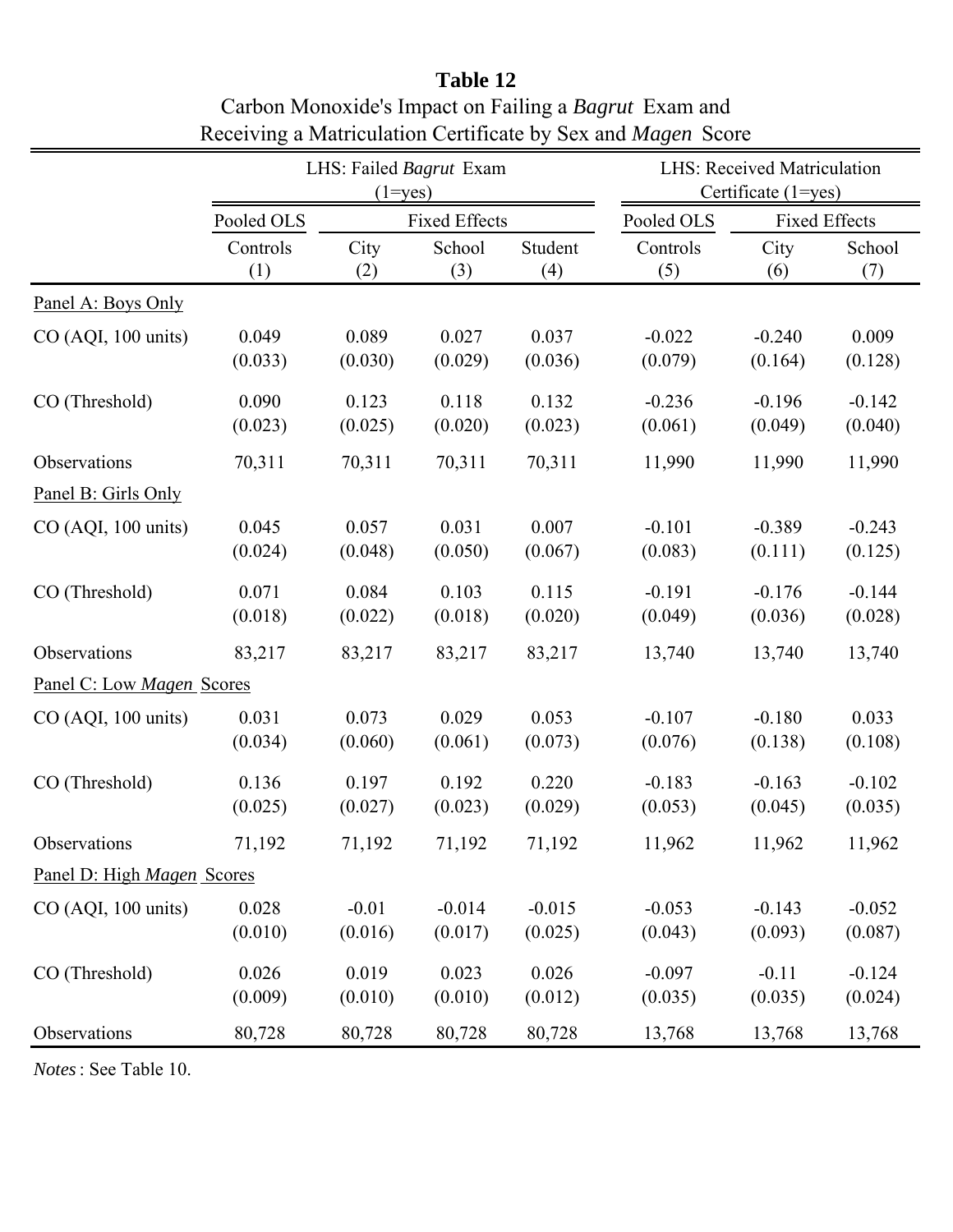

**Figure 1**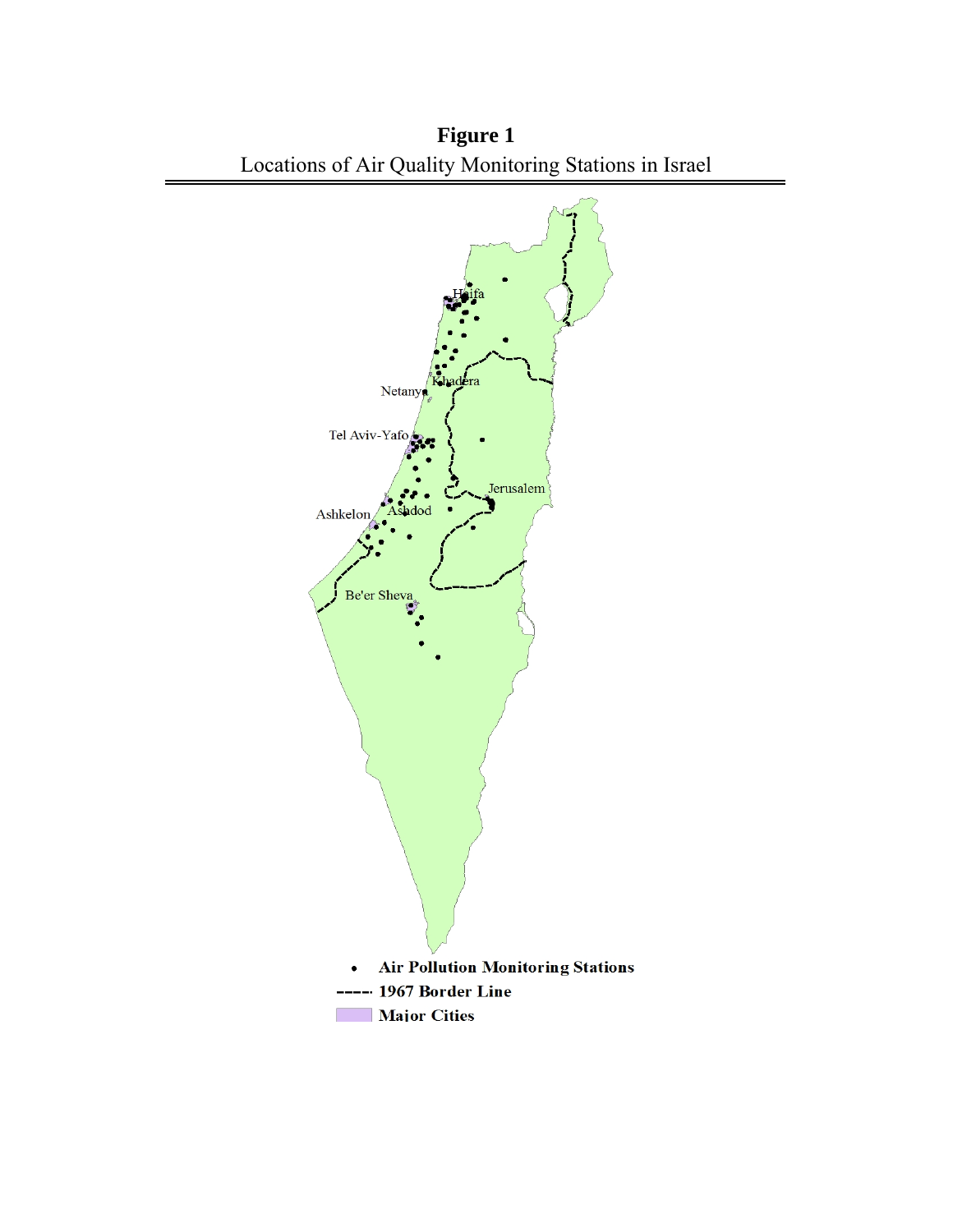**Figure 2** Impact of  $PM_{2.5}$  and CO on Test Scores in the Days Pre and Post Examination



*Notes*: The figure plots the coefficients from a regression of *Bagrut* test scores on PM<sub>2.5</sub> and CO AQI readings in the days prior to, the day of (Day=0), and the days following the examination. Standard errors are clustered by school.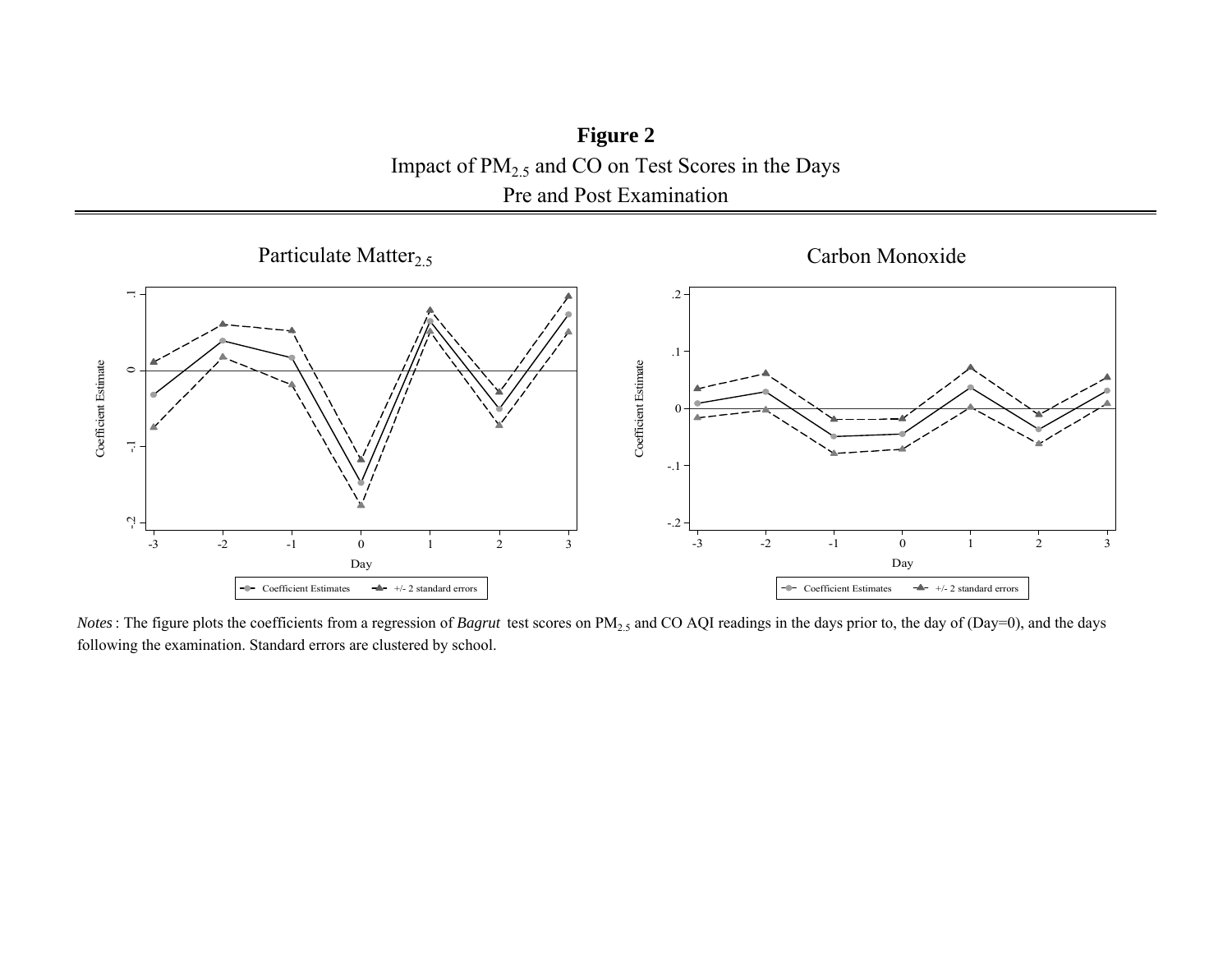| Breakpoints for $PM_{2.5}$ (µg/m <sup>3</sup> ) and AQI Index Categories |                 |                                |  |  |  |  |  |
|--------------------------------------------------------------------------|-----------------|--------------------------------|--|--|--|--|--|
| $PM_{2.5}$ (µg/m3)                                                       | AQI Index Value | Category                       |  |  |  |  |  |
| $0.0 - 15.4$                                                             | $0 - 50$        | Good                           |  |  |  |  |  |
| 15.5 - 40.4                                                              | $51 - 100$      | Moderate                       |  |  |  |  |  |
| $40.5 - 65.4$                                                            | $101 - 150$     | Unhealthy for Sensitive Groups |  |  |  |  |  |
| $65.5 - 150.4$                                                           | $151 - 200$     | Unhealthy                      |  |  |  |  |  |
| $150.5 - 250.4$                                                          | $201 - 300$     | Very unhealthy                 |  |  |  |  |  |
| $250.5 - 350.4$                                                          | $301 - 400$     | Hazardous                      |  |  |  |  |  |
| $350.5 - 500.4$                                                          | $401 - 500$     | Hazardous                      |  |  |  |  |  |

Breakpoints for  $PM_{2.5}$  (µg/m<sup>3</sup> **Table A1**

*Source* : United States Environmental Protection Agency